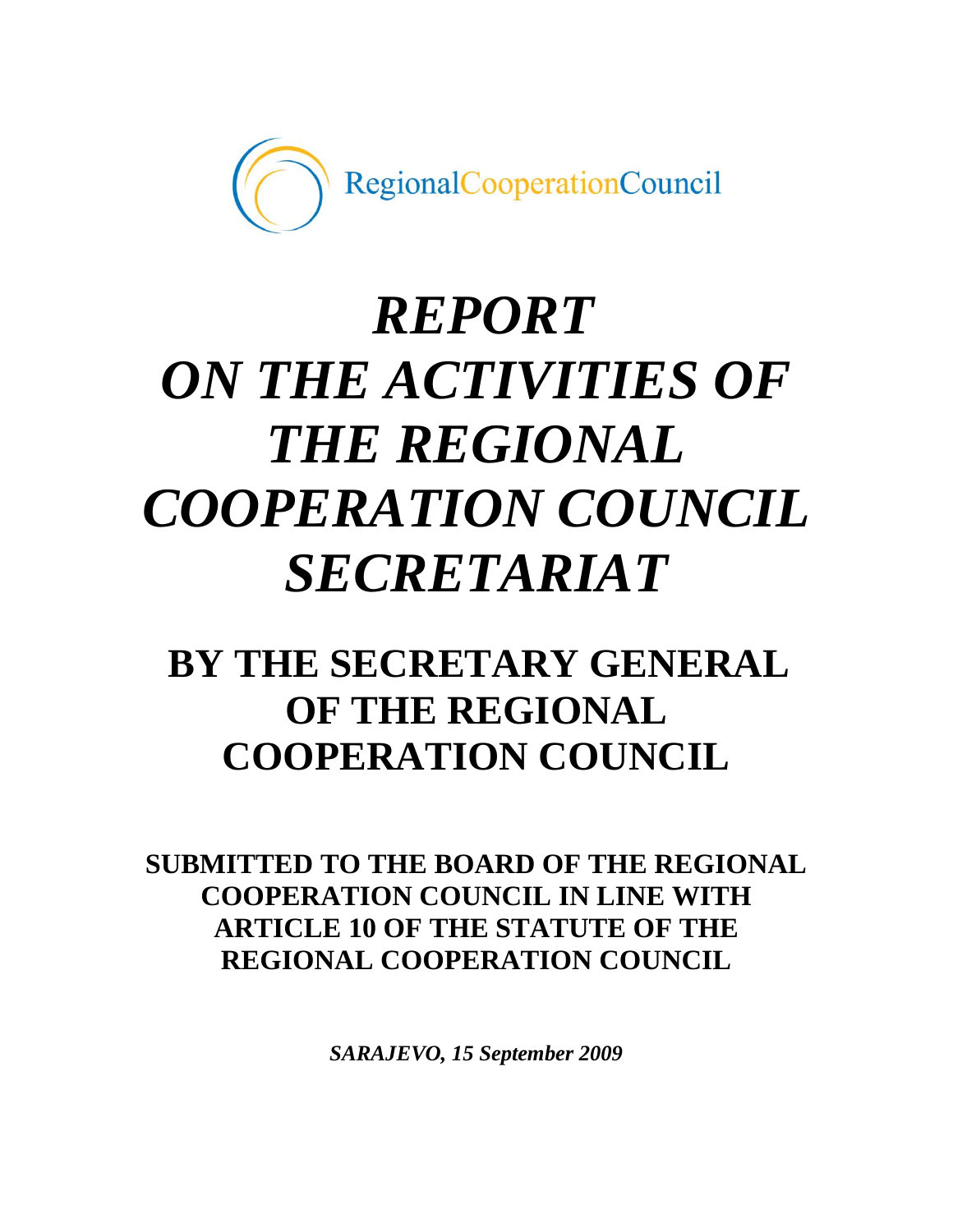# **I. Introduction**

This report on the activities of the Regional Cooperation Council (RCC) Secretariat is submitted by the Secretary General of the RCC to the RCC Board in line with Article 10 of the Statute of the RCC. It covers the period between 9 May 2009 and 9 September 2009.

In the period under consideration the RCC Secretariat started an active implementation of the RCC Strategic Work Programme 2009 - 2010, in particular contributing to the development of regional cooperation in South East Europe and cooperation with the European Union (EU), its institutions and other relevant Brussels – based institutions.

The pivotal event was the first Annual Meeting of the RCC held on 4 June 2009 in Chisinau which endorsed the 2008-2009 Annual Report of the Secretary General of the RCC and the Strategic Work Programme of the RCC for period 2009 – 2010. The RCC Secretary General continued with political consultations with RCC members and met with high officials at the Federal Ministry of Foreign Affairs of Germany, the United States Department of State, World Bank and Hellenic Ministry of Foreign Affairs. Fostering the idea of regional cooperation and its importance for the socio-economic development, European integration and overall advancement of South East Europe, the RCC Secretary General participated in Croatia Summit in Dubrovnik on 9-10 July 2009.

In the reporting period, Secretary General met with the Director responsible for Western Balkans and the Director responsible for Regional Programmes in the Directorate-General for Enlargement of the European Commission. The RCC Secretary General also held joint meeting with representatives of the European Commission and the Swedish Presidency of the EU Council as preparations for the organization of the high-level conference devoted to the Western Balkans, to be jointly organized by the Swedish EU Presidency and the European Commission with active participation of the RCC, which is scheduled to take place in Brussels on 9 December 2009. The RCC Secretary General also participated at the Crans Montana Forum in Brussels, on issues related to enlargement, security, justice and home affairs policies, which took place at the end of June 2009.

The RCC Deputy Secretary General/Head of Expert Pool briefed the representatives in the Working Group on Western Balkans of the Council of the EU (COWEB) on 28 May 2009 and the Special Envoy of the RCC Secretary General for Relation with the Presidency of the Council of the EU held a briefing for the COWEB representatives from capitals (COWEB Capital) on 3 June 2009. The RCC Deputy Secretary General/Head of Expert Pool held meetings with the Head of Unit for Regional Programmes in the Directorate-General for the Enlargement of the European Commission to discuss the Instrument for Pre-accession Assistance (IPA) Multi-beneficiary programming cycle 2011 – 2013 as well as the strategic cooperation between the European Commission and the RCC and possible modalities of European Commission"s future support to the RCC. The RCC Secretary General, together with the RCC Secretariat's delegation, participated in a Multi-Beneficiary IPA Programme (MB IPA) Regional Coordination Meeting, held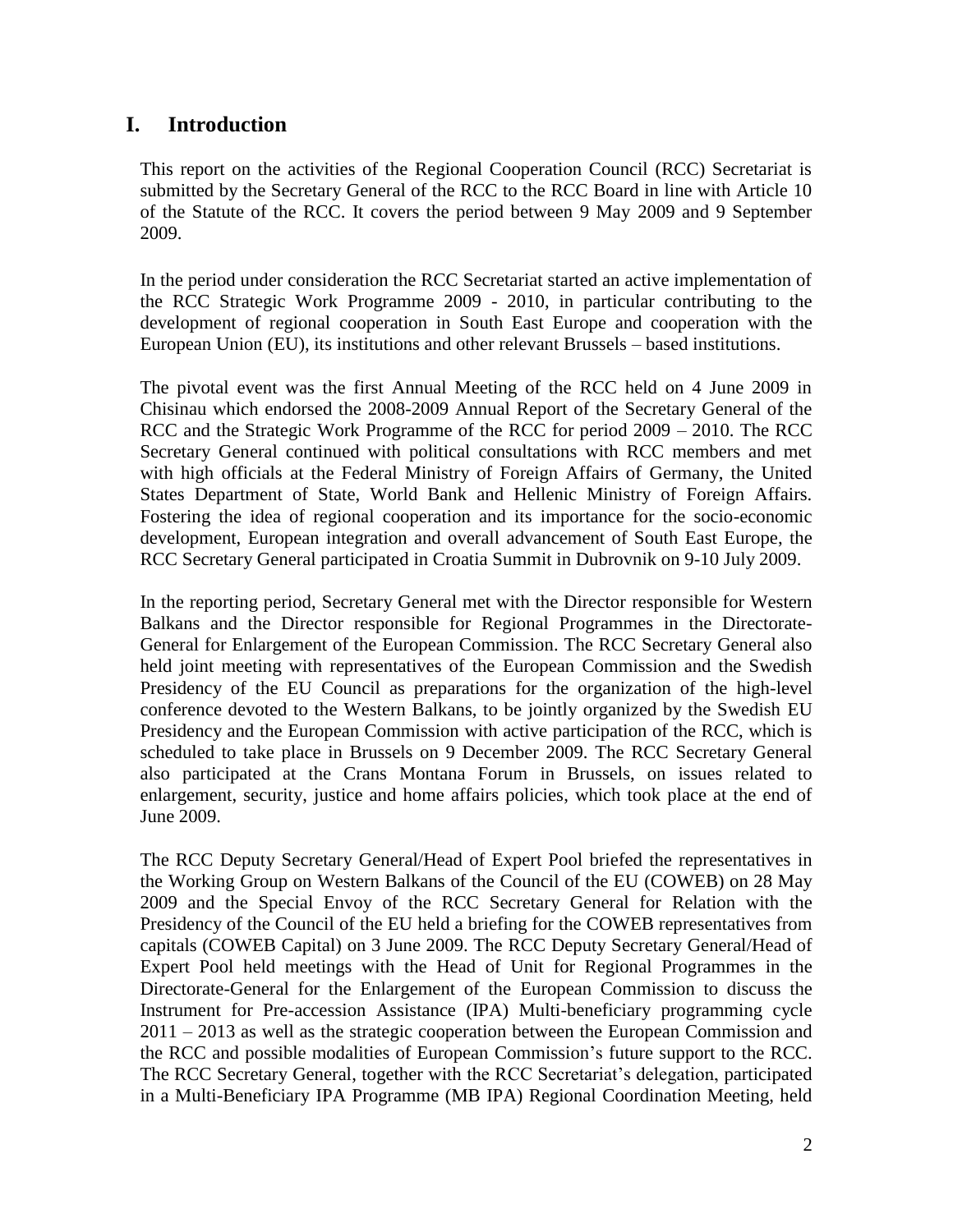on 9 and 10 June 2009 in Zagreb. On this occasion, the RCC Secretariat's representatives informed that the RCC Secretariat had carried out stocktaking in the region on attitudes to regional cooperation and priorities among members from the region. The RCC Secretariat also carried out stocktaking on the establishment and activities of the regional taskforces and initiatives in South East Europe. In addition to the importance the RCC devotes to the MB IPA, the RCC Secretariat is also maintaining open dialogue with other donors, in an effort to map evidence of the full scope of assistance and cooperation in the region.

The RCC Deputy Secretary General/Head of Expert Pool visited the Organisation for Economic Co-operation and Development (OECD) and held meetings with focus on areas of cooperation between the RCC and the OECD, in particular concerning the Investment Compact for South East Europe and Regional Strategy for Research and Development for the Western Balkans.

The Head of the RCC Secretariat"s Liaison Office participated as a speaker at the Conference devoted to increase of scholarships to students from Western Balkans, organised by the Czech Presidency of the EU Council, the European Commission, the King Boudouin Foundation and the RCC Secretariat. A number of meetings were held by the officials of the Liaison Office with the representatives of the Directorate-General for Enlargement of the European Commission and other Directorate-Generals of the European Commission relevant to RCC priorities. Close cooperation is being established and meetings held with the newly elected Members of the European Parliament who are particularly active on issues related to South East Europe. Permanent contacts with the diplomatic representatives of permanent representations to the EU and NATO as well as with the representative of the South-East European Cooperation (SEECP) Participating States have been maintained and further deepened. Communication has been maintained with the representatives of international and regional media and leading Brussels "thinkthanks".

A complete list of events attended by the Secretary General of the RCC and the officials of the RCC Secretariat is attached to this Report as Annex I.

# **II. General and institutional aspects of the RCC Secretariat's activities**

The central events and activities of the reporting period focused on the first Annual Meeting of the RCC held on 4 June 2009 in Chisinau back-to-back with the Meeting of the Ministers of Foreign Affairs and Meeting of the Heads of State and Government of the SEECP within the framework of the SEECP Chairmanship-in-Office of the Republic of Moldova, held respectively on 4 and 5 June 2009. The Annual Meeting marked the first year of functioning of the RCC and presented an opportunity for stock-taking and discussing future activities in the context of the development of regional cooperation in South East Europe. The RCC Annual Meeting endorsed the 2008-2009 Annual Report of the Secretary General of the RCC on Regional Cooperation in South East Europe and the Strategic Work Programme of the RCC for the period 2009 – 2010. The Annual Report and the Strategic Work Programme for 2009-2010 were previously discussed and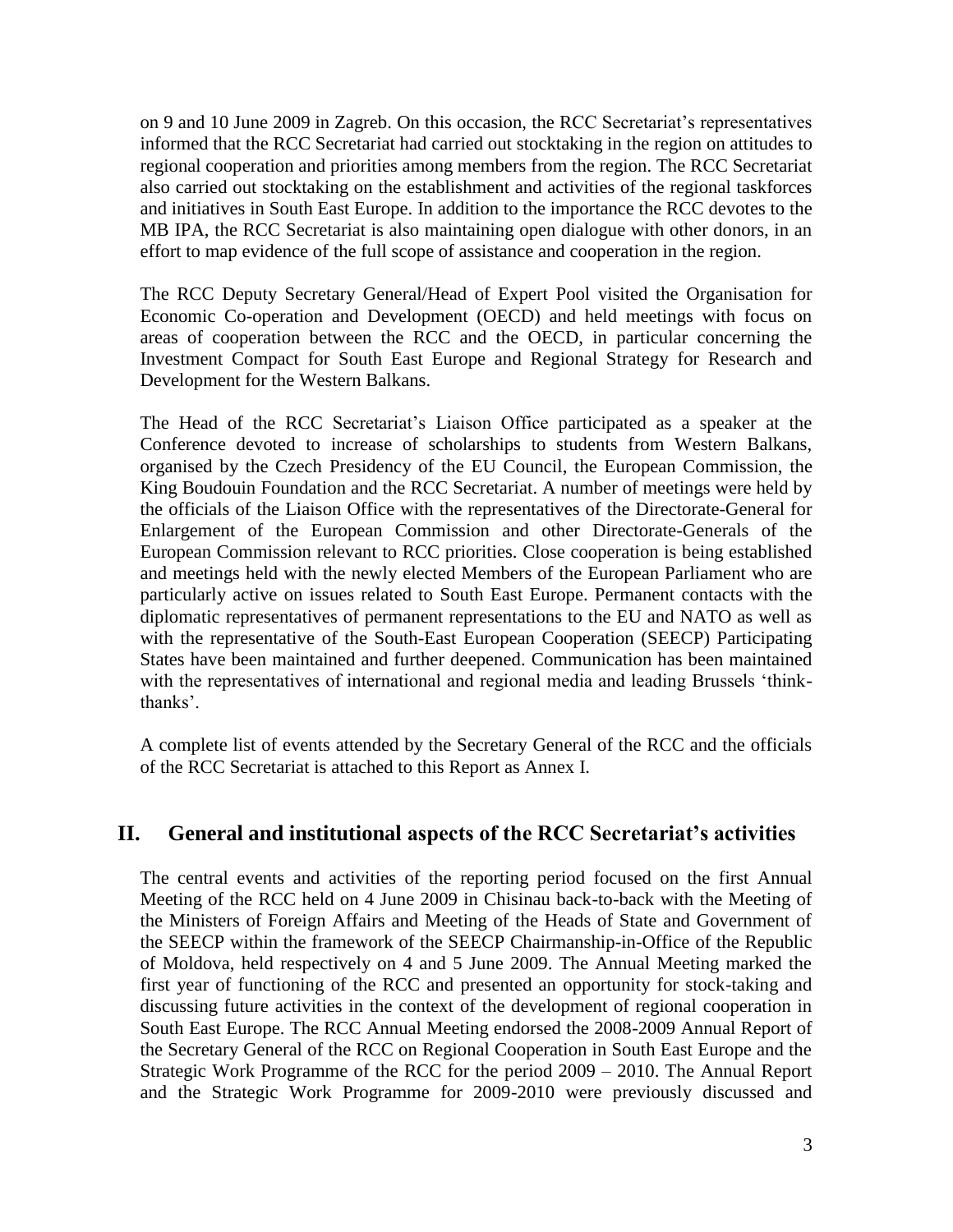accepted or adopted respectively by the RCC Board on 14 May 2009. The participants of the Annual Meeting of the RCC, both representing RCC members from South East Europe and from the international RCC members- countries, international organizations and international financial institutions- overwhelmingly expressed strong support for the work and achievements of the RCC and its Secretary General in the first year of its functioning as well as to the Strategic Work Programme 2009-2010 as a sound and realistic basis for the RCC activities in the coming year. The RCC succeeded in initiating, developing and facilitating concrete projects against the challenging background of political situation the region, adverse effects of the economic and financial crisis, natural gas supplies shortages and other challenges.

The Annual Meeting was somewhat overshadowed by the fact that the delegation of the United Nations Interim Administration Mission in Kosovo (UNMIK) on behalf of Kosovo in accordance with the United Nations (UN) Security Council Resolution 1244 (UNMIK/Kosovo) did not attend the meeting because the authorities of the country hosting the Annual Meeting, declined to grant entry visa to duly designated and notified member of delegation coming from the Kosovo authorities. The non-attendance of a delegation despite the mutually agreed and accepted framework set by the Joint Declaration on the Establishment of the RCC and the Statute of the RCC poses a serious challenge to the all-inclusive character of the cooperation under the RCC auspices and undermines the overall positive achievements. With this in mind, the RCC Secretary General and the RCC Secretariat took appropriate steps to ensure the participation of all the RCC members in the Annual Meeting through timely consultations with the representatives of the Ministry of Foreign Affairs and European Integration of the host country pleading for a flexible and pragmatic approach. A note verbale aimed at the facilitation of entry visas for the Republic of Moldova for the delegation of UNMIK/Kosovo was also forwarded and extensive consultations on this matter were held also with other RCC members.

Fully appreciating the internal delicacy of the issue for the host country of the RCC Annual Meeting, with the support of all the stakeholders, the RCC Secretariat encouraged the competent authorities of the host country to spare no effort in searching for a pragmatic and flexible solution to enable the attendance of UNMIK/Kosovo in the first Annual Meeting of the RCC, in full compliance with the statutory documents of the RCC. It is the firm opinion of the RCC Secretariat that creating conditions for the development of regional cooperation in South East Europe remains an obligation of all the RCC members and the RCC Secretary General has on a number of occasions invited all the partners in the RCC to do their utmost in assisting the RCC Secretariat in achieving this goal.

# **III. Consultations of the RCC Secretary General with RCC members**

The RCC Secretary General continued the dialogue with senior representatives of RCC members in order to maintain their active engagement in regional cooperation within the RCC framework.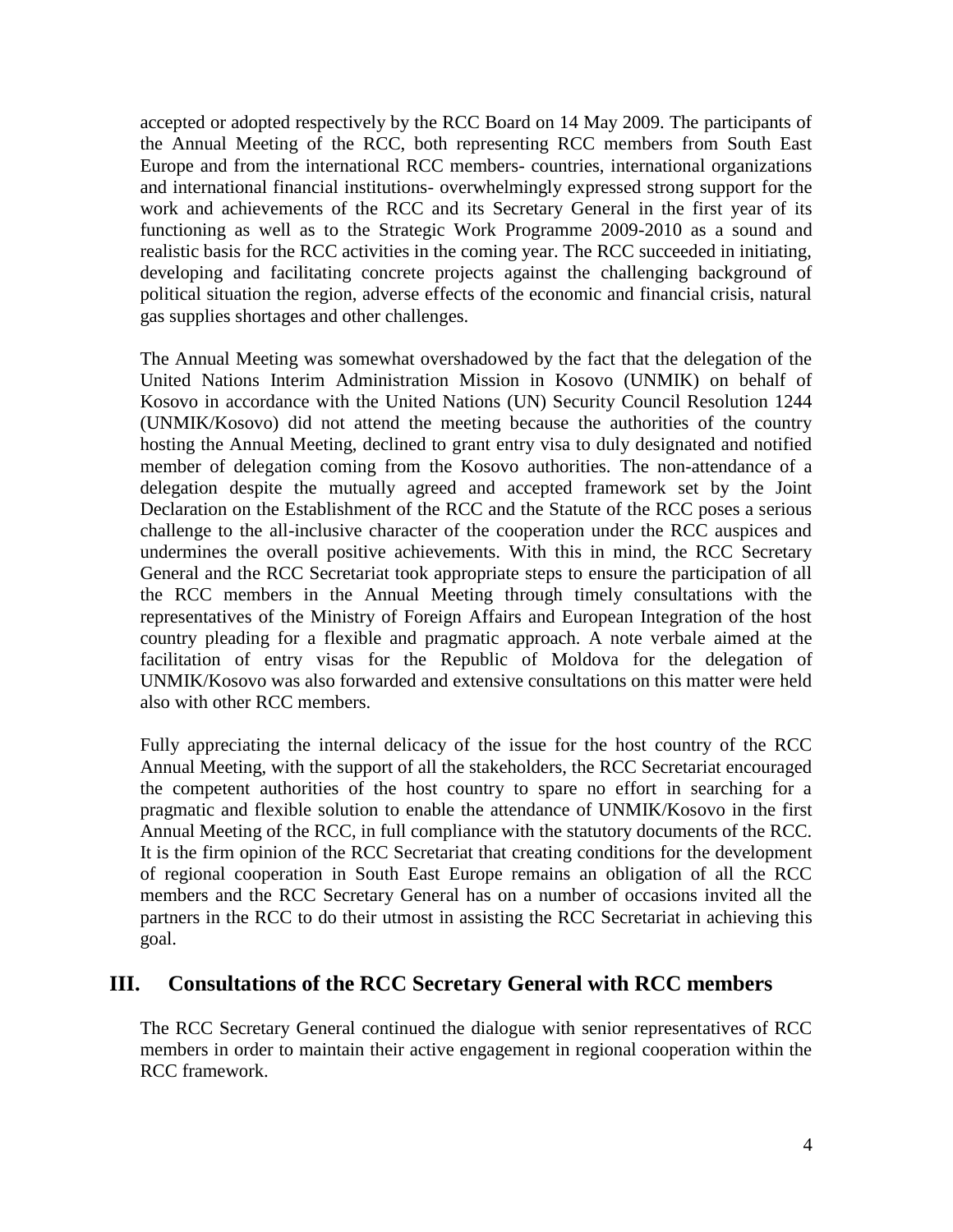As part of the process of continuing political consultations with RCC members, the RCC Secretary General met Mr. Gernot Erler, Minster of State and Dr. Emily Haber, Special Envoy for South East Europe at the Federal Ministry of Foreign Affairs of Germany on 28 May 2009. The discussions focused on the preparation for the forthcoming Annual Meeting of the RCC on 4 June 2009 in Chisinau, political situation in the region and the prospects of the RCC in the next stage. Secretary General Biščević informed of the preparations for the RCC Annual Meeting in Chisinau and of the measures which the RCC undertook in order to ensure the all inclusive character of the RCC framework. He underlined the necessity to preserve the unity and all inclusive character of the RCC as well as the necessity to start a thorough debate on the role and mandate of the RCC after the inception and consolidation period is over. Minister Erler commended the role and activities of the RCC as well as its importance for the region. He also stressed the importance of the RCC in elaborating regional projects that would engage the region in genuine cooperation. Such enhanced role of the RCC is crucial for future evolution of the RCC and its acceptance in the region.

The RCC Secretary General also held talks with senior officials in the Department of State of the United States of America and the World Bank in Washington on 21 July 2009. Secretary General Biščević informed Acting Assistant Secretary of State for Europe and Eurasia Stuart Jones and other United States officials on the current challenges facing South East Europe, underlining the strategic importance of keeping the EU enlargement process open as well as the importance of the EU and international support to regional economic, infrastructure and social development, as a guarantee to stability and prosperity of the region. The United States officials confirmed the continuation of strong support to the RCC as the key partner in the context of the development and strengthening of regional cooperation in South East Europe. The interlocutors agreed that bringing South East Europe together around development projects can be a valuable contribution by the RCC and stressed the need to ensure allinclusiveness as a ground rule for the RCC as well as to find a permanent solution to the issue of participation of all members within the RCC framework.

The RCC Secretary General also held talks with World Bank Vice-President Shigeo Katsu and other officials. He warned that the world economic crisis could have serious impact on national economies in South East Europe and called for stronger engagement of the international financial institutions in designing and implementing adequate regional and national recovery programmes to counter its effects. Secretary General Biščević thanked for the strong World Bank support to the RCC in its formative year, especially on projects to establish the South East European Fire-fighting Regional Center (SEEFREC) and the Southeastern and Central European Catastrophe Risk Insurance Facility (SECE-CRIF), which are expected to be finalized in a near future. He also invited the Bank to support the development of the Regional Strategy for Research and Development in the Western Balkans, which is being developed under RCC auspices. Vice-President Katsu stressed that the World Bank remains an important RCC partner in promoting development in South East Europe to the benefit of its people.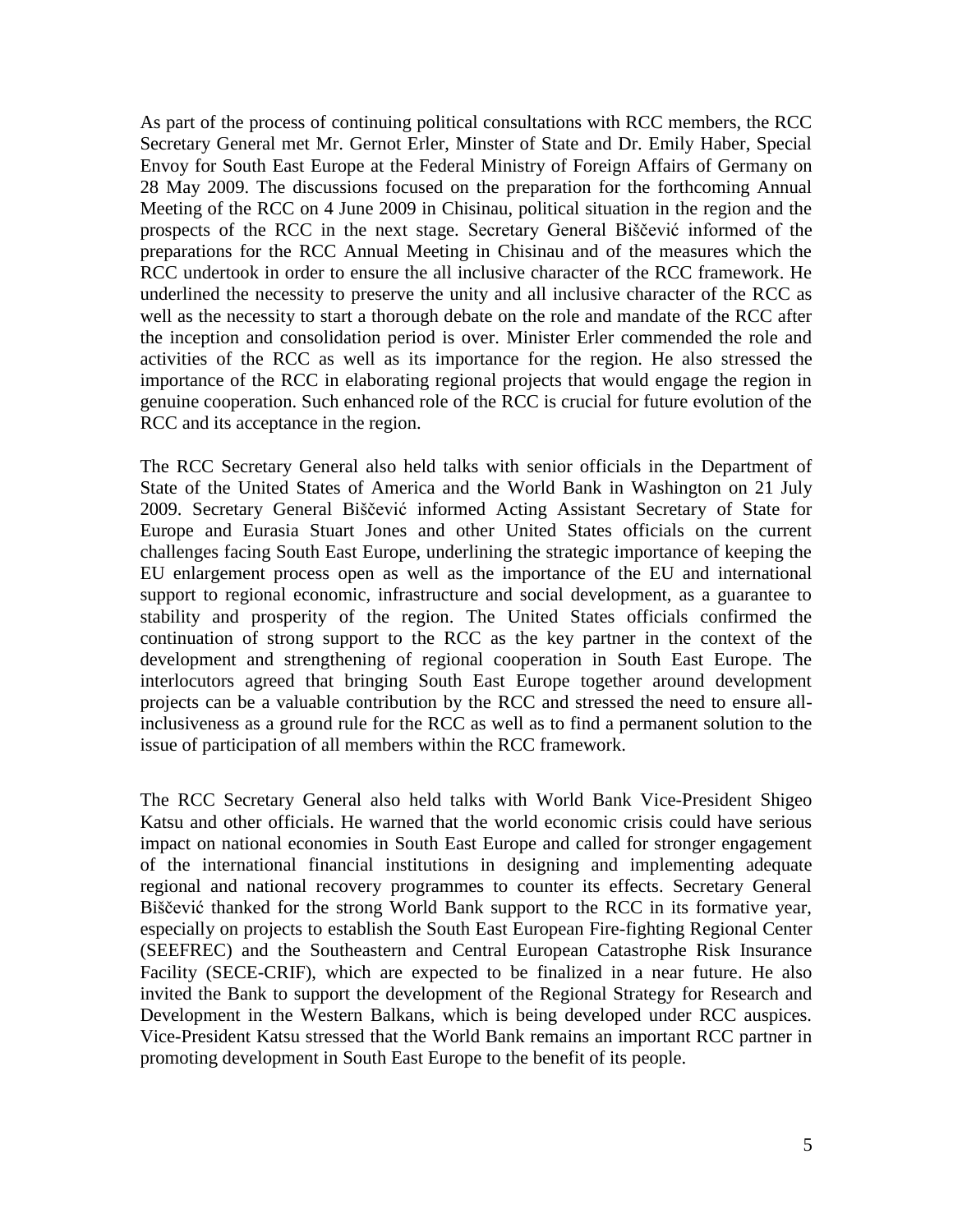RCC Secretary General Biščević met Mr. Yannis Valinakis, Deputy Minister of Foreign Affairs and Mr. Dimitrios Katsoudas, Secretary General for European Affairs in the Hellenic Ministry of Foreign Affairs on 3 September 2009. Deputy Minister Valinakis expressed strong support for the work of the RCC in its initial year of functioning and pointed out the importance of regional cooperation for the economic and social development of South East Europe and its European and Euro-Atlantic integration process. He also expressed strong interest in the conference on the Western Balkans that the Swedish EU Presidency is organising with the European Commission with the participation of the RCC on the effects of the financial crisis on the development and European integration of the region. Mr. Katsoudas expressed strong support of Greece for the RCC and offered assistance of his country for making the work of the RCC more visible and recognizable. Greece is very much interested in strengthening regional cooperation especially as regards projects that would be visible in the entire region of South East Europe and that would cover the missing links in energy and rail and road transport networks in the region. The two officials agreed on the importance of feasible, regional projects, especially in infrastructure and energy, which would serve as a stimulus for the countries of the region to engage in deepened cooperation, address the economic and social effects of the crisis, continue with reforms aimed at European integration and benefit from the period leading to accession negotiations.

### **IV. Cooperation with the SEECP**

In view of the closely knit structure of the RCC and the SEECP, the former being the instrument for fostering regional project-oriented cooperation and the latter its political umbrella, the RCC continued close cooperation with the SEECP, especially with the SEECP Chairmanship-in-Office of the Republic of Moldova. A delegation of the RCC Secretariat led by Secretary General of the RCC Hido Biščević participated in the SEECP Meeting of the Ministers of Foreign Affairs and SEECP Meeting of the Heads of State and Government which were respectively held on 4 and 5 June 2009 in Chisinau within the framework of the SEECP Chairmanship-in-Office of the Republic of Moldova. The SEECP Summit adopted the Chisinau Declaration and Chisinau Joint Statement. The Declaration welcomed the launching and the results of the RCC, reconfirmed the inclusive character of regional cooperation processes in South East Europe and stressed the importance of active participation of all RCC members from the region. In terms of results and future activities of the RCC, the Declaration gave full support to the networking mechanism, and stressed the importance of the EU MB IPA in developing regional projects through the RCC networking mechanism. The Declaration supports the RCC in facilitating the establishment of the SECE-CRIF and SEEFREC and supported the pivotal role of the RCC in streamlining and coordination of regional task forces and initiatives in South East Europe. The Declaration recognized the possibilities of enhancing cooperation and developing large-scale regional projects in transport and energy, inland waterways, civil aviation, reconstruction and rehabilitation of railways, land transport infrastructure and harbours, building channels and irrigation facilities. The Chisinau Joint Statement addresses the topics of Forging Partnership for Cooperation and Development, Partnership for European Integration, Partnership for Development and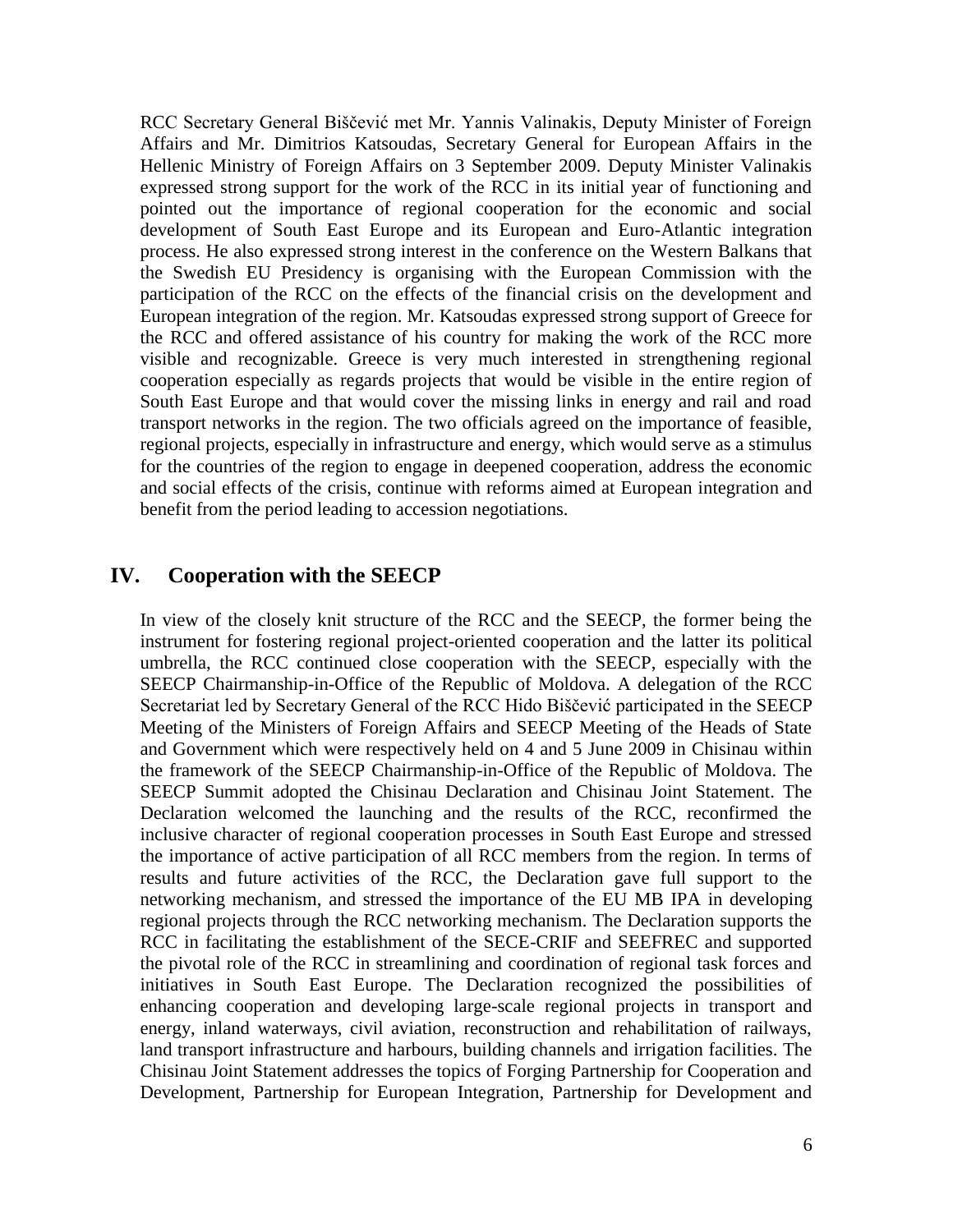Prosperity and Partnership for Strengthening Rule of Law. It also tasks the RCC to establish a high-level expert panel aimed at stimulating in-depth discussions on economic and financial measures in response to the crisis. The Summit also endorsed the 2008- 2009 Annual Report of the RCC Secretary General and the Strategic Work Programme for the period 2009 – 2010 extending political support and commitment of the governments of South East Europe for the priorities in the coming period. The participants strongly supported the first phase of the RCC activities, making references to the necessity that in the next phase the RCC should embark on the process of coordination and fostering of concrete regional projects.

# **V. Cooperation with the EU and its institutions**

In the reporting period the RCC Secretariat, in particular the RCC Secretariat"s Liaison Office in Brussels, continued to cultivate and conduct regular contacts and consultations with representatives of European and Euro-Atlantic institutions, particularly the EU Presidency, the EU Council and its General Secretariat, the European Commission, the European Parliament and NATO, resulting in a number of meetings held.

The High Representative for Common Foreign and Security Policy of the EU Javier Solana met with RCC Secretary General Hido Biščević on the occasion of his visit to Sarajevo on 19 May 2009 and reiterated EU support to RCC activities. High Representative Solana underlined the significance of the RCC mandate at the regional level coupled with the efforts at the national level in implementing the reforms on the path to the EU. Secretary General Biščević informed the EU High Representative on the first year of RCC operation and thanked for the support provided by the EU in the context of the RCC activities aiming at promoting the spirit of cooperation and mutual respect as well as facilitating development projects in the region.

The RCC Secretary General met Pierre Mirel, Director in the Directorate General for Enlargement of the European Commission on 25 May 2009 and briefed him on the recent developments in South East Europe, particularly in light of the preparations for the upcoming SEECP Summit and the RCC Annual Meeting in Moldova on 4-5 June 2009. The Secretary General informed about the participation of UNMIK/Kosovo at the RCC meetings, in particular at the meetings taking place in Sarajevo and procedures adopted by the Council of Ministers in Bosnia and Herzegovina in regard of issuing of visas to members of UNMIK/Kosovo delegation holders of passports issued by Kosovo authorities. Two officials also discussed the direction of the future position and role of the RCC.

Joint meetings were held by the RCC Secretary General with representatives of the Commission and Swedish EU Presidency on the preparations of the Conference to be organized by the Swedish Presidency of the Council of the EU and the European Commission, with active participation of the RCC, to take place in Brussels on 9 December 2009. The Conference will focus on impact of financial crisis on the region, on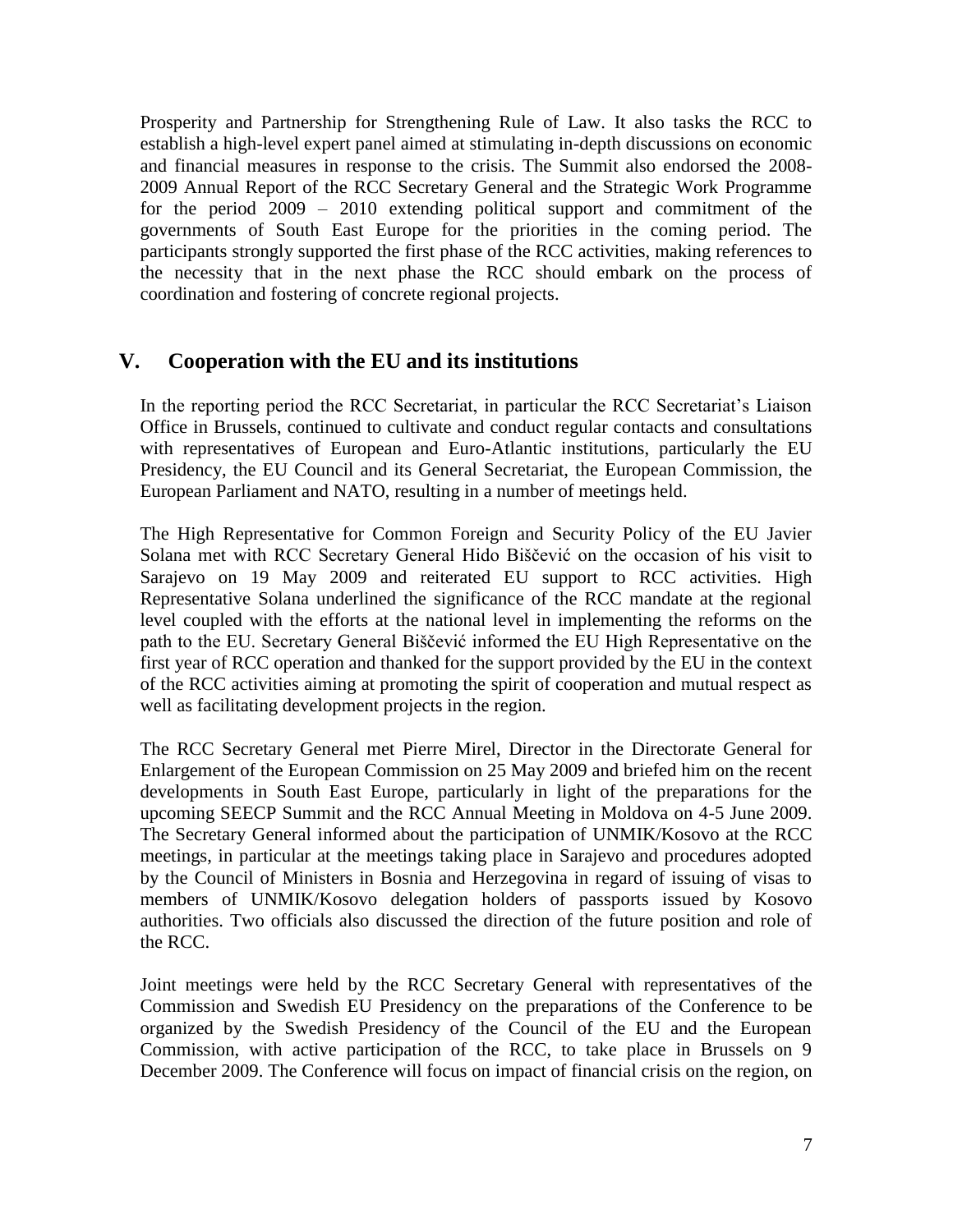the progress of the enlargement process as well as on regional cooperation in South East Europe.

RCC Secretary General Biščević met with Timo Summa, Director in the Directorate General for Enlargement of the European Commission on 29 May 2009 in Sarajevo and on 23 June 2009 in Brussels. In light of the preparations for the RCC Annual Meeting in Chisinau, emphasis was put on the efforts to ensure all-inclusiveness of regional cooperation activities within the RCC framework. Secretary General Biščević and Director Summa also touched upon the possible modalities for involvement of the European Commission in the RCC activities and financial framework beyond 2010. The RCC Secretary General informed that the Chisinau Declaration extended support to the RCC and the Annual Report of the RCC Secretary General detailing the results and achievements in the past year as well as to its future role and activities as laid out in the Strategic Work Programme of the RCC for period 2009 – 2010. Director Summa reiterated the support of the European Commission to the RCC and its intention to remain committed to regional cooperation in South East Europe through the RCC. He invited the RCC Secretariat to prepare a platform outlining areas in which the RCC can add value with regard to regional cooperation and which would serve as a basis for the future involvement of the European Commission.

The RCC Deputy Secretary General/ Head of Expert Pool took part in a comprehensive consultation process with the Regional Programmes Unit of the Directorate General for Enlargement of the European Commission regarding support to the RCC in the period 2011 -2013, as well as regarding the participation of the RCC in the overall programming process for the Multi-annual MB IPA in the period 2011- 2013. The contents, format and share of the European Commission's involvement in further support to the RCC have been discussed.

RCC Secretary General Hido Biščević, RCC Deputy Secretary General/ Head of Expert Pool Jelica Minić as well as other representatives of the RCC Secretariat participated in the Multi-beneficiary IPA Coordination Meeting that was held in Zagreb on 9 and 10 June 2009. RCC Secretary General Hido Biščević presented the results of the SEECP Summit, developments in regional cooperation in South East Europe and the MB IPA Programme. He emphasized the necessity of all-inclusiveness of cooperation in all fields and the strategic role of the IPA Multi-beneficiary Programme. Mr Biščević also stressed that there was a pressing need for socioeconomic development, economic recovery and the political issues to be addressed in cooperation. Mr Biščević stated that a more coordinated and consolidated approach on national level was needed and the regional platform must be used better. The Secretary General added that the role of the RCC should be as a key interlocutor for the EU for the development of South East Europe. The political situation still being complex in the region, networking and small steps are important, and support of the Commission and other partners is essential. Large scale trans-regional projects on energy, infrastructure, transport and human capital are today even more relevant.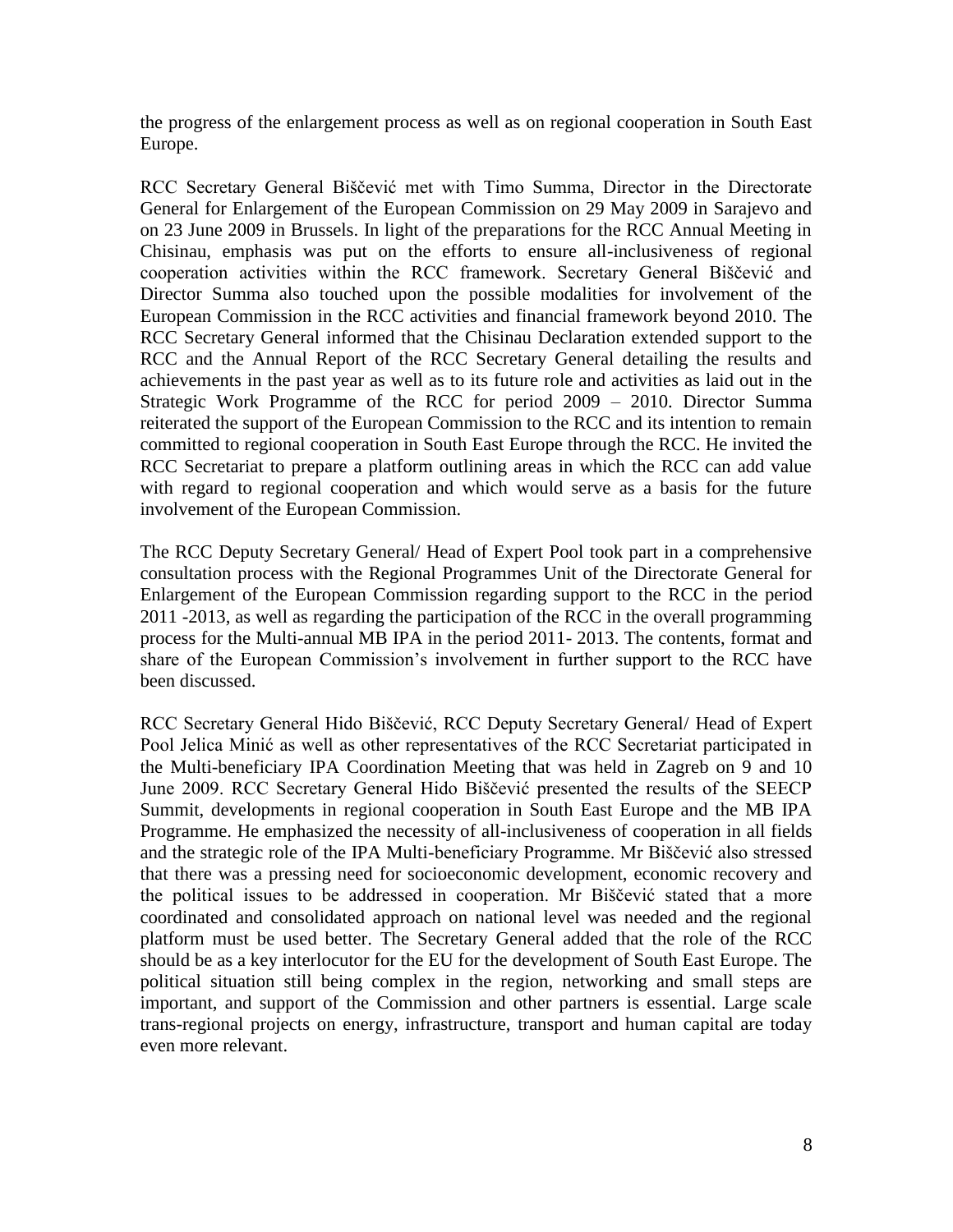The Deputy Secretary General/Head of Expert Pool Jelica Minić informed the participants that RCC considered MB IPA programme as a very important mechanism and that the RCC Secretariat had presented to the European Commission a number of Preliminary Project Ideas (PPIs) after a thorough regional consultation process with beneficiary countries- members of the RCC and regional initiatives affiliated to the RCC framework. As a result of the RCC regional and EU recognition, the representatives of the RCC Secretariat have been included in the future work of special groups to define the strategic approach for the financing of the next MB IPA programming cycle 2011-2013.

The increased level of cooperation and trust between the RCC Secretariat and the European Commission resulted in the invitation extended to the Advisors in the RCC Secretariat's Liaison Office in Brussels to participate in the evaluation committees of project proposals under MB IPA Programme 2008 related to the fight against corruption, organized crime and trafficking as well as to civil society facility on environment, energy efficiency, and health and safety at work.

The practice of briefing the COWEB by representatives of the RCC Secretariat continued also in the reporting period. The RCC Deputy Secretary General/Head of Expert Pool briefed the COWEB on 28 May 2009 and presented the RCC activities and efforts in coordination of established initiatives as well as the stage of the preparations of the projects to be submitted for MB IPA funding. The Special Envoy of the RCC Secretary General for Relations with the Presidency of the Council of the EU briefed the COWEB Capitals format on 3 June 2009.

In the reporting period notable cooperation was achieved with the current and future EU Presidencies. During the second half of the mandate of the Czech Presidency of the Council of the EU, the Special Envoy of the RCC Secretary General for Relations with the Presidency of the EU Council continued with a proactive approach and intensified cooperation with different representatives of the former Czech EU Presidency and has, in parallel, established good working relations with the representatives of the current Swedish EU Presidency.

Tangible results of good cooperation and communication with the Czech EU Presidency in the reporting period were two briefings – one for COWEB given by the Deputy Secretary General of the RCC/Head of Expert Pool and one for COWEB Capitals given by the Special Envoy (making in total five briefings and thematic presentations in COWEB format during the six-months Presidency term-in-office). On the suggestion from the RCC Secretary General, the Presidency agreed to make a reference on regional cooperation and the role of the RCC in the conclusions of the May 2009 General Affairs and External Relations (GAERC) Council meeting welcoming the successful start of the RCC and appreciating the RCC Secretariat's efforts in promoting regional cooperation as an important element for the European perspective of the Western Balkans. Although faced with challenges due to the internal and external unfavourable developments, the Czech EU Presidency invested considerable efforts in bringing the countries of the Western Balkans closer to the realization of their European perspective.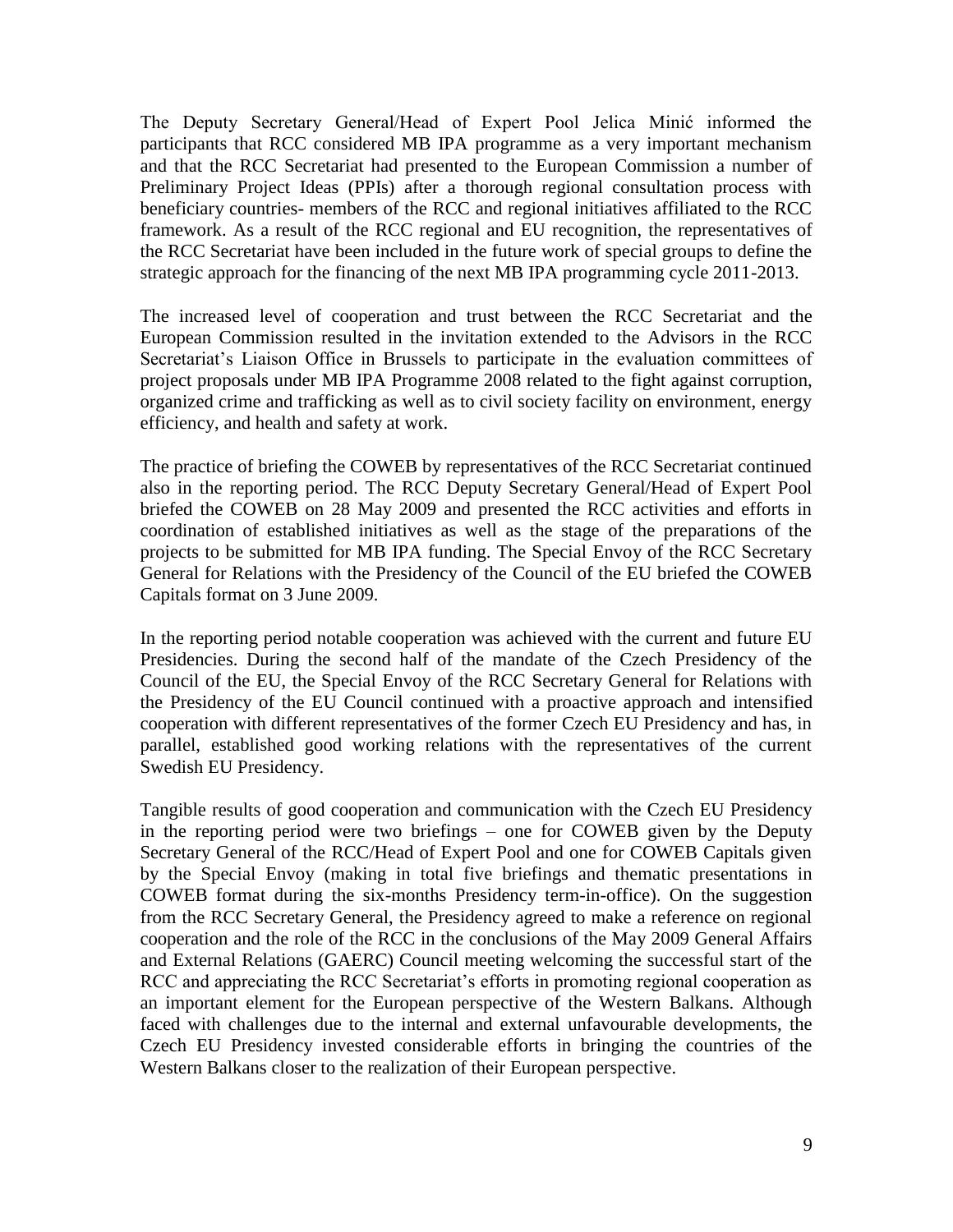The Swedish EU Presidency has confirmed that South East Europe and, particularly Western Balkans, shall be among the priority items on its Agenda and that it will make substantial efforts in supporting concrete regional cooperation, as well as in opening avenues for accelerating the EU integration process, despite the serious internal and external challenges in the second half of 2009. In the Presidency Working Program, among other things, it has been noted that the continued enlargement process is of strategic importance and that the Presidency will work for further concrete progress of the accession process of the candidate countries, the membership perspectives for the potential candidate countries and the issues concerning visa liberalization. The Presidency has confirmed its support for the RCC work and suggested that RCC should become stronger in terms of relevance and leadership and more operational in terms of persuading the public administration in the countries of the region to cooperate more with RCC. In light of the initial consultations with the RCC, the Presidency decided to organize with the European Commission and with a strong involvement of the RCC a high-level Conference on the Western Balkans. After several preparatory meetings on this subject (including two between the RCC Secretary General and the Swedish Ministry of Foreign Affairs) it has been agreed that this Conference, to be held in Brussels on 9 December 2009, would discuss possible measures to counter adverse effects of economic crisis in the Western Balkans countries, the EU integration process in the post-Thessaloniki period and the regional cooperation. The Presidency has also expressed its intention for continuing with the practice of inviting the RCC Secretary General and other RCC Secretariat representatives at the important events and other relevant meetings to be organized during its term-in-office (such as are the plans for one briefing for COWEB on 21 September 2009 and one briefing for COWEB Capitals in October or November 2009) and to provide high-level participation at the most important events organized by the RCC or within the SEECP framework. In addition, there are plans for holding consultations between the RCC Secretary General and the representatives of the Swedish EU Presidency in the course of this autumn.

Contacts were also initiated with the Spanish Permanent Representation to the EU and the Belgian Ministry of Foreign Affairs having in mind that these two countries will assume the Presidency of the EU Council in the first and second half of 2010 respectively. These early contacts indicate that Spain intends to secure appropriate follow-up of the Czech and Swedish EU Presidency efforts in respect to regional cooperation processes in South East Europe, however taking a more cautious position concerning the EU accession perspectives of the candidate and potential candidates from the region. Along the same lines, in order to maintain continuity and ongoing communication with subsequent EU Presidencies, the RCC has also initiated early contacts with representatives of the Federal Public Service for Foreign Affairs of Belgium which resulted in a preliminary agreement on holding consultations with the RCC Secretary General in the second half of 2009. Furthermore, communication with representatives of the Federal Public Service for Foreign Affairs and the Federal Public Service for Employment, Labour and Social Dialogue of Belgium has led to an agreement on starting activities with a view to organizing a joint Ministerial conference as a follow-up to the Bucharest Employment Process during the Belgian EU Presidency"s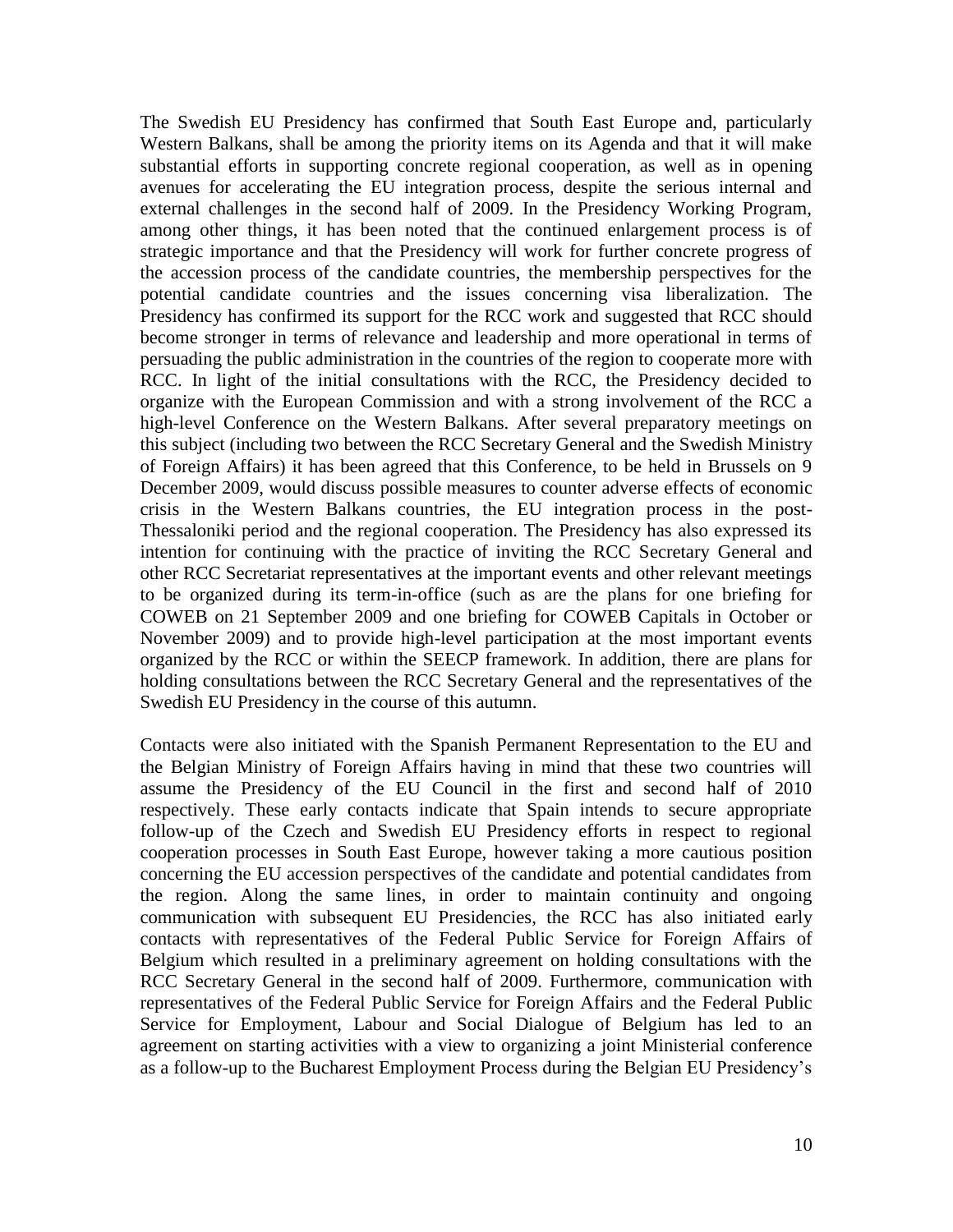term-in-office. The RCC Secretary General has entered into communication in this regard with the competent minister in the Belgian Government.

# **VI. Outreach activities and visibility**

The RCC Secretariat continued its series of presentation of activities, mission and structure to a wider circle of government officials, business sector, civil society and the media. Presentations were held in Pristina on 18 May 2009 and in Brussels on 23 June 2009. The presentations were an opportunity to overview the results achieved in the first year of activities of the RCC Secretariat and discuss plans for the future in light of the RCC Strategic Work Programme 2009 – 2010. The RCC presented its achievements and plans, and how the advancement of RCC members from South East Europe on the path of European and Euro-Atlantic integration has increased potentials and readiness for regional cooperation. The Brussels presentation was attended by approximately one hundred officials from the European and Euro-Atlantic institutions, International Financial Institutions and international organizations, ambassadors and diplomats from the region, Brussels-based business organizations, think-tanks and journalists.

The RCC Secretary General participated in Croatia Summit in Dubrovnik on 9-10 July 2009 where he contributed to the discussion at the panel "Energy Landscape in Europe: A New Platform for Cooperation" giving an overview of the situation in South East Europe with the emphasis on the possibilities for further development of the regional energy infrastructure that would provide a strong boost to the accelerated economic development. The Secretary General highlighted energy insufficiency and supply variability as outstanding issues and presented a number of concrete ideas like resource pooling, energy exchange and joint storage facilities to address them. He explained the significance of enhanced coordination among all actors in tackling regional problems and underlined the important role of the RCC and its partners in this context informing the participants on the conference on regional development that is going to take place in December 2009 in Brussels co-organised by the Swedish Presidency of the Council of the EU and the European Commission.

The RCC Deputy Secretary General/Head of Expert Pool participated in the Bled Strategic Forum on 30 and 31 August 2009 entitled "The Politics of Economic Crisis: Redefining Economic and Geopolitical Landscapes in Europe and Eurasia". The Forum gathered a number of participants from political and economic circles as well as academia. Deputy Secretary General Minic participated in the panel "The Strengthening of Economic Integration of the Western Balkans on the Way to Recovery", where she, *inter alia,* presented the activities of the RCC in the area of economic and social development focused in particular on the countering adverse effects of current economic crisis in South East Europe at the regional level. The Bled Strategic Forum was also attended by the Head of the RCC Secretariat"s Liaison Office in Brussels.

The RCC Secretariat"s Liaison Office in Brussels received delegations of young people and civil servants from the region and briefed them on the RCC activities and the position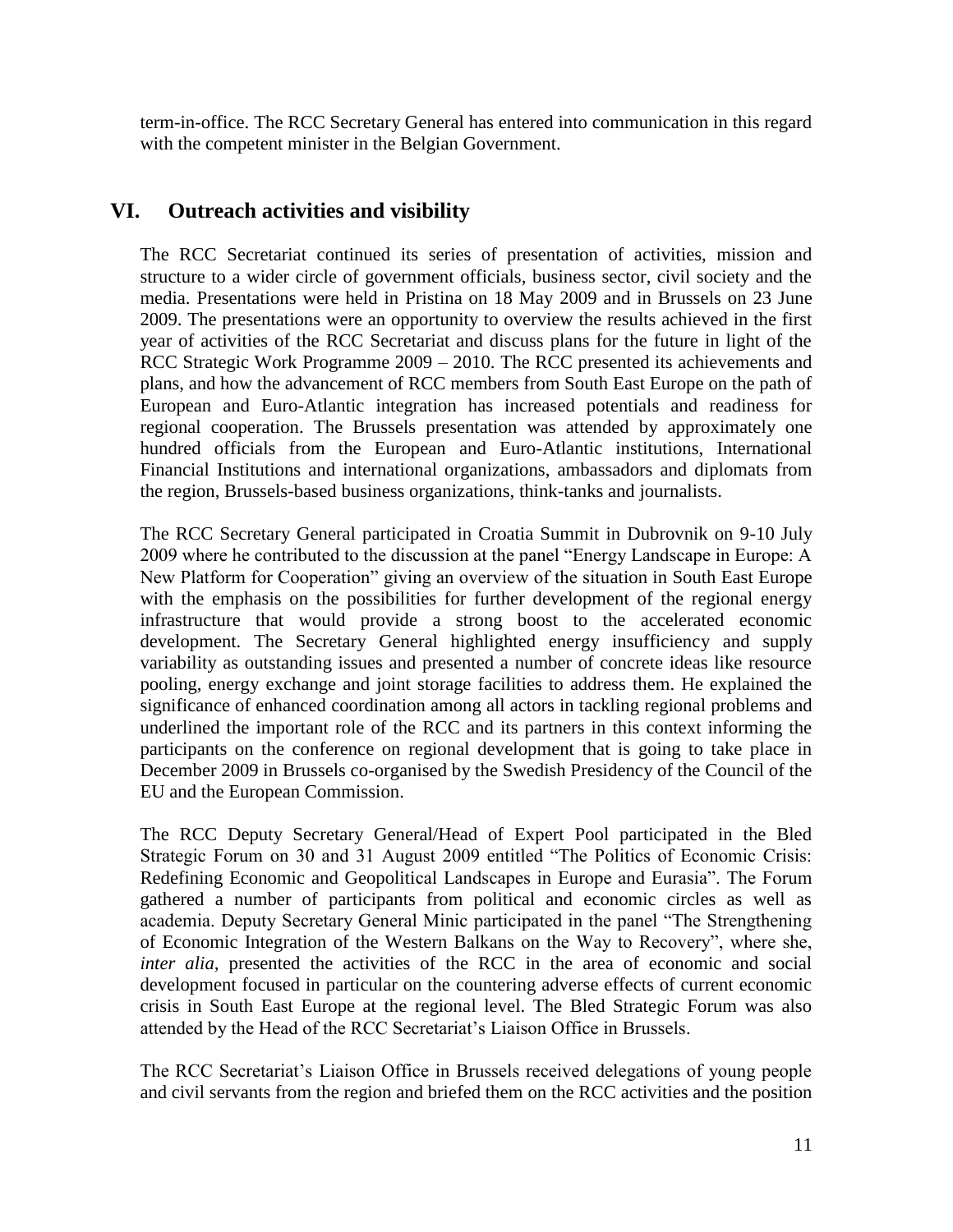of regional cooperation in light of European and Euro-Atlantic integration of the Western Balkans. In the period under consideration the representatives of the Liaison Office have received three such delegations from the region – one with representatives from Albania and the other two with representatives from all countries of the Western Balkans. This practice is deemed to contribute to raising the visibility of the RCC.

#### **VII. Cooperation with other regional organizations and initiatives**

Secretary General of the RCC Hido Biščević and Secretary General of the Central European Initiative (CEI) - Executive Secretariat Ambassador Pietro Ercole Ago, signed, on 12 May 2009, a Memorandum of Understanding (MoU) that formalized cooperation and provided a general framework for enhancing project-oriented cooperation between the RCC Secretariat and the CEI-ES on issues of interest for South East Europe, transfer of know-how, seminars and training courses. The MoU will enable the RCC Secretariat and the CEI-Executive Secretariat to carry out jointly a number of activities taking advantage of available funds and expertise as well as assuring the best use of the existing cooperative network.

The eighth Coordination Meeting of Regional Organizations was held on 12 June 2009 at the headquarters of the CEI – Executive Secretariat in Trieste. The meeting was attended by representatives of secretariats of the Adriatic-Ionian Initiative (AII), the Organization of Black Sea Economic Cooperation (BSEC), the CEI, the Council of Baltic Sea States (CBSS), the RCC and the SEECP. A representative of the European Commission was also present at the meeting. The purpose of the meeting was to provide a platform not only for discussing and comparing activities with a view to avoiding overlapping and duplication, but also for seeking synergies between regional initiatives and organizations and their secretariats, as well as for preparing the ground for joint projects and activities in the areas of common interest. The participants agreed to continue with the exchange of agendas and planned activities with the aim to harmonize events and activities on all levels.

# **VIII. Evaluation of general and institutional aspects of the RCC activities in the reporting period**

There were several important developments and trends influencing the regional cooperation in South East Europe and the RCC framework in the reporting period. The effects of the economic crisis on the region became additionally exacerbated. Its economic and social ramifications are likely to exert an influence on regional cooperation capacities of individual RCC members in the short and medium term. In addition to this, the pace of European and Euro-Atlantic integration process for candidates and potential candidates from the region, despite some objectively positive steps, is in need of new vigour and more resolute commitment.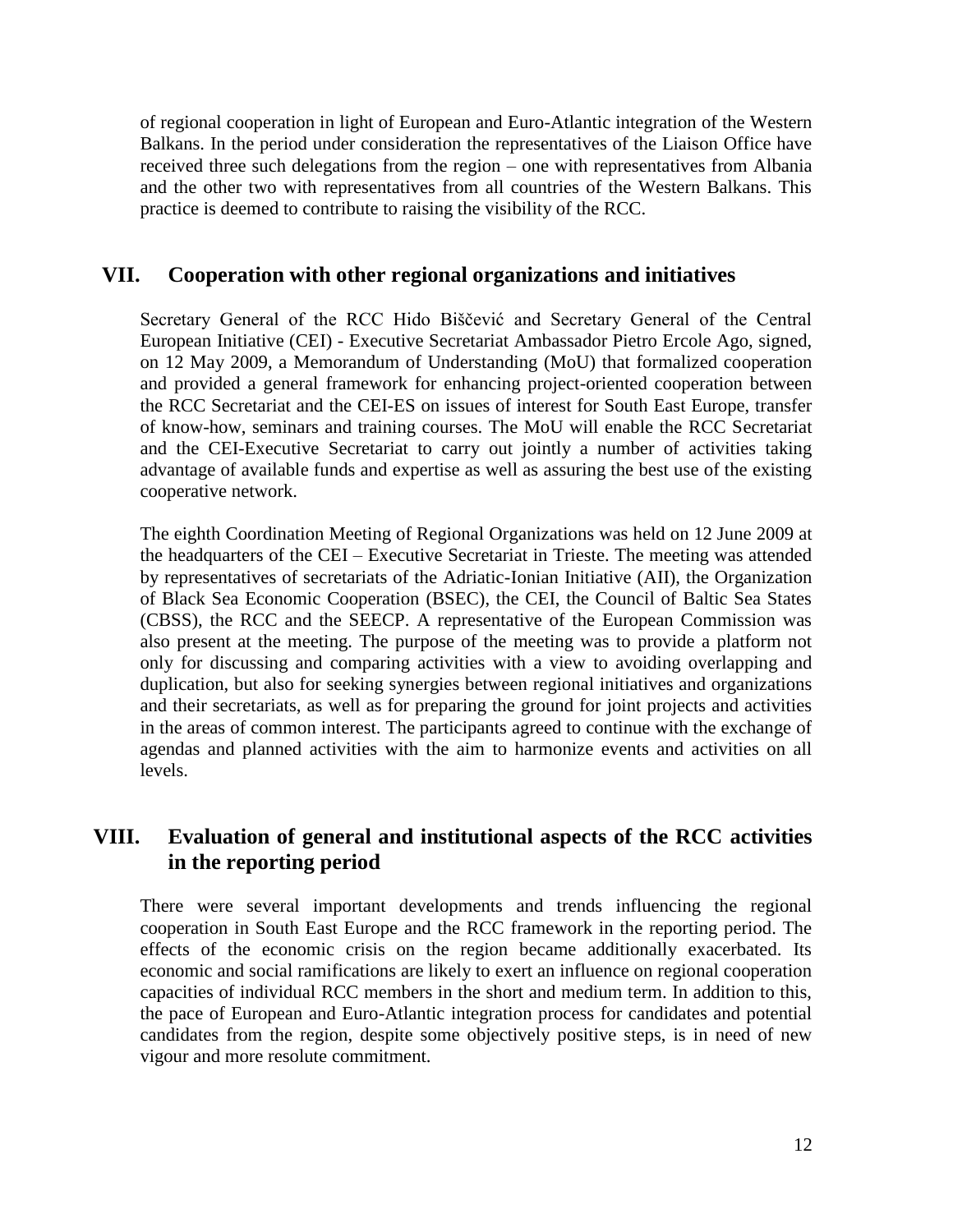The most significant event for the RCC was the completion of the first year of functioning (set-up and consolidation phase) of the RCC Secretariat and successful graduation to the phase of genuine project-oriented regional cooperation discussed at the RCC Annual Meeting on 4 June 2009 in Chisinau. The Annual Meeting sent positive steam into the wings of the RCC by endorsing the 2008-2009 Annual Report on Regional Cooperation of the RCC Secretary General, positively appraising the efforts in the inception and consolidation phase of the RCC, and more importantly, by giving the vote of confidence to the Strategic Work Programme of the RCC for period 2009 – 2010 outlining concrete areas of activity in the forthcoming period. All the stakeholders rallied behind the RCC format of promoting regional cooperation as a platform for ensuring stability and way forward for the region of South East Europe. Strong messages were also voiced concerning the necessity to uphold and implement the principle of allinclusiveness of the RCC format.

However, the Annual Meeting revealed again that the principle of all inclusiveness is likely to be put to the test repeatedly due to internal or bilateral delicacies in individual countries. The Agreement that the SEECP Participating States and UNMIK on behalf of Kosovo in accordance with UNSC Resolution 1244 concluded with Bosnia and Herzegovina on host country arrangements for the RCC Secretariat clearly stipulates the responsibilities of the host country to allow entry without immigration restrictions to participants in meetings organized within the RCC framework in Bosnia and Herzegovina. The Council of Ministers of Bosnia and Herzegovina has, in early May 2009, adopted a conclusion to review each individual application and decide about granting entry visas to applicants, holders of passports issued by the Kosovo authorities, on a case-by-case basis taking into consideration special interests of the country. Such decision, although involving somewhat cumbersome procedure for obtaining an entry visa, in particular as the decision had to be taken in each every case by the Council of Ministers itself, enabled holders of passports issued by Kosovo authorities to attend meetings and events organized within the RCC framework in Bosnia and Herzegovina as members of delegation of UNMIK on behalf of Kosovo in accordance with UNSC Resolution 1244, although passports issued by Kosovo authorities are normally not recognized by Bosnia and Herzegovina.

Intensive contacts between the RCC Secretariat and the authorities of Bosnia and Herzegovina, in particular relevant services of the Council of Ministers, resulted in the adoption, on 3 September 2009, of a new conclusion by the Council of Ministers, which foresees somewhat less complicated procedure for the issuing of visas to the holders of passports issued by Kosovo authorities, who participate at the meetings within the RCC framework as part of the delegation of UNMIK on behalf of Kosovo in accordance with UNSC Resolution 1244, which permanently authorizes the Ministry of Foreign Affairs of Bosnia and Herzegovina to issue entry visas on separate blank paper to all participants at the RCC meetings or officials of the RCC Secretariat who are holder of passports issued by Kosovo authorities. The commencement of the application of such a new procedure, is expected to provide for less complicated framework for assuring the participation of the representatives of all RCC members at the RCC meetings in line with the provisions of the Host Country Agreement.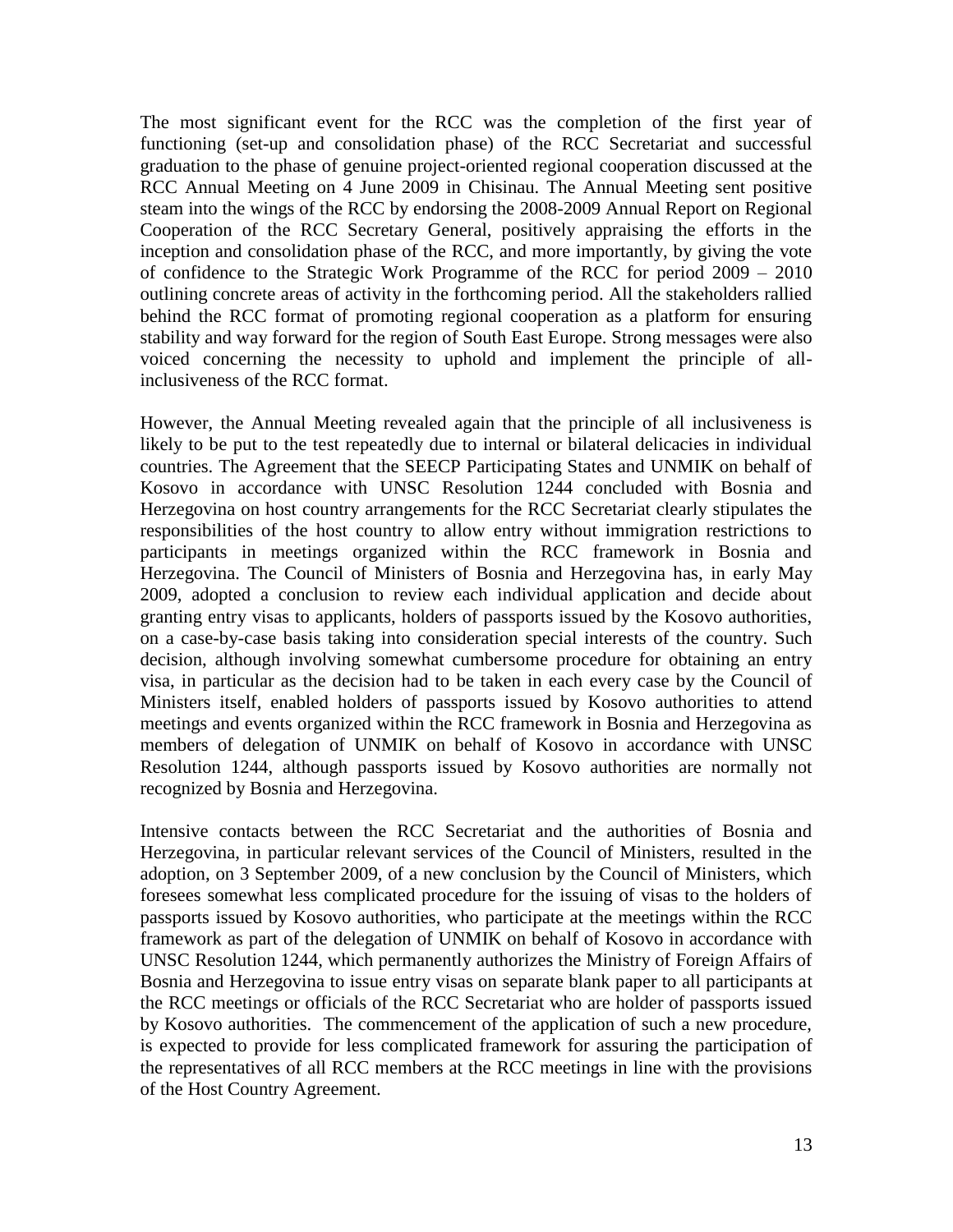In addition to this, the issue of passports issued by Kosovo authorities will have to be taken into consideration within the framework of the RCC Annual Meetings which are, in accordance with the Statute of the RCC, held back-to-back with the SEECP summits and hosted by the SEECP Chairmanship-in-Office. A challenge in this context arises from the non-existence of a formal and legally binding obligation of the individual SEECP Chairmanship-in-Office, apart from political responsibility, to grant an entry visa to a holder of a passport issued by Kosovo authorities so that they can participate in the meeting as part of the delegation of UNMIK on behalf of Kosovo in accordance with UNSC Resolution 1244. In this situation the RCC depends on the sense of responsibility of individual SEECP Chairmanships-in-Office and their ability to overcome serious national issues in order to preserve the all-inclusiveness of the RCC.

The RCC Secretariat is taking both potential impediments to regional cooperation very seriously and has been doing its utmost to assiduously provide technical facilitation in the process of obtaining visas for participants at meetings organized under its umbrella in Bosnia and Herzegovina as well as for the RCC Annual Meeting in the Republic of Moldova. Simultaneously, the RCC Secretary General has been conducting extensive consultations on this matter with RCC stakeholders and encouraging them to take a pragmatic and flexible approach in enabling and sustaining the all inclusive character and unity of regional cooperation which is the responsibility of all RCC members.

The Annual Meeting also opened the door to a contemplation process on the future role and positioning of the RCC. While praising the achievements of the first year of functioning, many delegations, RCC members, expressed their belief that in the next phase the role of the RCC should be strengthened. Therefore, it is necessary to make a critical evaluation and to give strategic outlines for its future mid-term activities. Changes at the regional scene, within the EU and in the general global context will influence the future role and impact of the RCC, demanding permanent adjustments in its political engagement, programming role and in promoting and assisting implementation of the regional cooperation projects. It will be crucial to establish whether the stakeholders want to continue to see the RCC as a facilitator, as has been the case so far, or as a provider of regional cooperation, bestowing more leverage.

The European Commission has already signalled to the RCC Secretariat that it intended to review the nature of its engagement in the RCC beyond year 2010 until which date the current tri-fold financing mechanism will be in place. While reiterating its support to the RCC and its intention to remain committed to regional cooperation in South East Europe through the RCC beyond 2010, the Commission invited the RCC Secretariat to prepare a platform outlining areas in which the RCC can add value with regard to regional cooperation and which would serve as a basis for the future involvement of the European Commission.

In the period of its first year of operation the RCC has established itself as the key interlocutor for regional coordination and horizontal programming. The RCC has mapped ongoing regional initiatives and interests for the new initiatives in the region. In cooperation with all stakeholders, the RCC has already coordinated the development of a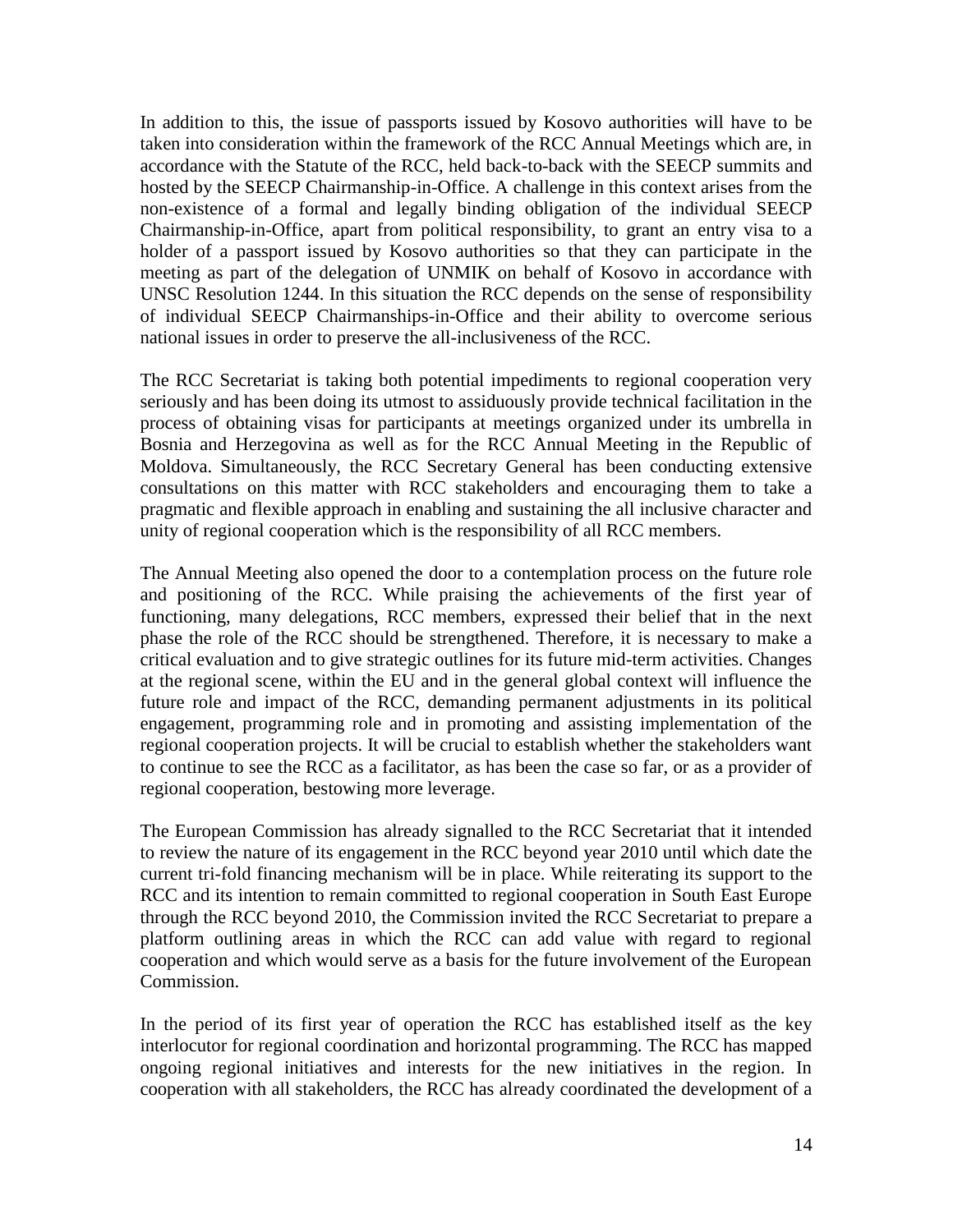number of regional projects and has undertaken the leading role in their regional coordination to apply for MB IPA funding, thus particularly complementing and adding value to National IPA Programmes. Moreover, the RCC Secretariat prepared a Project Portfolio with 22 Preliminary Project Ideas which were presented to the European Commission for possible financing under MB IPA 2010 in the beginning of May 2009. Several of these project ideas have been retained for further consideration and elaboration. Furthermore, following the debates at the MB IPA Coordination Meeting held on 9 and 10 June 2009 in Zagreb, the representatives of the RCC Secretariat will participate in Working Groups established in order to develop the IPA Multi-beneficiary three-year strategy 2011-2013 on each priority sector and to elaborate the strategic choices together with the preliminary project ideas.

As regards positive and very substantial cooperation with successive EU Presidencies, it is notable that a positive assessment for the RCC Secretariat working activities and its engagement has been expressed by relevant representatives of current and future EU Presidencies and partners from the EU Council. They have reaffirmed their full support to the future RCC work underlining the expectations that RCC will develop more concrete actions in result-oriented projects and it will become more ambitious and proactive. They have also pointed out the need for the countries of the region to work more closely and to take on the present economic crises as an opportunity for advancement of their cooperation, as well as the importance of the inclusiveness and ownership of the regional cooperation. It is also worth mentioning that the EU Council Annual Report on the Common Foreign and Security Policy in 2008 contains a clear reference to the RCC.

# **IX. Priority areas of the RCC Activities**

The five priority areas, representing the main direction of the RCC Secretariat"s work are economic and social development; infrastructure and energy; justice and home affairs; security cooperation and building human capital and cross-cutting issues, including parliamentary cooperation. During the reporting period, under each of these objectives the RCC Secretariat, in particular its Expert Pool, focused on the following activities:

#### **1) Economic and Social Development**

#### **Public Private Partnerships**

Throughout the months of May and June 2009, the RCC Secretariat finalized all preparations for the upcoming Ministerial Conference on Public Private Partnerships, jointly organized by the United Nations Development Programme (UNDP) and the RCC Secretariat, to be held on 25 September 2009 in Sarajevo. The agenda, speakers and financing arrangements were confirmed; the venue and logistics secured; and the invitations delivered to all relevant parties. The conference is part of the efforts to launch the project *Public Private Partnerships for Regional Infrastructure Development in*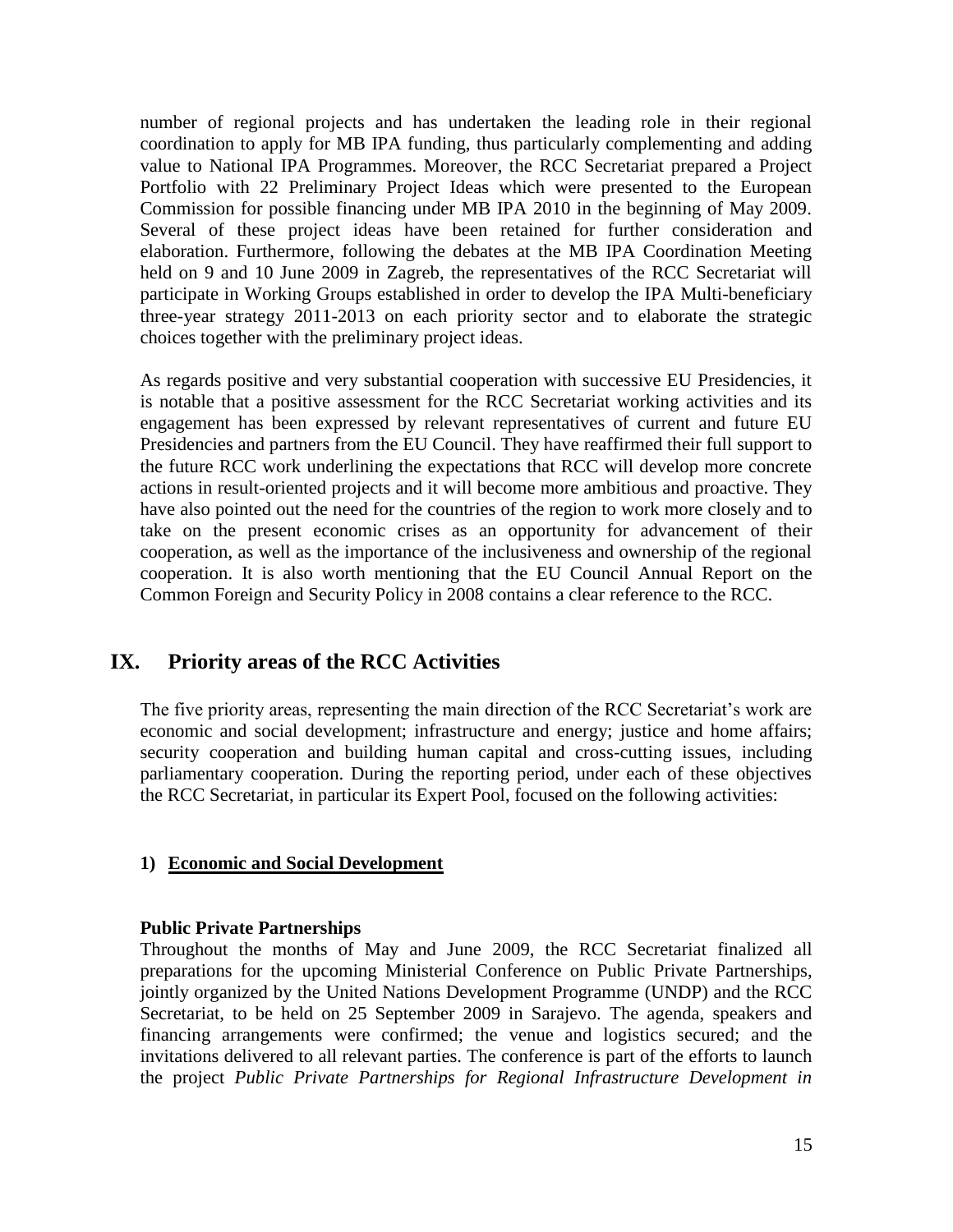*Southeast Europe,* which was submitted to the European Commission for possible financing under the MB IPA.

#### **Women Entrepreneurship**

The RCC Secretariat has finalized preparations for holding a broad-based stakeholders meeting to discuss a possible new project for South East Europe: *Enhancing Women Entrepreneurship*. The stakeholders meeting, that will take place in Sarajevo on 1 October 2009, will aim to identify potential donors and providers of technical expertise and credit lines to the project, as well as to pinpoint the target group of women beneficiaries. As such, the meeting is intended to pave the way for organizing a regional women entrepreneurship conference at the end of the year where a regional women entrepreneurship network could also be launched. In short, the project aims to help women entrepreneurs from the region to network, access credit, and gain the technical skills and knowledge necessary to grow their businesses. Preparatory work is being done in consultation with the United Nations Economic Commission for Europe (UN ECE) and the International Finance Corporation (IFC), while the Turkish Chairmanship-in-Office of the SEECP has expressed a strong interest in lending support to this initiative.

#### **Information and Communication Technology (ICT)**

On 10 June 2009, the RCC Secretariat hosted a one-day seminar *Using Modern Information and Communication Technologies to Harness the Potential of Southeast Europe's Scientific Diaspora*, which was co-organized with the Austrian Science and Research Liaison Office in Ljubljana. Bringing together a wide range of experts on the subject, the seminar shared best practices of ICT-based diaspora networking and inclusion in national human capital development strategies.

On 12 May 2009, the representative of the RCC Secretariat attended the meeting of the Management Board of the Centre for eGovernance Development and on 1 June 2009 the meeting of its Supervisory Board. On 30 June 2009 the representative of the RCC Secretariat attended the quarterly meeting of the eSEE initiative in Podgorica, where the discussion concerned the initiative's next Ministerial conference and the necessity to revitalize the eSEE Agenda Plus by identifying its priorities and rescheduling some its deadlines, including appointment of a new chairperson.

#### **Consultations with the Investment Compact for South East Europe**

On 19 May and 22 June 2009, consultations were held with the OECD Investment Compact for South East Europe in Belgrade and Paris respectively, with a view to identifying future modes of cooperation between the OECD and the RCC, and also to explore the possibility of handing over the South East Europe Investment Committee (SEEIC) over to the RCC, as proposed by the OECD.

The OECD has also committed to participate in the upcoming Ministerial Conference on Public Private Partnerships where it will present the results of the Investment Reform Index 2009.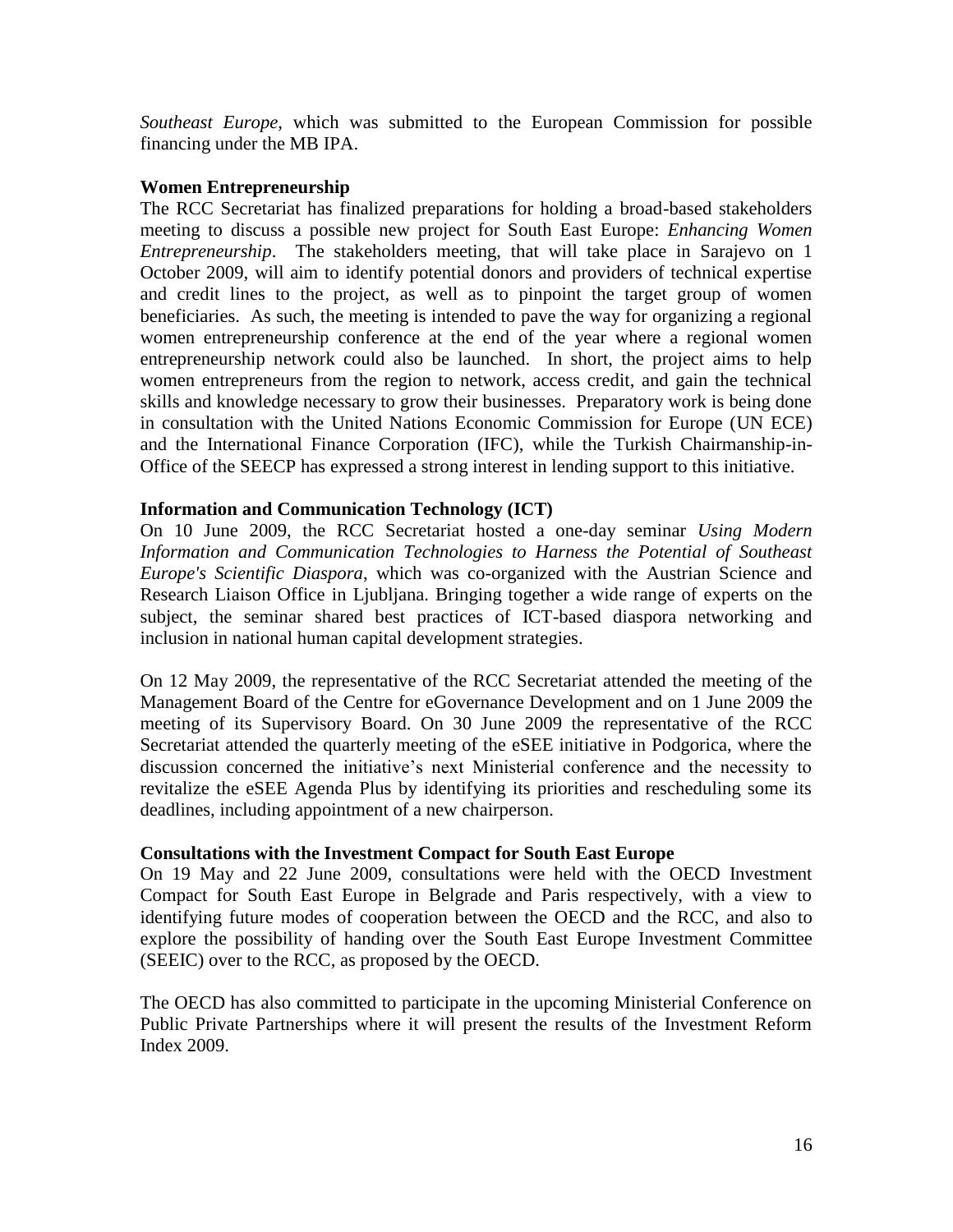#### **Consultations with the Nordic Investment Bank**

On 17 June 2009, the representatives of the RCC Secretariat accompanied by the representatives of the authorities of Bosnia and Herzegovina participated in series of consultations with the Nordic Investment Bank (NIB) in Helsinki, where they presented the idea of establishing a Southeast Europe Investment Bank (SEEIB) to the NIB, which, in turn, presented its mode of operation and provided insights into the idea of SEEIB. The consultations highlighted the gravity of the challenges ahead for SEEIB, and in particular the crucial question of how the bank might collect sufficient funds and survive until it obtained a credit rating. The poor (or non-existent) credit ratings of its member states could well pose a problem for obtaining resources from the capital markets. The NIB has kindly offered the benefit of its future advice regarding the establishment of SEEIB.

#### **Employment**

Having secured funding from the Government of Belgium and the participation of the European Commission (Directorate-General for Employment), the International Labour Organization (ILO) and the Council of Europe, the RCC Secretariat organized the first *Meeting of the South East Europe Employment Network* under the RCC umbrella on 23 June 2009 in Sarajevo. Having been latent for one year, the Employment Network was presented on this occasion with several proposals for a comprehensive work plan (created by the ILO and the RCC Secretariat, respectively) to guide its future operations, the implementation of which is to be tracked through regular subsequent meetings. The Network also discussed how to structure its future work in the realm of employment reforms and expressed a strong interest in following the example of the South East Europe Health Network whereby individual countries lead individual projects for the entire region. As previously, the Network remains keen on establishing a formal secretariat. In the meantime, individual countries have expressed an interest in taking a lead with respect to organizing future meetings, albeit the impetus and political mandate is still to come from the RCC.

#### **Social Dialogue**

Having secured funding from the Government of Switzerland, the RCC Secretariat organized the first regional meeting of the social partners under the RCC umbrella on 22 June 2009 in Sarajevo. As the first meeting of its kind in several years, it provided an excellent opportunity for first contacts and discussions of common problems between trade unions and employers" associations from the region. The RCC Secretariat would be ready to support this group in identifying common socio-economic objectives *vis-à-vis* the governments of South East Europe, thus taking a first step towards a tri-partite social dialogue. And while it was not possible to identify in the course of this first meeting, all the social partners" common concerns, those present expressed their strong support towards working in this direction and solicited the RCC"s support in encouraging governments" interest in the social partners.

Given that those present at the meeting expressed their intention to communicate their satisfaction with achieved outcomes to both the international and non-attending regional partners, the RCC Secretariat hopes that regional social dialogue can, in the future, benefit from greater support and gradually move in a very concrete direction of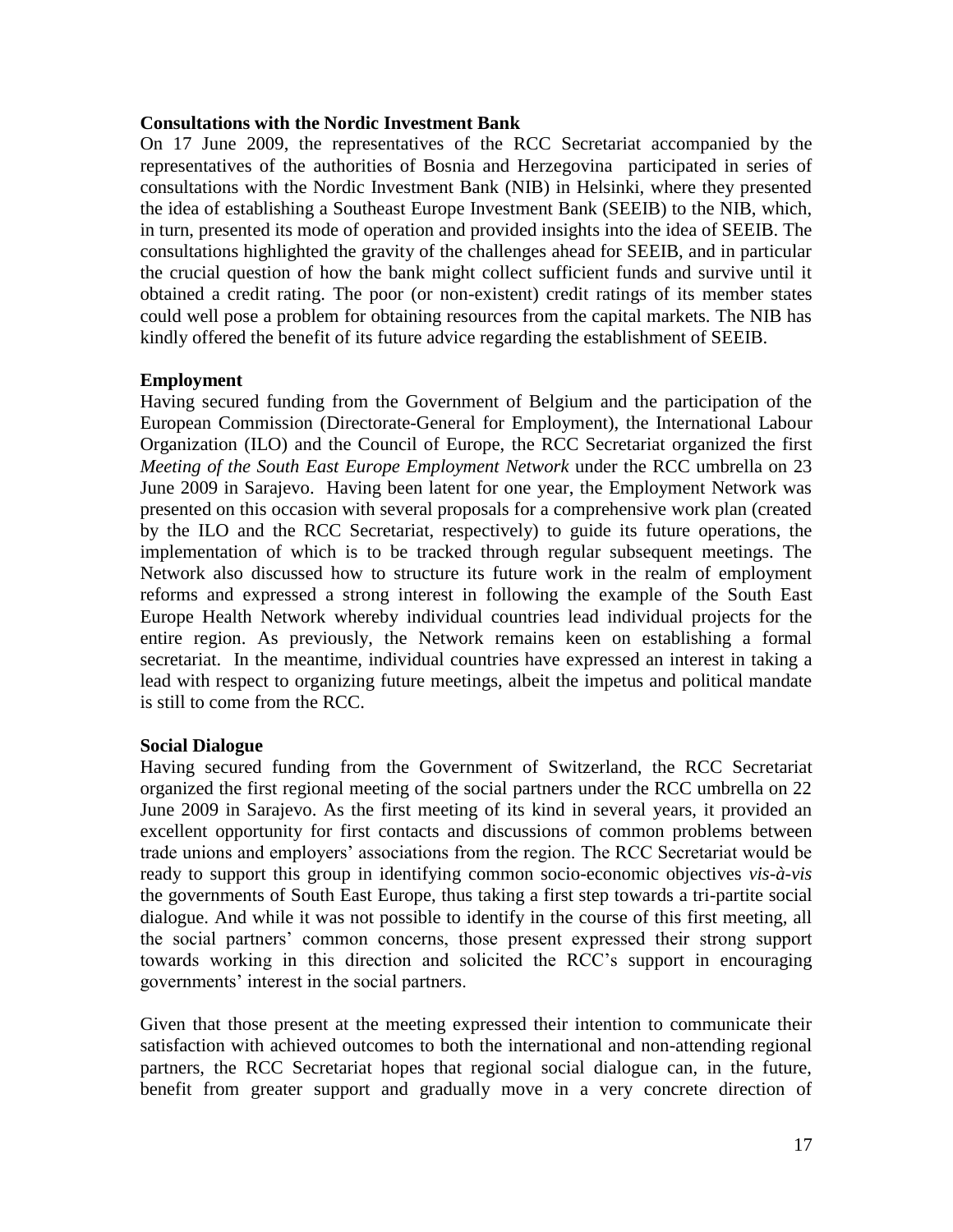establishing both a bi-lateral and tri-partite social dialogue mechanism on the regional level.

#### **Health**

In May 2009, the South East Europe Health Network (SEEHN) issued a call for proposals from countries interested to host its future Secretariat. The *21st Meeting of the Health Network* took place on 25-27 June 2009 in Bucharest at which time the RCC and SEEHN held a ceremony to mark the signing of their MoU. The SEEHN also celebrated the completion of the signing of its own regional Memorandum of Understanding (MoU) and two Ministerial Declarations on Mental Health and the Implementation of International Health Regulations, respectively. Participants also discussed the location of the seat of the new SEEHN Secretariat, the designation of Regional Health Development Centers based on proposals from its members, and the preparatory process for the upcoming Third Ministerial Forum of South East European Ministers of Health in 2010.

#### **2) Energy and Infrastructure**

#### **Environment**

During the reporting period, the activities of the RCC Secretariat focused on cooperation with the Regional Environmental Center for Central and Eastern Europe (REC), UN ECE Water Convention Secretariat and Global Water Partnership – Mediterranean.

This cooperation primarily related to the realization of the environmental events within the established framework program Roadmap for Environmental Cooperation in South East Europe agreed between the RCC Secretariat and REC. The *Natura 2000 in South East Europe* meeting was organized jointly with the REC and hosted by the RCC Secretariat (Sarajevo, 29 May 2009). This event considered major challenges and common priorities in the region and potential country specific cross-border future priorities. The RCC Secretariat actively participated in the Priority Environmental Infrastructure Investments in South East Europe event (Sarajevo, 18-19 June 2009) when a set of recommendations and possible activities were introduced by each participating country as an input to the Regional Environmental Network for Accession (RENA).

Cooperation with the UN ECE Water Convention Secretariat and the Global Water Partnership – Mediterranean concentrated on the realization of a three-day *International Workshop on Transboundary Water Resources Management in South-Eastern Europe*  (Sarajevo, 18-20 May 2009). The workshop highlighted cooperation on shared water resources management as a crucial component of the stability and prosperity in South East Europe. It promoted high level discussion on key issues facing transboundary waters and cooperation in the region linked with: (i) institutional and legal settings for cooperation, (ii) multipurpose use of water resources and (iii) climate change adaptation. It allowed sharing good practices, identifying bottlenecks and challenges as well as options for the region on the way ahead. Moreover, the workshop was a determinant step in the preparations of the second assessment of transboundary waters under the UN ECE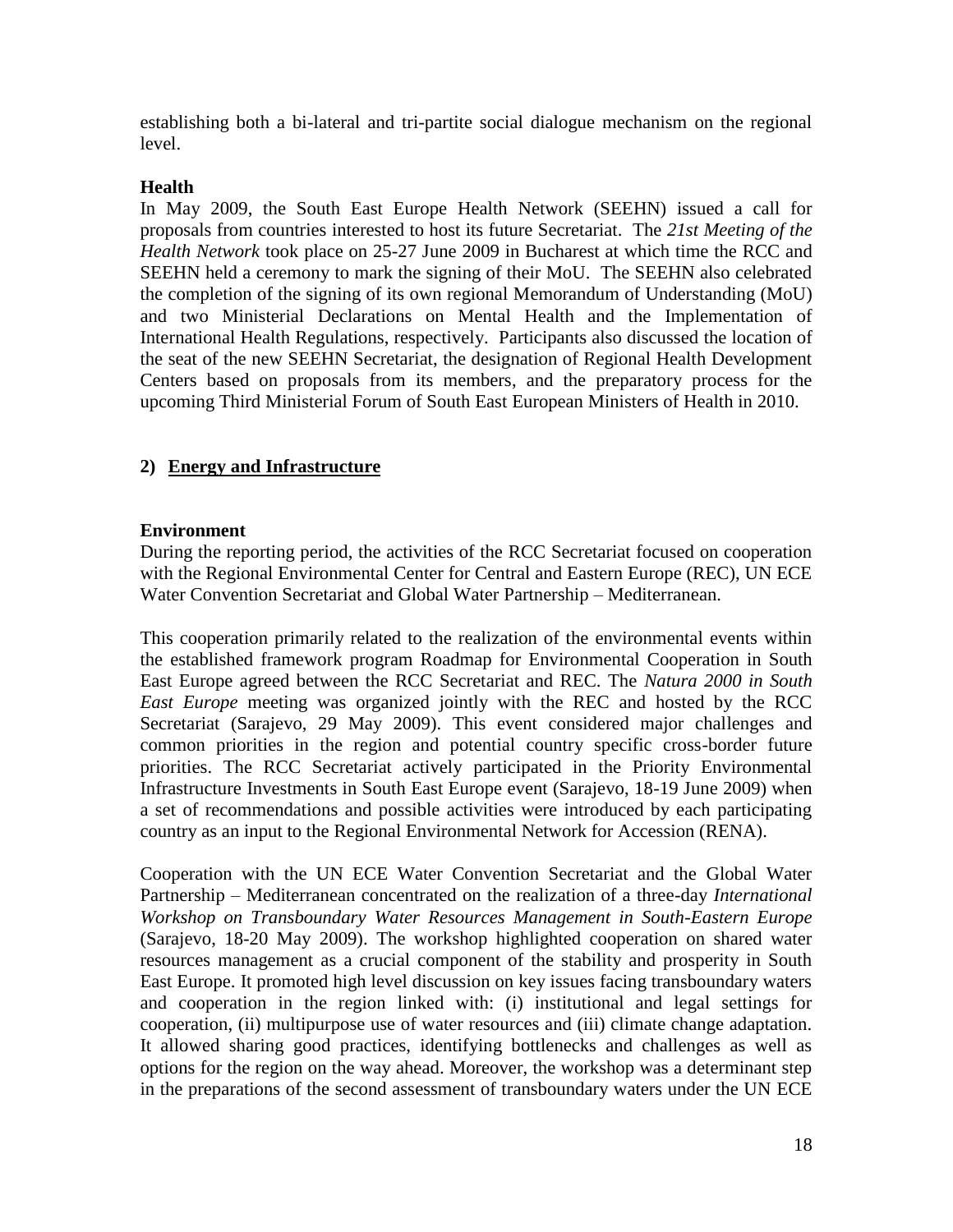Water Convention. At the workshop, participants worked together to develop an accurate picture of all transboundary waters in South East Europe - both surface and groundwater with the aim to monitor and bring positive changes to their management and lay the ground for strategic directions for future work under the Convention and in other political fora. The RCC Secretariat contributed in fundraising for realization of this costly event as well.

#### **Energy**

The RCC Secretariat cooperated with the Energy Community Secretariat (ECS) participating at the 13th Permanent High Level Group meeting (Sarajevo, 25 June 2009) and *6 th Energy Community Ministerial Council meeting* (Sarajevo, 26 June 2009) and two other events organized by the ECS in order to support energy efficiency and renewable developments (``greening`` the Energy Community).

The RCC Secretariat co-organized, jointly with the Serbian Parliament and in coordination with the ECS a tailor-made workshop for parliamentary committee responsible for energy issue with the title ``The Energy Community and the Regional Security<sup>\*\*</sup> in order to raise awareness of parliamentarians on the substance, scope and dynamics of necessary energy reforms in order to improve the lawmaking process and parliamentarians ability to oversee their governments` activities. Contact with the Bosnia and Herzegovina Parliamentary Assembly representatives has been established in order to organize similar a tailor-made workshop for them by the end of this year as well.

The RCC Secretariat participated in a few events obtaining support from the organizers and presenting its position on security of energy supply, climate change, energy efficiency and renewable energy sources (the *5 th BGS Congress, the 20th Session of the Steering Committee of the UNECE EE21 Project* and *the IENE 3rd SEE Energy Dialogue*). Meeting with the representatives of the Institute of Energy for South East Europe (IENE) was used to examine possibilities for deepening cooperation and the follow-up activities in that respect were agreed.

Based on the existing CEI infrastructure - already established network of CEI National Energy Focal Points, continuous cooperation between the RCC Secretariat and the CEI-Executive Secretariat resulted in launching an initiative on sustainable energy development in the region after the signing of a MoU on cooperation between the two organizations. After expected expression of interest by the RCC members from South East Europe and the CEI members, other relevant stakeholders would be included in initiative development.

#### **Transport**

The RCC Secretariat sustained intensive cooperation with the International Commission for Sava River Basin (Sava Commission) in order to promote inland waterways as an economically viable and environmentally friendly transport mode. Cooperation with the Sava Commission related to the preparation and realization of the *International Workshop on Transboundary Water Resources Management in South-Eastern Europe* as well. Additionally, the RCC Secretariat participated in the 2<sup>nd</sup> Meeting of the Parties to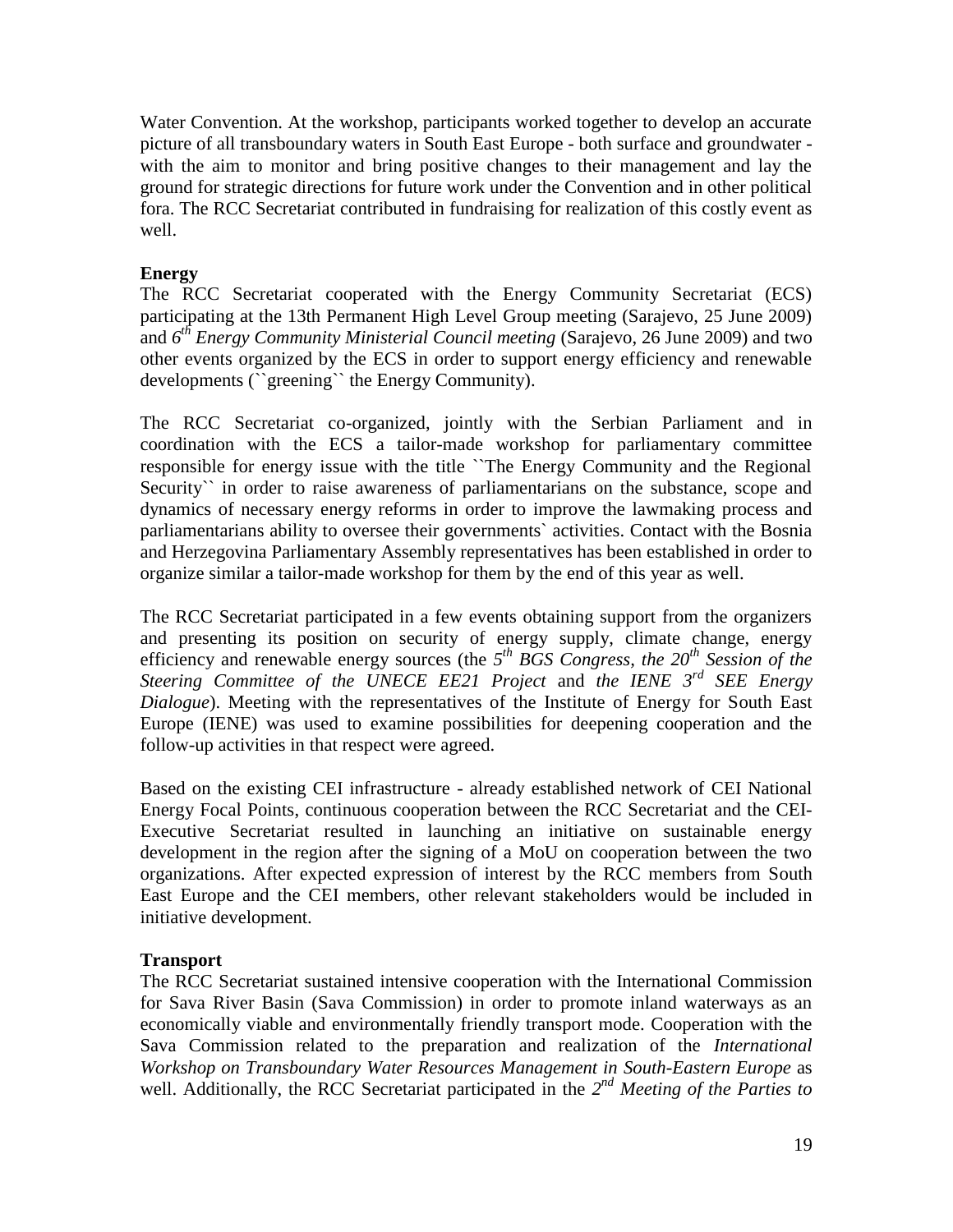*the Framework Agreement on the Sava River Basin*. Implementation of the Framework Agreement is extremely important for the region and success story of regional cooperation that can be replicated to other parts of South East Europe and even other regions.

The RCC Secretariat has started preparations for organizing jointly with the UN ECE Transport Division a high-level event in order to back the implementation of the UN General Assembly Resolution on Road Safety by the RCC members from South East Europe during 2010, having in the mind huge number of accidents and continuous increase of casualties on the roads in the region.

Furthermore, the RCC Secretariat started preparations together with the South-East Europe Transport Observatory (SEETO) in order to contribute to the realization of a high-level event organized by the EU Presidency and the European Commission in Brussels on 9 December 2009.

#### **3) Justice and Home Affairs**

#### **Combating organized crime and terrorism**

The Southeast European Cooperation Initiative Regional Center for Combating Trans-Border Crime (SECI Center) has become an efficient operational platform in the areas of drug trafficking, trafficking in human beings, credit card frauds, and customs fraud. The main concern arose during the *30th Joint Cooperation Committee (JCC) of the SECI Regional Centre for Combating Trans-border Crime, 2- 3 June 2009, Vlore* referred to the draft Southeast European Law Enforcement Center (SELEC) Convention.

EU representatives proposed amendments to the SELEC Convention on personal data protection and the future of the SECI Center – Europol relations. The RCC Secretariat strongly supported the adoption of the SELEC Convention with the European Commission and Europol"s active involvement. In respect to the EU proposals, JCC and SECI participants had a realistic approach and adopted a balanced solution of convening a last meeting of SELEC Working Group in July 2009 in Ljubljana and an extraordinary JCC meeting on 11-12 September 2009, in Thessaloniki to approve the SELEC Convention draft and to elect a SECI Center new Director and Deputy Director. RCC Secretariat"s representative asked JCC to be invited as observer in the SELEC Working Group.

The SECI Center identified and sent to the RCC Secretariat for consideration and support two projects ideas: *"Transforming the SECI Regional Center for Combating Transborder Crime into the Southeast European Law Enforcement Center (SELEC)"* and *"Strengthening the analytical capabilities in order to prepare a Common Threat Assessment on Organized Crime for South East European Region (OCTA-SEE)".* Both project proposals have been introduced in the RCC Projects Portfolio and discussed at the Zagreb IPA Multi-Beneficiary Regional Coordination Meeting on 9 and 10 June 2009.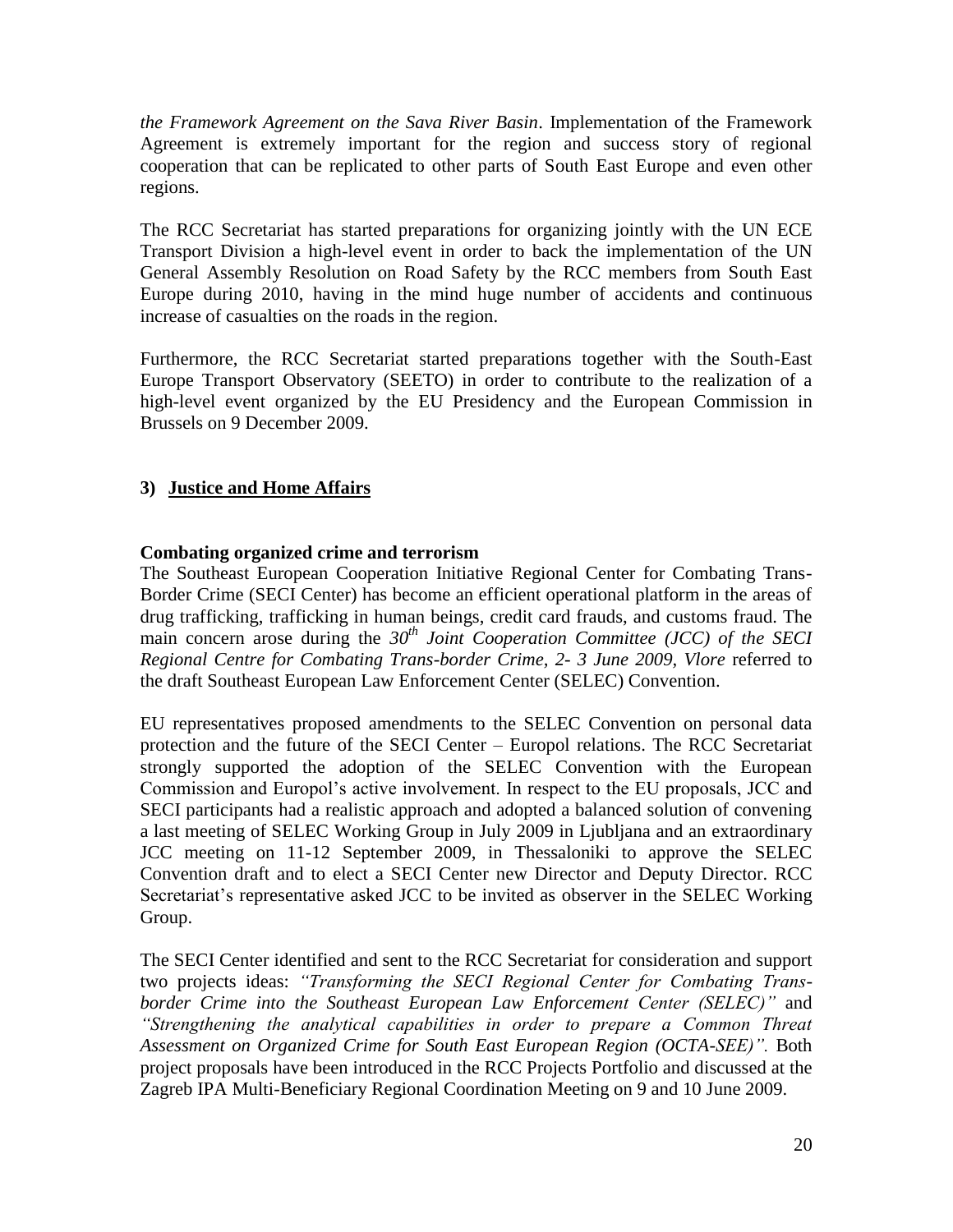The RCC Secretariat's representative held a lecture "*Terrorism as a threat to the Balkans region – considerations, estimates and risks"* at the Third Seminar *of the Military Intelligence Service of Armed Forces of Bosnia and Herzegovina on "Asymmetric Threats in the Balkans*", held from 25 to 28 May 2009 in Sarajevo.

The RCC worked closely with the United Nations Office on Drugs and Crime (UNODC) in promoting the rule of law and cooperation in South East Europe in the key areas such as criminal justice and transnational organized crime. Cooperation between the UNODC and the RCC Secretariat was enhanced with the signing in Vienna, on 21 May 2009 of an MoU to build security and the rule of law in South East Europe. A joint priority is to address the challenges posed by illicit drugs, organized crime and corruption in the region.

A MoU on durable partnership and mutual cooperation is being developed between the RCC Secretariat and the Geneva Centre for International Governance regarding common training, consultancy and governance facilitation activities on: rule of law, good governance, legal and judiciary reforms, and fight organized crime and corruption**.** The regional approach is essential and constitutes a unique opportunity to exchange experience, views, best practices and lessons learned among justice officials, law enforcement officers, experts, policies and strategies makers.

The RCC Secretariat, together with the UN Security Council Counter-Terrorism Committee, started the preparation for a South East European Counter-Terrorism Workshop aiming to promote cooperation and coordination and to prevent duplication and overlapping among the regional sub-bodies; at the same time, this workshop will provide a forum enabling regional and international stakeholders to discuss sub-regional, regional and international cooperation in counter-terrorism matters.

#### **Courts and prosecutors' cooperation**

The RCC Secretariat continues to support the convergence between two regional prosecutors" networks Prosecutors" Network in South-Eastern Europe (PROSECO) and South Eastern Europe Prosecutors Advisory Group (SEEPAG). The RCC Secretariat's and SEEPAG"s representatives took an active role in the positive process of coordination between SEEPAG and PROSECO. The main characteristics of the two regional networks of prosecutors are: PROSECO works for Western Balkans countries and SEEPAG advises SECI Center, which makes them complementary rather than in competition to each other.

The *14th Meeting of the SEEPAG,* organized from 13 - 16 May 2009, in Sarajevo, Bosnia and Herzegovina by the SECI Center and the Prosecutor's Office of Bosnia and Herzegovina was attended by the RCC Deputy Secretary General/Head of Expert Pool. The RCC Secretariat facilitated the achievement of positive results and the clarification of the relations between SEEPAG and SECI Center, as well as SEEPAG and PROSECO: the SEEPAG Secretariat shall form part of the SECI Center's Secretariat and benefit from the administrative and financial resources of the Center; SEEPAG has to be represented in JCC; coordination between SEEPAG and PROSECO will increase,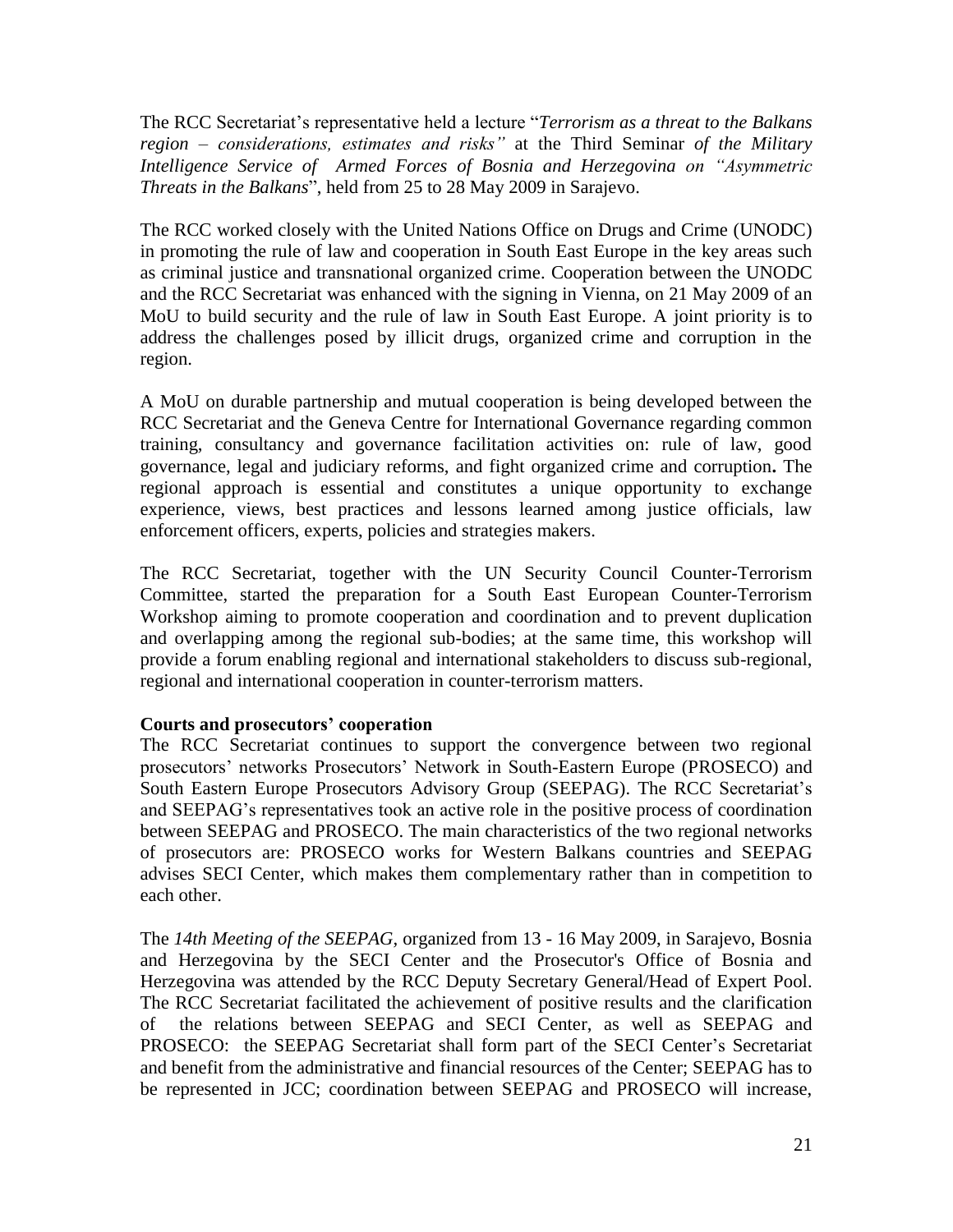most of the focal-contact points are the same prosecutors; the decision on how SEEPAG and PROSECO will merge is on the South East Europe Prosecutor's General Forum.

Consultations have started between the RCC Secretariat and SEEPAG to conclude a MoU on bilateral cooperation.

From 27 to 29 May 2009 the RCC Secretariat"s representatives and Italian experts had consultations and discussions in Sarajevo with representatives from the Ministry of Justice, Sarajevo Municipal Court and High Judicial and Prosecutorial Council of Bosnia and Herzegovina; the consultations focused on: *e-justice*, judicial collaboration platform for cross border cooperation (JWEB), complete automation of trial folder and enhanced use of e-folder (JUMAS), possible short term synergies and joint actions with the European Commission.

#### **Fight against corruption**

An RCC – Regional Anticorruption Initiative (RAI) common Project on "*Integrity and Resistance to Corruption of the Criminal Judicial System in South East European Countries"*, which is financed by the Department of State of the United States of America, started to be implemented by the Transparency International. The project consists of a survey, organized in each of the members of the RAI coordinated by national Ministries of Justice and Interior, as well as General Prosecutor's offices, in cooperation with civil society, with the purpose to assess, at the national level, legal practitioners (judges, prosecutors and police officers) experience in investigating, prosecuting and trailing high level corruption, the existence of corruption as a phenomenon in their professional activity and the vulnerabilities to corruption of the national criminal justice systems. Target countries are Albania, Bosnia and Herzegovina, Bulgaria, Croatia, The Former Yugoslav Republic of Macedonia, Republic of Moldova, Montenegro, Romania and Serbia.

During the last IPA MB Regional Coordination Meeting (Zagreb, 9-10 June 2009) the Project Idea regarding the "*Regional network of (independent) specialized anticorruption agencies,"* developed by the RCC Secretariat and RAI were retained for future strategic discussions.

#### **Migration, asylum and refugees**

With the assistance of the RCC Secretariat and Migration, Asylum, Refugees Regional Initiative (MARRI) Regional Center, the Chairmanship-in-Office of the SEECP of the Republic of Moldova organized on 24 April 2009, in Chisinau, the *First<sup>t</sup> Meeting of the Heads of Consular Services of the SEECP Participating States "Possibilities of facilitating the visa regime for experts from SEECP countries"*. The main results of the meeting were: a permanent mechanism has to be established among the SEECP Participating States with the RCC Secretariat and MARRI support; Turkey expressed its readiness to continue the process and to host the future meeting during its SEECP Chairmanship-in-Office in autumn 2009; the participants decided that the topic for the next meeting will be related to the consular aspects of the SEECP Participating States and the EU.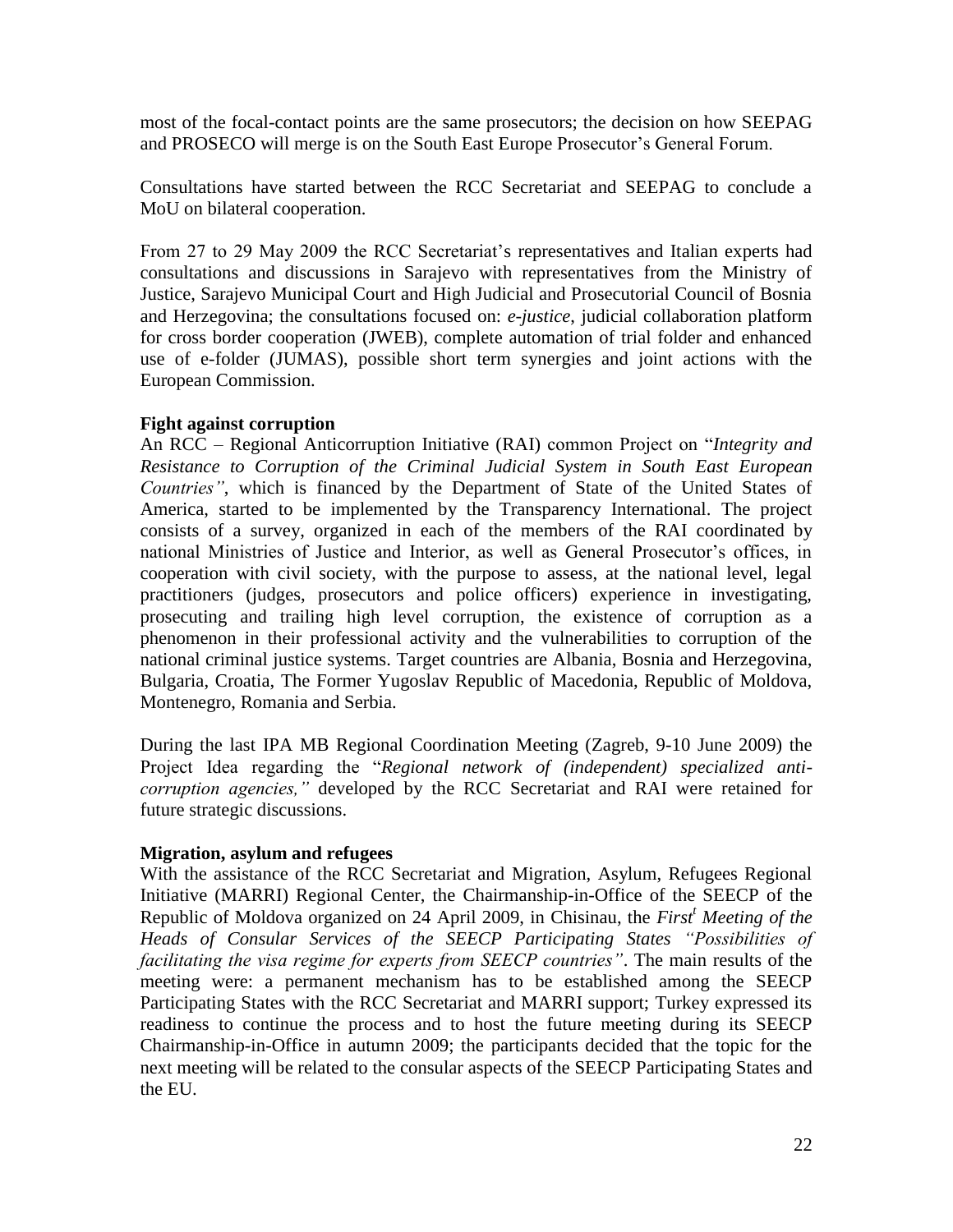*A MARRI Regional Forum* took take place on 29 May 2009 in Ohrid. The Ohrid Declaration emphasizes the progress in the process of coordination and project cooperation with the RCC and the need to take necessary steps towards ensuring MARRI"s close and all-round cooperation with the RCC.

The IPA MB Regional Coordination Meeting held on 9 and 10 June 2009 in Zagreb retained for future strategic discussions the RCC – MARRI preliminary project idea on "*Regionally Integrated Approach of MARRI Member States for Successful Preventing and Combating of Trafficking in Human Beings (THB)".*

#### **Police and law enforcement cooperation**

The RCC Secretariat supported police and law enforcement networks to deepen cooperation within South East Europe, ensuring that the different aspects of this cooperation progress consistently. The RCC Secretariat"s cooperation with Southeast Europe Police Chiefs Association (SEPCA) continued on the basis of joint support for project implementation. SEPCA declared its commitment to contribute to the launched consultation process for drafting a Multi-annual Regional Strategy in the area of Justice and Home Affairs.

The *Meeting of the SEPCA Sub-Board on Fighting Organized Crime,* on 25-26 June, 2009 in Sarajevo focused on police cooperation and joint operations for suppression of organized crime.

The national organized crime rate and the measures on tackling dangerous forms of criminality were discussed. Personal contacts, exchange of views and information were considered indispensible for better and more efficient cooperation; better connection between existing projects is necessary in order to reach real synergy and get positive results**.** Dissatisfaction with inefficient work of prosecutors that does not follow the pace of police cooperation was expressed.

The RCC Secretariat and SEPCA supported the Police Cooperation Convention (PCC) Secretariat to implement the Vienna 2006 Convention.

During an EU Project on the Establishment of Law-Enforcement Coordination Units (ILECUs) Meeting organized in Ljubljana, Slovenia from 8 to 10 June 2009*,* the RCC Secretariat assistance envisaged securing the synergies with other regional projects and that no duplication of efforts and activities will occur. The overall Report of the On-thespot-analysis (OTSA) stated the following: basic awareness on ILECU"s exists and things are moving, but unfortunately in most of the beneficiary countries there is no strong and visible ownership of the project and there is no project leadership at the senior administration level; as positive developments, in all countries nucleus exists and these nuclei are well embedded in the national operational law enforcement environment and have the potential to be extended into a full ILECU"s.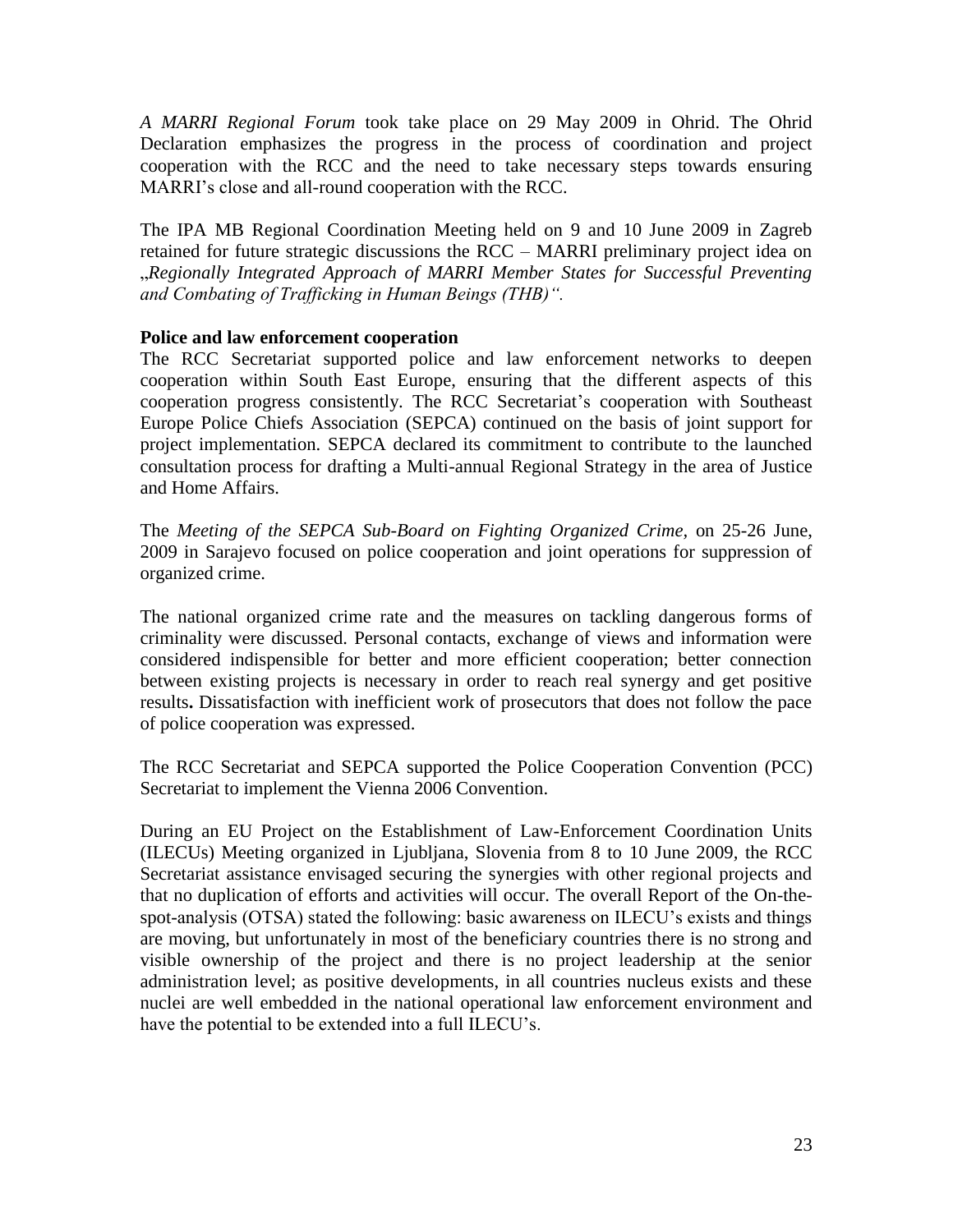#### **Developing strategic partnerships**

The RCC Secretariat continued its strategic partnership with the UNODC. Convergence and harmonization has been maintained with EU, Council of Europe, UNODC, Organization for Security and Co-operation in Europe (OSCE) and OECD strategies, projects and programs.

The RCC Secretariat continued developing contacts and identifying opportunities of cooperation with civil society, non-governmental organizations (NGOs) specialized in Justice and Home Affairs, research institutes and academics (HEUNI, ISPAC*,* ASSER Institute, Marshall Centre), international professional associations of judges, prosecutors, police officers, lawyers.

#### **4) Security Cooperation**

#### **Disaster preparedness and prevention**

On 12 May 2009, the RCC and the World Bank participated in the Donor Coordination Forum in Sarajevo. The Southeast and Central Europe Catastrophe Risk Insurance Facility (SECE CRIF) project was presented to the donor community and a pledge for assistance to Bosnia and Herzegovina increased.

The legal documents were translated in the relative South East European languages and offered to interested countries for further consideration and decision making.

On 16-19 June 2009, the RCC Secretariat"s representative participated at the Global Platform for Disaster Risk Reduction – Second session in Geneva, organized by the United Nations International Strategy for Disaster Reduction (UN/ISDR). During the Session the RCC Secretariat"s representative took part in the following Special Events – Risk reduction and Insurance – the World Bank Group"s menu of Instruments, South East Europe and Disaster Risk Reduction, How to Mainstream Disaster Risk Reduction in Development – Experience from Governments in Regional Consultative Committee member countries, EU Strategy on Disaster Risk Reduction. At the Session SECE CRIF project was presented to donors.

As agreed at the First Meeting of SECE CRIF shareholders Serbia, Montenegro and Bosnia and Herzegovina informed the RCC Secretariat and the World Bank that due to budgetary constraints they were not in the position to finance their equity contributions to the project. In this respect, the World Bank and the RCC Secretariat are exploring the possibility of establishing a special lending SECE CRIF regional facility that could help the participating countries. The World Bank, jointly with the RCC and the UN/ISDR, will work closely with the European Commission and other international partners to identify other potential sources of funding for countries" equity contributions.

A project on establishing a South East Europe Firefighting Regional Centre (SEEFREC) was developed in coordination with the Disaster Preparedness and Prevention Initiative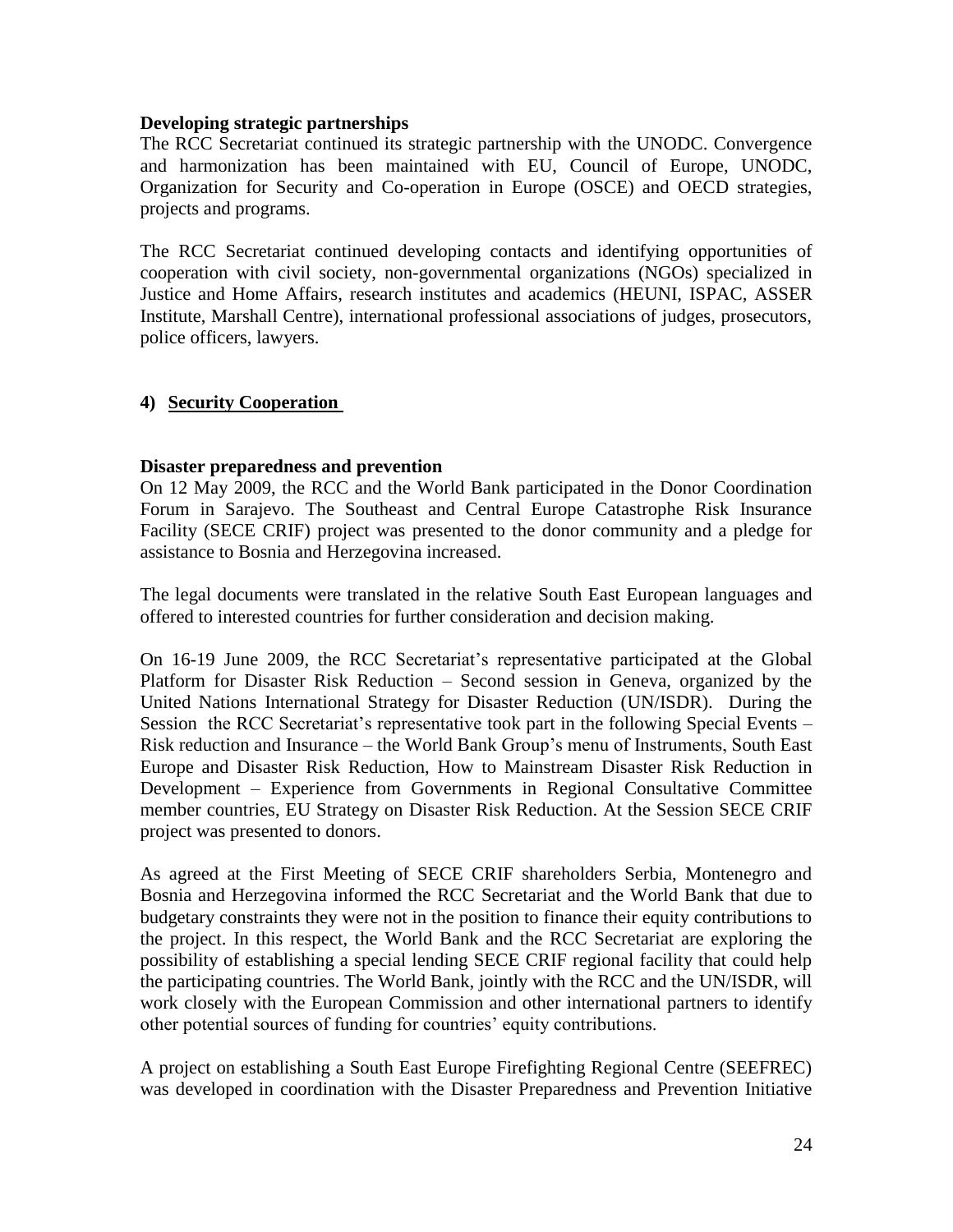for South Eastern Europe (DPPI SEE) and supported by the World Bank and UN/ISDR. The first preparatory meeting on the establishment of SEEFREC was held at the Regional Cooperation Council (RCC) Secretariat in Sarajevo on 15-16 July 2009. Representatives of Bosnia and Herzegovina, Croatia, Montenegro, Serbia, Turkey, the World Bank, the UN/ISDR, the European Commission, the DPPI SEE and the RCC Secretariat, discussed operational aspects of the SEEFREC establishment and agreed on the future steps. They elaborated on the possible structure, role and mandate of civil protection in disaster risk reduction in South East Europe and invited other RCC members from the region to join SEEFREC. The next preparatory meeting, to be hosted by Montenegro and prepared jointly with the RCC Secretariat in October 2009, will gather heads of national fire disaster management institutions from South East Europe and relevant international partners in order to finalize terms of reference for a comprehensive feasibility study on fire disasters and management needs in South East Europe. The World Bank and the UN/ISDR confirmed their readiness to seek financial support for the preparation of the feasibility study and the workshops related to the establishment of SEEFREC.

The RCC Secretariat has provided assistance to the UNDP in drafting and presenting to the European Commission two projects for possible financing - Regional Joint Fire Fighting Centre (as a sub-project of SEEFREC) and the Military Objects Conversion for Local Development purposes in South East Europe.

#### **Non-proliferation of small arms and light weapons**

Upon the undertaken initiative by UNDP and South Eastern and Eastern Europe Clearinghouse for the Control of Small Arms and Light Weapons (SEESAC) for possible setting up of an institutional mechanism for receiving earmarked and non-earmarked financial contributions from RCC members from the region and distributing them to the regional task forces and initiatives, the RCC Secretariat presented the idea to RCC Board on 14 May 2009. Upon the request of the RCC Board, the UNDP/SEESAC developed and submitted to the RCC Secretariat for further evaluation and approval of the RCC Board, drafts on – an Agreement between Donor and RCC, Procedures for Funds Allocations, a Project Disbursement Approval Form, a Project Document Template, Terms of Reference for an RCC Trust Fund and a SEESAC Resource Mobilization Strategy. These Draft documents outline in detail the mechanism that could form a Trust Fund where the countries from the region can transfer earmarked and non-earmarked funds for regional activities and exert full control and result orientated streamlining of available scarce resources through the RCC Secretariat. The implementation of such an idea will be a long-term process. The submitted proposal documents are circulated to the RCC Board members for consideration at the RCC Board meeting on 15 September 2009.

#### **Coordination and streamlining of regional taskforces and initiatives**

The representative of the RCC Secretariat participated as a keynote speaker at the *10-th WG 2 Workshop on Military Base Conversion*, co-organized by the Ministry of Defence of Montenegro and RACVIAC- Centre for Security Cooperation in Podgorica. The aim of the Workshop was to provide an opportunity to representatives from different ministries, regional and local authorities, international organizations, NGOs, financial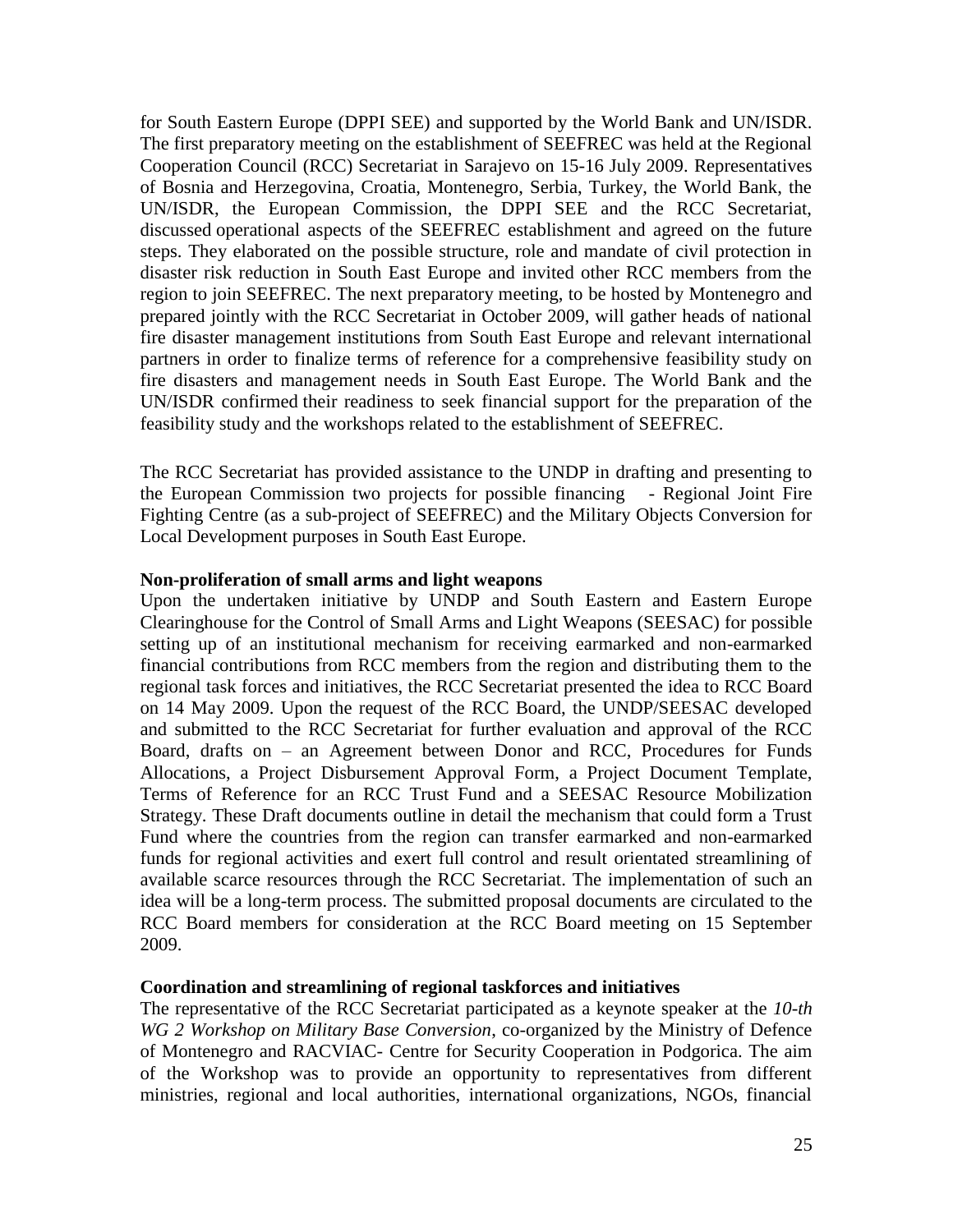institutions and businesses from South East Europe to discuss all aspects of Military Base Conversion (MBC). The Workshop concentrated on evaluating and discussing how  $-$  to enable efficient exchange of expertise and lessons learned in the field of MBC, - to strengthen networking and assist regional countries in capacity building, - to develop national MBC projects and liaise with stakeholders, thus securing synergy between MBC projects, and encouraging cooperation on both national and international level, - to learn principles and standards related to conversion of former military bases and their implementation into practice, - through MBC project development to support the economic revival of regions by conversion of military bases into a compound of effective, sustainable businesses and social structures, thus reducing the negative socioeconomic effects and supporting regional business, - to coordinate governmental, municipal, business and community efforts in order to facilitate achievement of the conversion goals and to evaluate the impact of global economic recession on the MBC process. UNDP representatives presented the Military Objects Conversion for Local Development purposes in South East Europe project, which was supported by all participants.

#### **Consultations with relevant regional and international partners**

Upon receiving a letter – proposal from the Ministry of Defence of Bulgaria, Defence Policy and Security Directorate a joint initiative was undertaken and the *First meeting of Defence Policy Directors and International Cooperation Directors of the Ministries of Defence from South East Europe* was organized in Sofia on 21-22 May 2009.

The Meeting focused, in an informal way, on enhancing regional defence and security cooperation and opportunities to join efforts to face common security challenges. It intended to allow networking, building relationships, and strengthening trust as a basis for furthering regional security cooperation in the defence arena. Representatives of the General Secretariat of the EU Council and the Presidency of the EU as well as representatives from North Atlantic Treaty Organization (NATO) International Staff addressed the meeting acknowledging its high value. Discussion took place on National Views on Regional Cooperation - General Assessment of Existing Formats and Results Achieved. The delegations discussed various requirements for enhancing transnational/multinational defense cooperation capabilities, proposed initiatives to meet possible expectations, and formulated techniques and capabilities to improve the regionwide transnational defense cooperation efforts. Delegates discussed what effective mechanisms of defense and security regional cooperation can be developed in the RCC framework. All participants expressed full support to the joint Bulgarian –RCC Secretariat's initiative for organizing the Defence Policy Directors meeting and pointed out their expectations that this initiative will turn to be an annual event. A general understanding prevailed that the future meetings should be kept informal with the RCC Secretariat's assistance on the organizational modalities.

Following consultations with the COWEB coordinator, General Secretariat of the Council of the EU, with the Director of Intelligence of the EU Council Military Staff and with the Ministry of National Defence of Romania a letter-proposal was issued by the Head of the Military Intelligence Directorate of the Romanian Ministry of National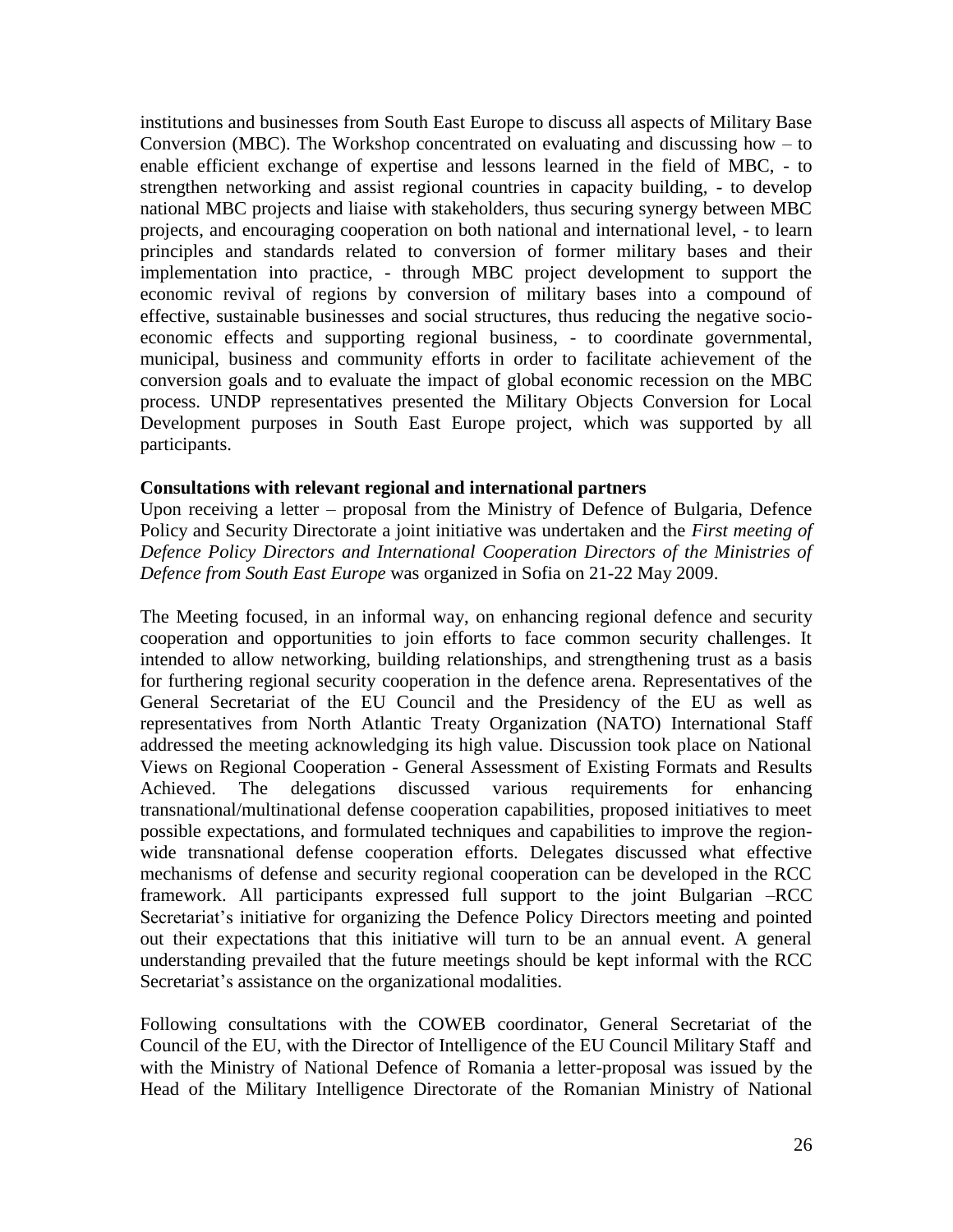Defence to co-organize with the RCC Secretariat the First Meeting of the Heads of Military Intelligence Agencies from South East Europe under the auspices of the Director of Intelligence of the EU Council Military Staff. The meeting will take place on 5 and 6 October 2009 in Bucharest.

In the reporting period, the RCC Secretariat continued successful cooperation with civil society organizations in the region.

#### **5) Building Human Capital and Cross-Cutting Issues**

#### **Education**

The RCC Secretariat"s representatives contributed to several events during the reporting period. The RCC Secretariat"s representative participated in the *Sixth Regional South East Europe Networking Conference on Citizenship and Human Rights Education,* held on 20 May 2009 in Becici, which was co-organized by the Council of Europe and the Ministry of Education and Science of Montenegro. The Conference is a part of the Council of Europe"s Education for Democratic Citizenship and Human Rights Programme 2006-2009, with the main goal of systematic development of standards in teacher training in different fields. The Conference was a great opportunity for the participants to present the aims and ongoing activities of their institutions and organizations in regard the state of Teacher Training, as well as to exchange views and ideas for the future cooperation in the field of Civic Education and Human Rights.

The *10th meeting of the Education Reform Initiative in South Eastern Europe (ERI SEE) Governing Board and Consultative Body,* held on 23 June 2009 in Zagreb, has been organized by the ERI SEE Agency in cooperation with the Ministry of Education, Science and Sports of Croatia. Presentation of the RCC Secretariat's representative, together with the announcement of the host country of ERI SEE Agency (Croatia), on planed withdrawal of financing and hosting of the mentioned institution, sparked a vigorous discussion on the perspectives of ERI SEE. The Governing Board proposed the establishment of a working group, which will have the task to come up with an optional module for future functioning of the Initiative, including legal status, financing, internal rules, scope of activities as well as the future seat of the Agency.

*The Second meeting of the Task Force Fostering and Building Human Capital of the RCC* was held on 24 June 2009 in Zagreb. The representative of the RCC Secretariat gave an introductory presentation on the recent developments regarding the improvement of human capacities in South East Europe. Co-Chairs presented a Task Force Plan of Action 2009-2010, while the Task Force Secretariat explained ongoing activities in the scope of the Capacity Building Programme for Regional Cooperation and introduced new Task Force Internet Platform – online calendar. Capacity Building Programme aims at fostering relevant capacities and know-how within the Ministries responsible for education, science and research in managing regional activities and programmes. The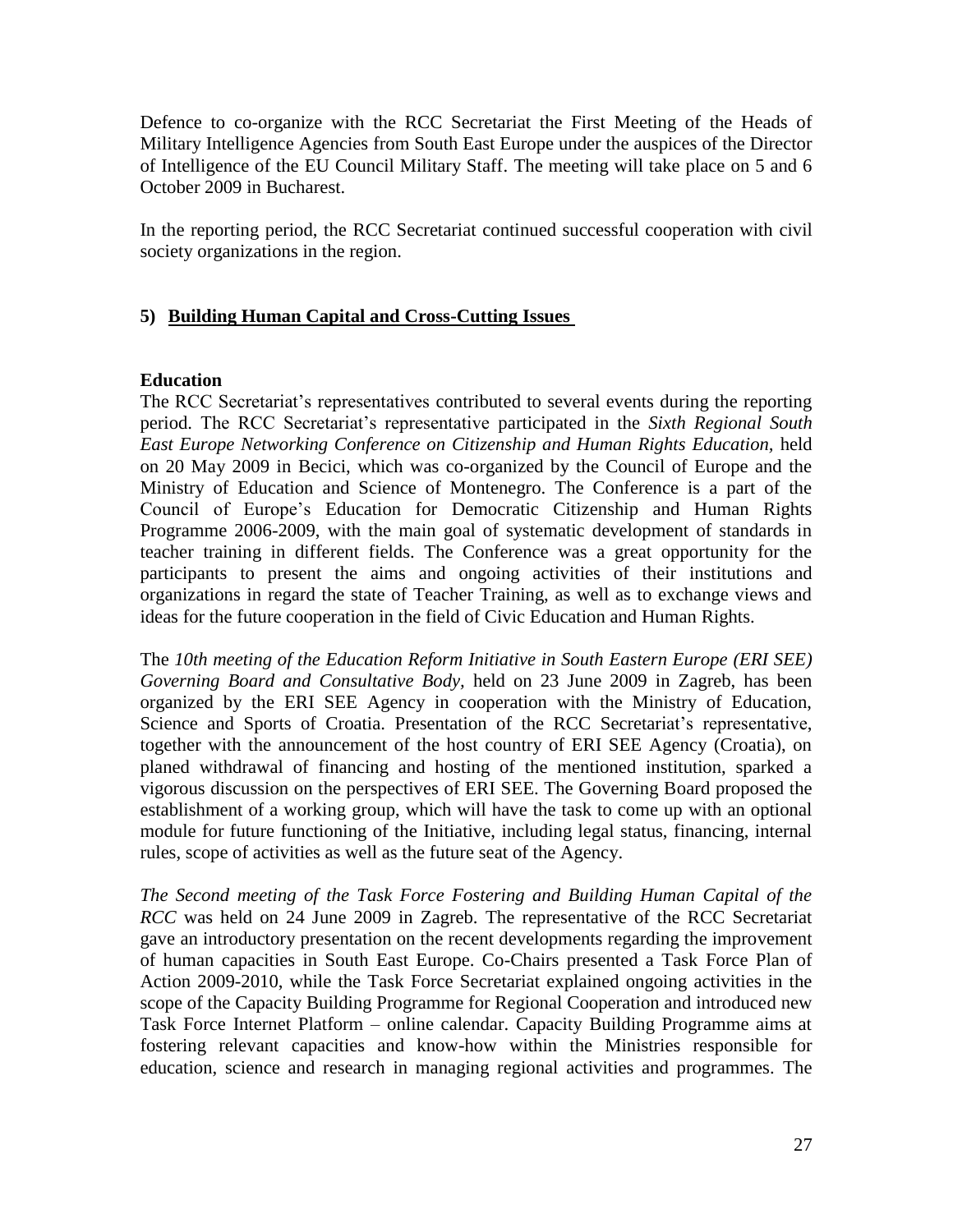RCC Secretariat has prepared the program of activities for three groups of two practitioners for the time of their study visit to the RCC Secretariat in autumn 2009.

*International Conference on Non-formal Education and Adult Learning,* held in Šibenik, Croatia, has been co-organized by the Croatian Ministry of Science, Education and Sport, National Andragogy Society, and Croatian Agency for Adult Education. The Conference gathered experts from various national institutions of the countries from the region, as well as the representatives of different international organizations. The event aimed at exchanging experiences and best practices in two particularly important educational aspects - not only for the educational systems in South East Europe, but also for those in the EU Member States - Non-formal Adult Education and Life-Long Learning. During the bilateral consultations and informal discussions, all the counterparts expressed firm support to the idea of organization of the Regional Conference on Adult Education and Life-Long Learning.

Quality Insurance in education depicts one of the priorities of the RCC activities. In that light the representative of the RCC Secretariat participated at the *International Conference Monitoring School Quality in Serbia*, 10-13 June 2009, Belgrade, which has been co-organized by the Serbian Ministry of Education and the Inspectorate of Education of the Kingdom of Netherlands. Representatives of international institutions expressed their full support to the realization of the training at the regional level, since, in their opinion, all the countries in the region are in need of further development of the Quality Assurance in education systems. Counterparts from the region agreed that the project idea should be presented and further developed at the regional conference, which could be organized at the RCC Secretariat premises in Sarajevo at the beginning of the next year.

#### **Research and Development**

The RCC Secretariat has been involved in coordination of activities towards the development of a Project "Regional Strategy for Research and Development for the Western Balkans", which has been endorsed by the RCC members from the Western Balkans. Following the Ministerial conference - *Developing the Regional Research Strategy for the Western Balkans.* (held in Sarajevo on 24 April 2009) and the adoption of the Joint Statement on Developing Regional Strategy for Research and Development for the Western Balkans a Follow-up Meeting was organized by the RCC Secretariat on 7 September 2009, where participants discussed future steps and activities in the context of the elaboration of the Regional Strategy.

Cooperation with the OECD is proceeding with regard to the preparations and follow up to the Regional Conference on the Regional Research Strategy for the Western Balkans and the preparation of the Regional Strategy for Research and Development in the Western Balkans. OECD representatives expressed willingness to take part in the future activities in cooperation with RCC on research and in general in building of human capital. They also showed readiness to outreach to a number of individual donor governments which could be interested to allocate their development assistance for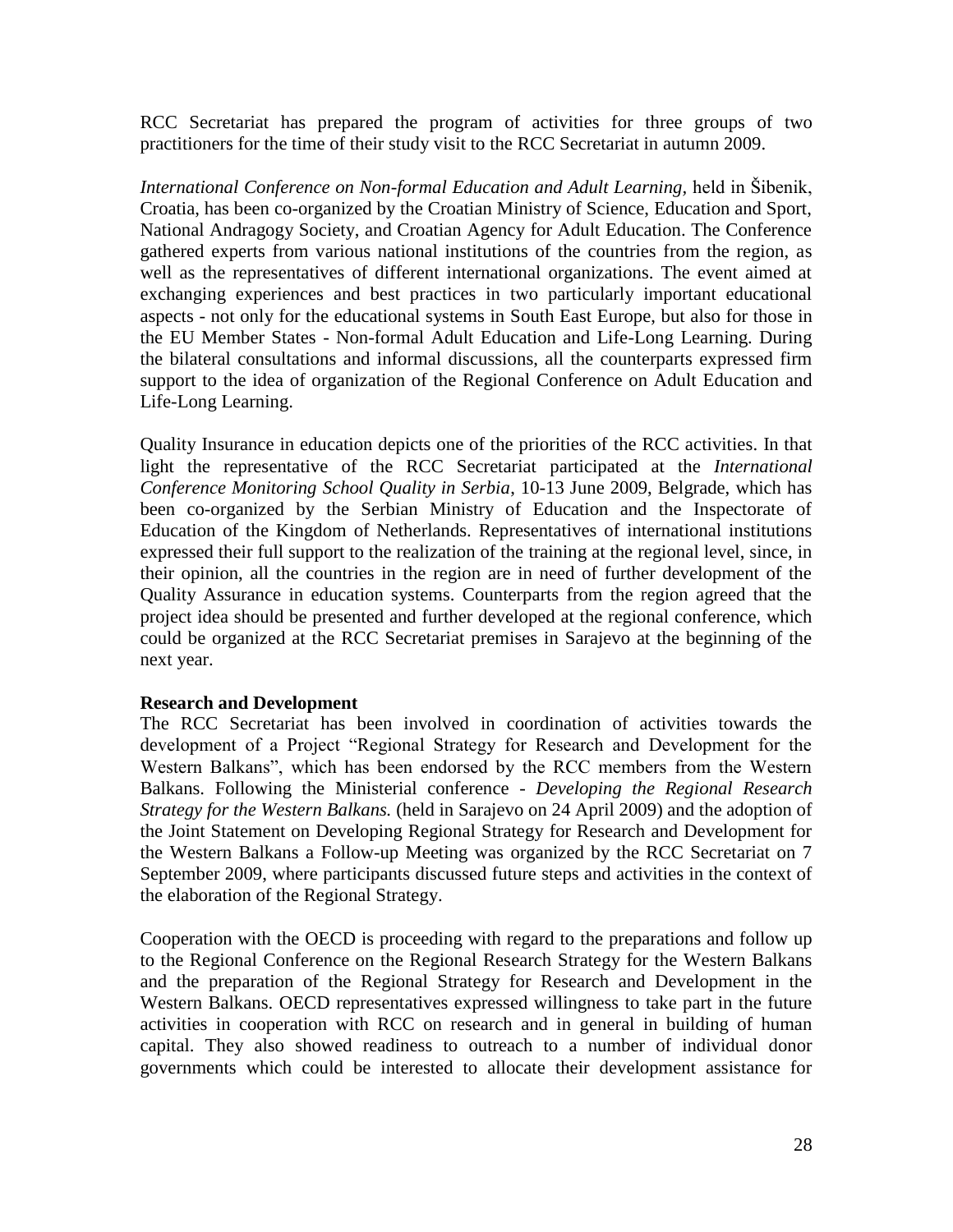supporting the first phase of building the Regional Strategy for Research and Development in the Western Balkans, before the availability of funds from MB IPA.

The biannual *Steering Platform on Research for the Western Balkans* meeting held in Liblice, Czech Republic, has been organized by the Czech Presidency of the Council of the EU, European Commission DG Research and the Albanian Ministry of Education and Science which holds the current Co-Chairmanship of the Steering Platform on Research. Participants underlined their commitment to the pursuit of the Joint Statement from the Ministerial meeting on Developing Regional Strategy on Research and Development for Western Balkans, as well as their firm commitment for the whole Western Balkans' full integration in the European Research Area.

#### **Public Administration Reform**

A joint meeting was held between the RCC Secretariat representatives and the Executive Director of the Centre for International Governance, which is an integral part of the Graduate Institute of International and Development Studies in Geneva. The director of Geneva Institute expressed interest in exploring and identifying new opportunities of collaboration with the South East European region. The RCC Secretariat organized and participated at the meetings of the Executive Director of the Geneva Institute with Montenegrin officials, as the representatives of the host country of Regional School for Public Administration (ReSPA). They expressed their satisfaction with the proposed training program for the young diplomats in the region.

#### **6) Parliamentary cooperation**

The reporting period marked the continuation of activities related to the legislative acquiring of the *acquis communautaire*. The parliamentary seminar on the visa and migration issue dedicated to parliamentary expert staff was held in the National Assembly of Republic of Serbia on 18-19 May 2009. The RCC Secretariat, the European Parliament and the Serbian National Assembly co-organized this seminar in close coordination with the Regional Secretariat for Parliamentary Cooperation. Next cycle of parliamentary seminars organized with the European Parliament will follow in the last three months of 2009.

The RCC Secretariat took part also in co-organization of the first *Conference on Parliamentary oversight of intelligence agencies in South East Europe* which took place on 26-27 May 2009 in Sarajevo. The Conference was done in cooperation with the Parliamentary Assembly of Bosnia and Herzegovina – Joint Committee on Parliamentary Oversight over Intelligence and Security Agency of Bosnia and Herzegovina, Norwegian Institute of Foreign Affairs, NATO Headquarters in Bosnia and Herzegovina, OSCE Mission in Bosnia and Herzegovina and Intelligence and Security Agency of Bosnia and Herzegovina. On this two-day event Members of Parliament from South East Europe took part and concluded that such conference should become an annual event whereby exchange of experience could be done on the issues of parliamentary oversight over security and intelligence sector.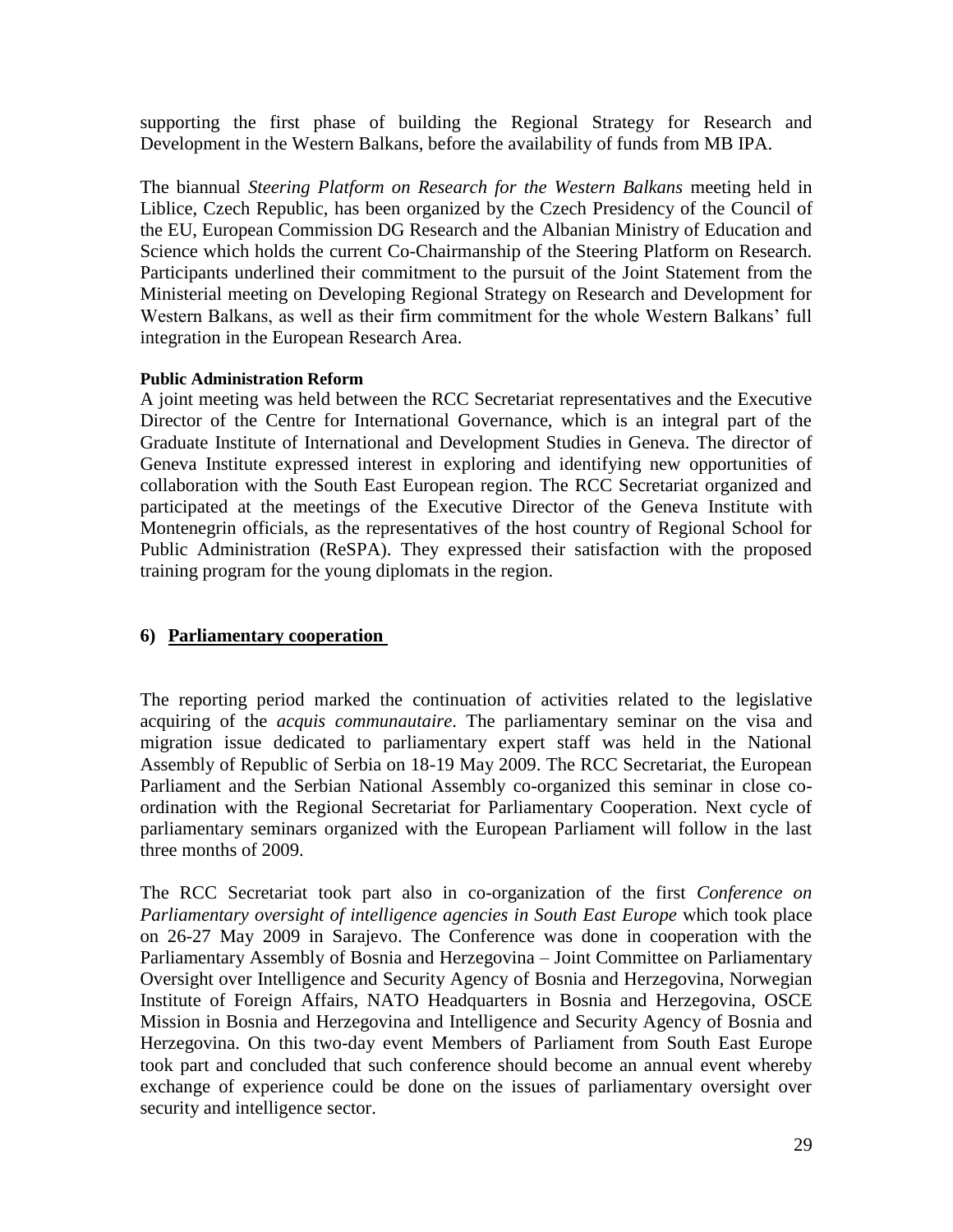# **X. Setting up of the RCC Secretariat**

Following the finalization of the appointment procedure the Expert on Infrastructure and Energy assumed the post in the RCC Secretariat on 1 June 2009. This appointment marked the end of the initial recruitment process for the RCC Secretariat.

Following departure of the Senior Expert on Economic and Social Development from the RCC Secretariat as of 13 July 2009, the position was publicly advertised in line with the Personnel Policies and Procedures of the RCC Secretariat. The vacancy advertisement (open for applications until 10 August 2009) was also circulated to the RCC National Coordinators from South East Europe in line with the established practice. The interviews with selected short-listed candidates will take place in Sarajevo on 18 September 2009. Following these interviews the RCC Secretary General will make a decision on the appointment in line with procedure envisaged by the Personnel Policies and Procedures of the RCC Secretariat.

The Assistant to the Head of Expert Pool, who took the maternity leave as of beginning of January 2009, and was replaced on a temporary basis until return from the leave in line with the provisions of the Personnel Policies and Procedures of the RCC Secretariat returned to the post as of 1 June 2009.

The Accountant, who is taking the maternity leave as of 20 July 2009, is currently replaced on a temporary basis until return from the leave, in line with the provisions of the Administrative and Staff Regulations of the RCC Secretariat.

The RCC Secretariat currently comprises of a total of 37 staff members, out of which 31 RCC Secretariat's officials and five members of technical and service staff (public affairs assistant, driver/security officer, two drivers/couriers, receptionist). A complete list of the RCC Secretariat's staff is appended in Annex II to the report.

Regarding the setting-up of the RCC Secretariat's Liaison Office in Brussels there remains the outstanding question of the the application of the privileges and immunities of fiscal nature for the Head and Deputy Head of the Liaison Office. In this view, the RCC Secretary General sent a communication to the authorities of Bosnia and Herzegovina in early January 2009, proposing to the Council of Ministers of Bosnia and Herzegovina as a Party to and, at the same time, a depositary of the Host Country Agreement to consider the possibility of initiating the process of amending relevant provisions of the Agreement in order to provide for confirmation of taxability of officials of the RCC Secretariat in their countries/places of origin and/or permanent residence. This proposal of the RCC Secretary General is currently under consideration by the authorities of Bosnia and Herzegovina.

# **XI. Membership of the RCC and the RCC Board**

In the course of the reporting period there were no changes to the membership of the RCC and the RCC Board.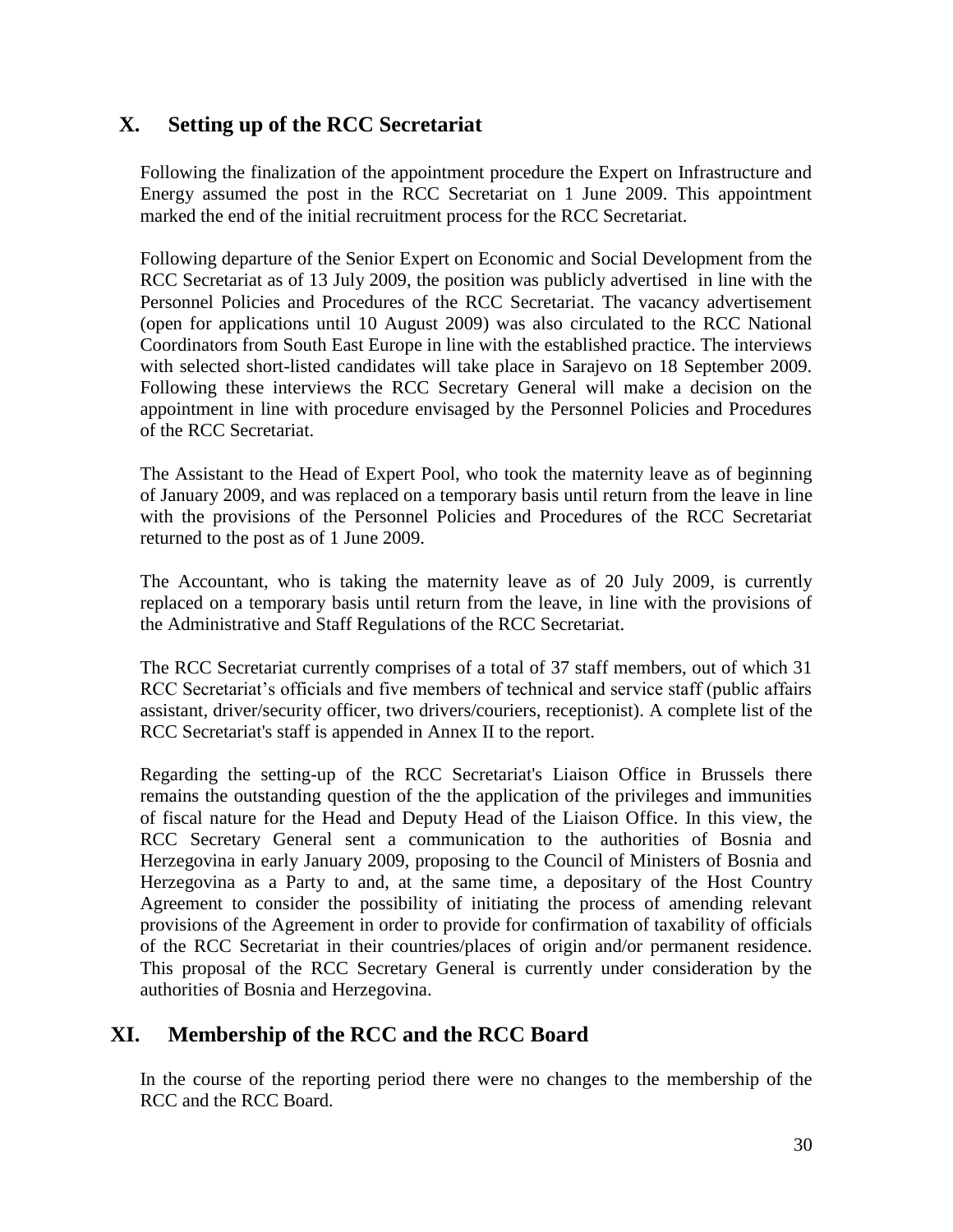# **XII. State of the financial contributions to the RCC Secretariat's budget**

Until 9 September 2009 the following contributions were made to the RCC Secretariat's budget:

| Czech Republic         | 50,000.00 EUR                                                                                       | 18 December 2008                 |
|------------------------|-----------------------------------------------------------------------------------------------------|----------------------------------|
| Italy                  | 50,000.00 EUR                                                                                       | 17 February 2009                 |
| Bosnia and Herzegovina | 30,000.00 EUR<br>(remaining portion of<br>contribution unpaid<br>$-30.000$ EUR)                     | 4 March 2009                     |
| Bulgaria               | 140,000.00 EUR                                                                                      | 6 March 2009                     |
| Moldova                | 40,000.00 EUR                                                                                       | 17 March 2009                    |
| Serbia                 | 60,000.00 EUR                                                                                       | 19 March 2009                    |
| Croatia                | 80,000.00 EUR                                                                                       | 30 March 2009                    |
| Latvia                 | 50,000.00 EUR                                                                                       | 7 April 2009                     |
| Norway                 | 98,331.83 EUR<br>33,350.10 EUR<br>(rollover of 2008<br>unspent funds-additional<br>to contribution) | 7 April 2009<br><b>July 2009</b> |
| Sweden                 | 150,000.00 EUR                                                                                      | 21 April 2009                    |
| Romania                | 140,000.00 EUR                                                                                      | 27 April 2009                    |
| European Commission    | 550,000.00 EUR<br>550,000.00 EUR                                                                    | 4 May 2009<br>6 August 2009      |
| Albania                | 60,000.00 EUR                                                                                       | 14 May 2009                      |
| France                 | 50,000.00 EUR                                                                                       | 20 May 2009                      |
| Montenegro<br>Ireland  | 40,000.00 EUR<br>50,000.00 EUR                                                                      | 22 May 2009<br>2 June 2009       |
| Turkey                 | 125,000.00 EUR<br>(remaining portion of                                                             | 10 July 2009                     |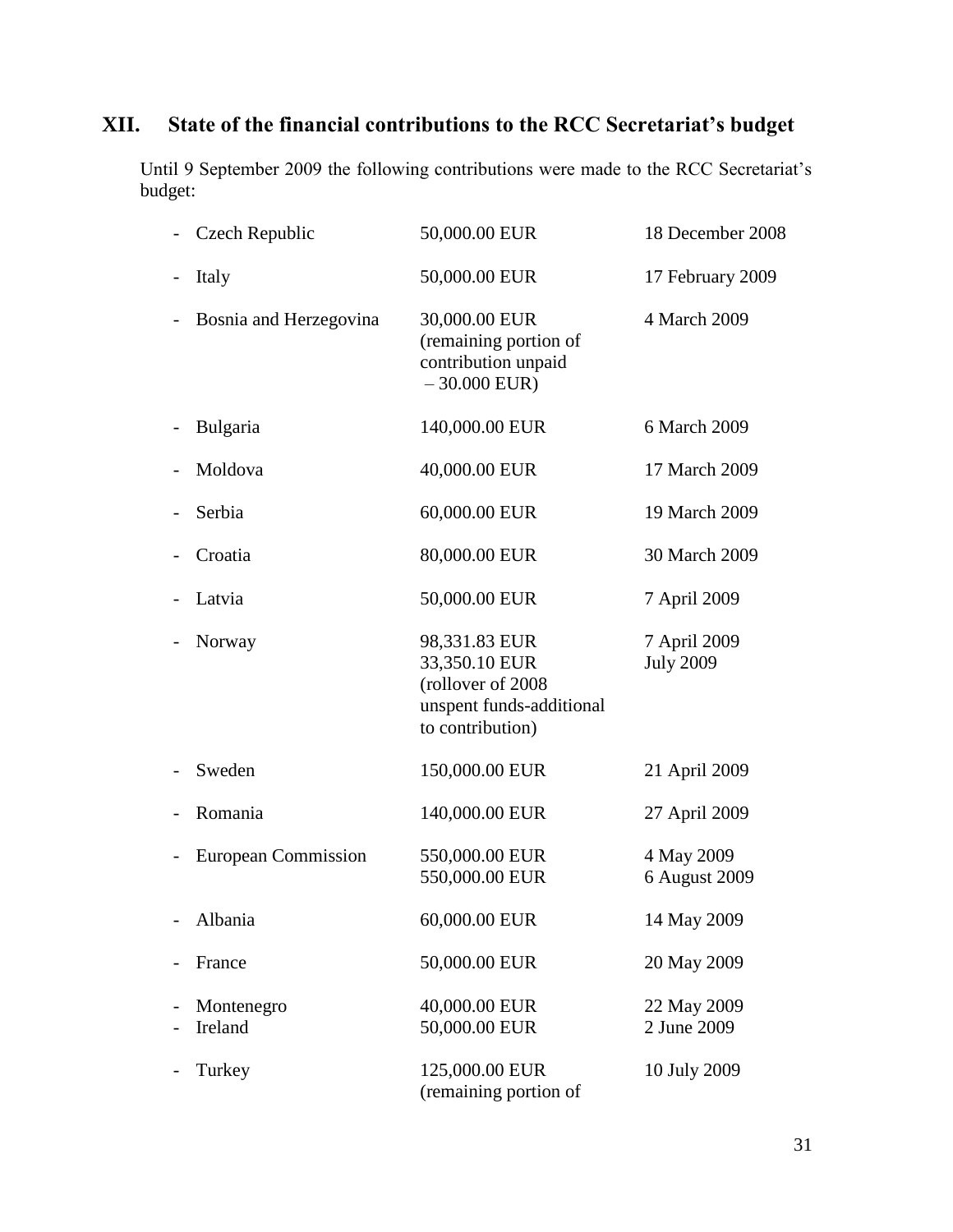| Finland                                      | contribution unpaid<br>$-15.000$ EUR)<br>1,363.18 EUR<br>(rollover of 2008)<br>unspent funds -additional<br>to contribution)                                    | <b>July 2009</b> |
|----------------------------------------------|-----------------------------------------------------------------------------------------------------------------------------------------------------------------|------------------|
| Hungary                                      | 16,201.42 EUR<br>(rollover from unspent<br>funds from 2008 as<br>advance to the<br>contribution -remaining<br>portion of contribution<br>unpaid-33,798,58 EUR)  | <b>July 2009</b> |
| Poland                                       | 16,183.57 EUR<br>(rollover from unspent<br>funds from 2008 as<br>advance to the<br>contribution – remaining<br>portion of contribution<br>unpaid-33,816,43 EUR) | <b>July 2009</b> |
| Slovenia                                     | 16,201.42 EUR<br>rollover from unspent<br>funds from 2008 as<br>advance to the<br>contribution -remaining<br>portion of contribution<br>unpaid-33,798,58 EUR)   | <b>July 2009</b> |
| Switzerland                                  | 121,000.00 EUR                                                                                                                                                  | 17 July 2009     |
| The Former Yugoslav<br>Republic of Macedonia | 60,000.00 EUR                                                                                                                                                   | 20 July 2009     |
| Greece                                       | 140,000.00 EUR                                                                                                                                                  | 10 August 2009   |

# **XIII. Future activities of the RCC Secretariat**

Forthcoming events of particular importance in the period until the next RCC Board meeting (Sarajevo, 4 December 2009) are the following: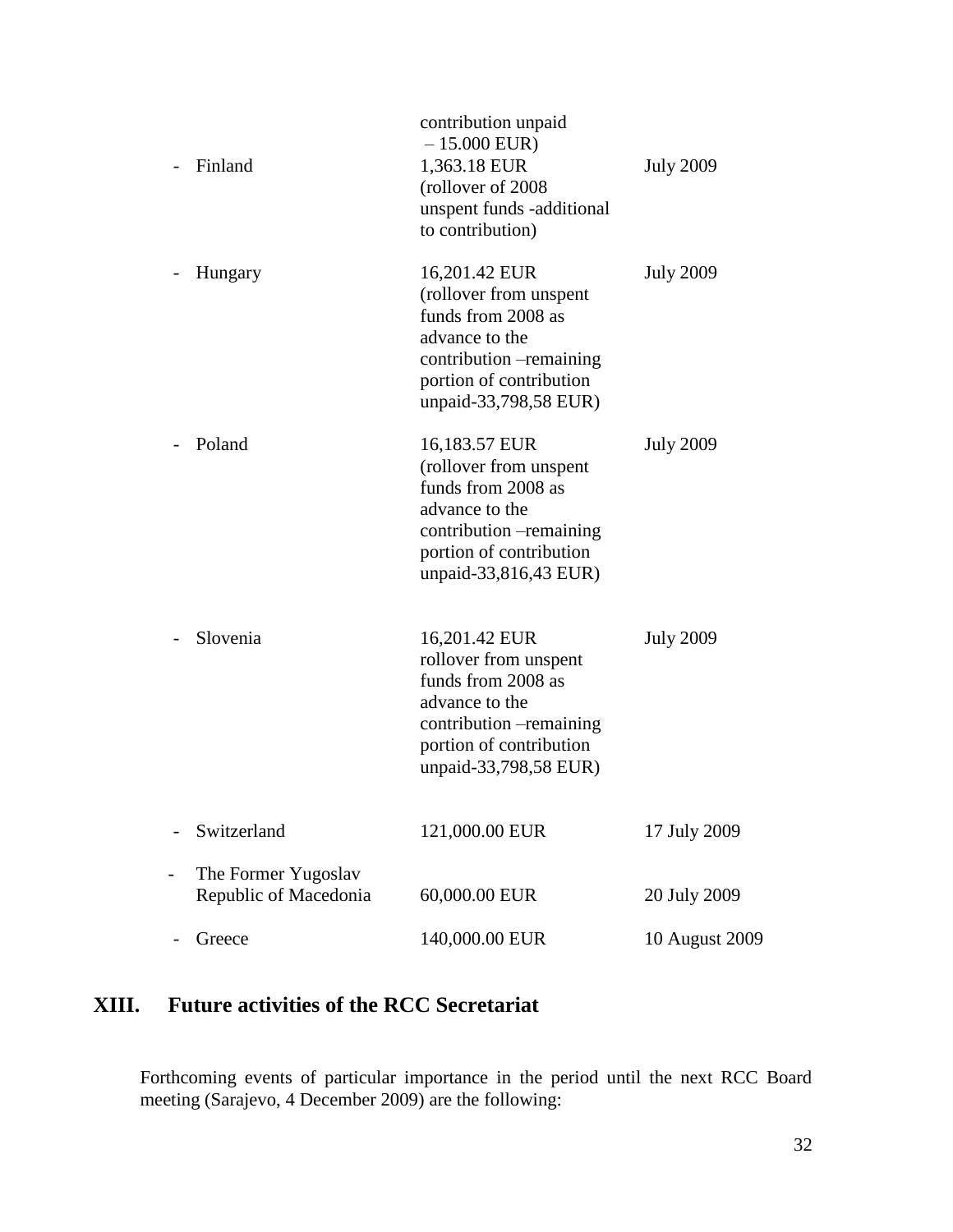-16 September 2009, Sarajevo – signing of the Memorandum of Understanding on cooperation between the RCC Secretariat and MARRI;

-17 September 2009, Sarajevo - Meeting of the High-Level Expert Panel aimed at stimulating in-depth discussion on economic and financial measures in response to the current crisis;

-24 September 2009, Sarajevo – signing of the Memorandum of Understanding on Cooperation between the RCC Secretariat and the SECI Center;

-25 September 2009, Sarajevo - Ministerial Conference "Public Private Partnerships (PPPs) in Strategic Infrastructure Networks: Developing the PPP Enabling Environment in South East Europe (SEE)" – coorganized by the RCC Secretariat and the UNDP;

-1 October 2009, Sarajevo – Conference "Enhancing Women Enterpreneurship in South East Europe" – jointly prepared with the UN ECE;

-5-6 October 2009, Bucharest – Meeting of the Heads of Military Intelligence of South East Europe – coorganized by the Ministry of National Defence of Romania and the RCC Secretariat;

-12 October 2009, Sarajevo – Meeting of the representatives of the RCC members from South East Europe in the Financial Sub-Committee to the RCC Board;

-13 October 2009, Sarajevo – Meeting of the Financial Sub-Committee to the RCC Board;

-14 October 2009, Bucharest- RCC presentation in Romania;

-15-16 October 2009, Sarajevo – Workshop "Building New South East Europe – Role and Potentials of the Media"- coorganized by the RCC Secretariat and the OSCE;

-20 October 2009, Sarajevo – Public lecture on possible measures aimed at countering adverse effects of economic crisis in the region (exact title to be finalized) – coorganized by the RCC Secretariat, Economic Policy Research Foundation of Turkey (TEPAV) and the Faculty of Economics of the University of Sarajevo;

-28-29 October 2009, Sarajevo – Interuniversity Conference on Higher Education;

-26-27 November 2009, Sarajevo – Workshop on Illicit Drugs – organized in cooperation with the OSCE;

-4 December 2009 – RCC Board meeting;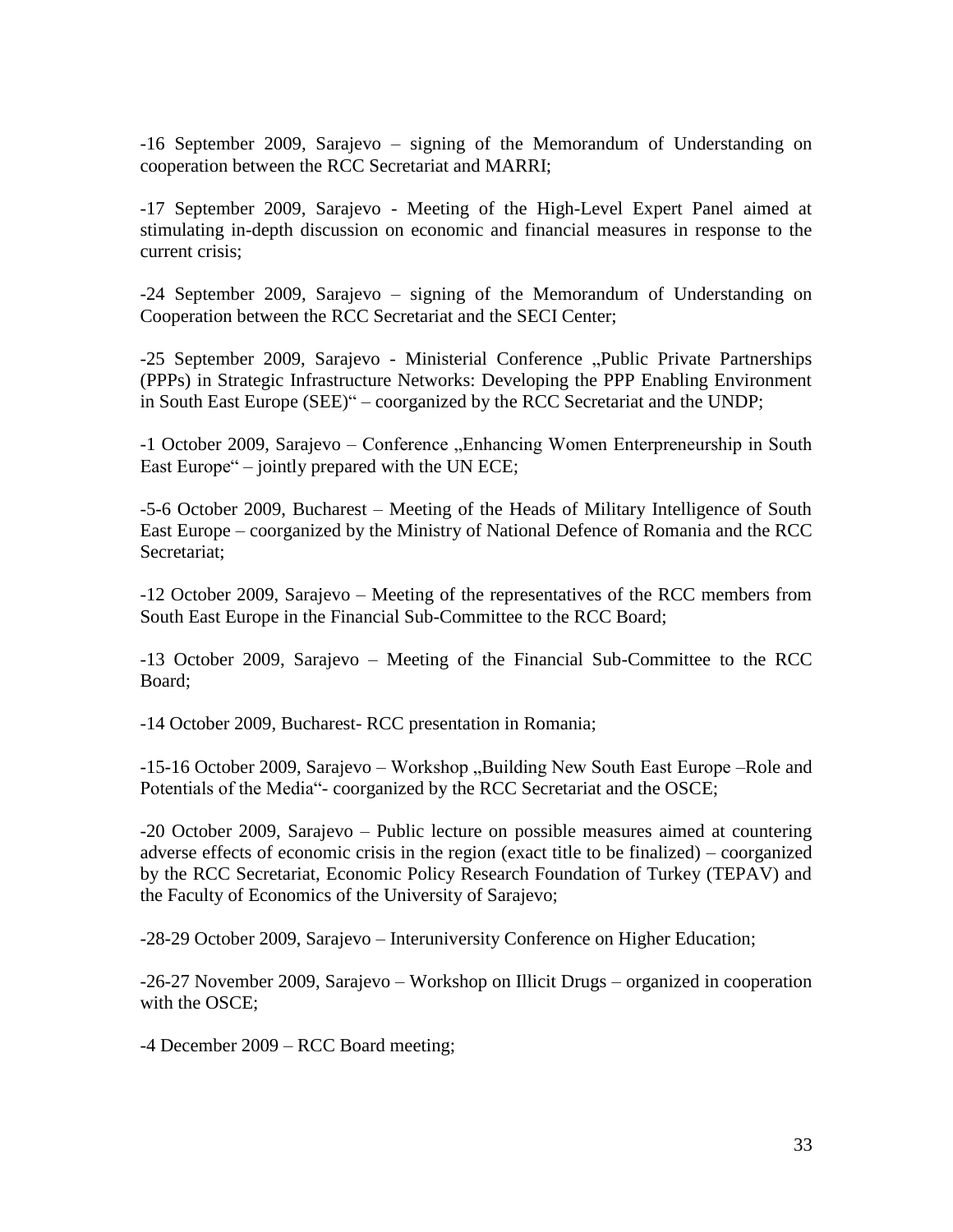#### **ANNEX I**

#### **LIST OF MEETINGS AND EVENTS ATTENDED BY THE RCC SECRETARY GENERAL AND THE RCC SECRETARIAT OFFICIALS IN THE PERIOD FROM 9 MAY TO 9 SEPTEMBER 2009**

- The 5<sup>th</sup> Congress of Balkan Geophysical Society organized by the Balkan Geophysical Society and the Association of Geophysicists of Serbia – Belgrade, 10 - 12 May 2009 (Senior Expert on Infrastructure and Energy)
- Meeting with the Advisor for RCC issues, US Department of State Brussels, 11 May 2009 (Head of Liaison Office, Advisor in the Liaison Office)
- Meeting with the Head of the Enlargement Strategy Unit in DG Enlargement, European Commission – Brussels, 12 May 2009 (Head of Liaison Office, Advisor in the Liaison Office)
- Participation in EU Conference on Scholarships for Western Balkan Students Brussels, 12 May 2009 (Head of Liaison Office, Advisor in the Liaison Office)
- Meeting with representatives of the European Central Bank Sarajevo, 12 May 2009 (Deputy Secretary General/ Head of Expert Pool, Senior Expert on Economic and Social Development, Expert on Economic and Social Development)
- $-$  3<sup>rd</sup> Management Board Meeting of CeGD Ljubljana, 12 May 2009 (Expert on Economic and Social Development)
- Signing of MoU on Cooperation with Central European Initiative (CEI) Executive Secretariat – Sarajevo, 12 May 2009 (Secretary General, Political Advisor, Legal Advisor)
- OSCE Human Dimension Seminar on Strengthening the Rule of Law in the OSCE Area with special focus on the effective Administration of Justice – Warsaw,  $12 - 14$ May 2009 (Senior Expert on Justice and Home Affairs and Expert on Justice and Home Affairs)
- Briefing for SEE journalists Sarajevo, 13 May 2009 (Deputy Secretary General/Head of Expert Pool, Senior Expert on Economic and Social Development, Senior Expert on Justice and Home Affairs, Senior Expert on Building Human Capital and Cross-Cutting Issues, Senior Expert on Energy and Infrastructure, Senior Expert on Security Issues)
- Meeting with representatives of IFC– Sarajevo, 13 May 2009 (Deputy Secretary General/Head of Expert Pool, Senior Expert on Economic and Social Development)
- RCC Board meeting Sarajevo, 14 May 2009 (Secretary General, Deputy Secretary General/Head of Expert Pool, Head of Liaison Office, Chief of Staff, Special Envoy of the RCC Secretary General for Relations with the Presidency of the EU Council, Senior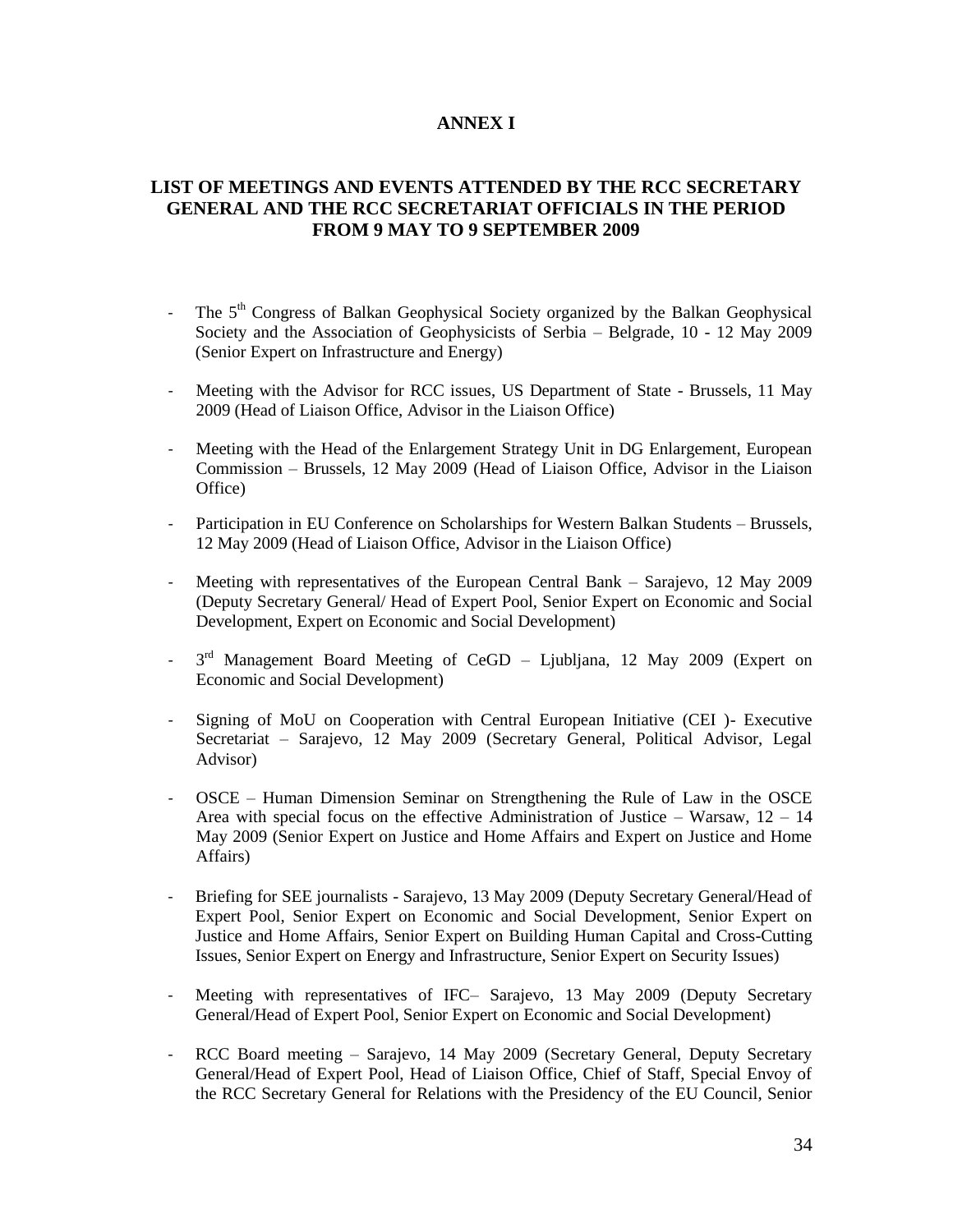Expert on Economic and Social Development, Senior Expert on Infrastructure and Energy, Senior Expert on Justice and Home Affairs, Senior Expert on Security Issues, Senior Expert on Building Human Capital and Cross-Cutting Issues, Spokesperson, Political Advisors, Legal Advisor, Junior Political Advisors)

- Conference on Mutual Legal Assistance in the SEEPAG countries Sarajevo, 14 15 May 2009 (Senior Expert on Justice and Home Affairs)
- Participation at the "European Forum Wachau" organised by the Ministry of European and International Affairs of Austria – Krems, 16-17 May 2009 (Secretary General)
- Participation at the International Workshop "Transboundary Water Resources Management in Southeastern Europe - A Regional Stability and Prosperity Process Component" – Sarajevo, 18-20 May 2009 (Secretary General, Senior Expert on Infrastructure and Energy)
- Meeting with representative of the Belgian Federal Public Service for Employment, Labor and Social dialogue – Brussels, 18 May 2009 (Special Envoy of the RCC Secretary General for Relations with the Presidency of the EU Council, Advisor in the Liaison Office)
- Final Conference on the European Liberty and Solidarity in the Center for European Policy Studies – Brussels, 18 May 2009 (Special Envoy of the RCC Secretary General for Relations with the Presidency of the EU Council)
- RCC Presentation in Pristina Pristina, 18 May 2009 (Deputy Secretary General/ Head of Expert Pool, Senior Expert on Justice and Home Affairs, Senior Expert on Building Human Capital and Cross-Cutting Issues, Senior Expert on Security Issues, Expert on Economic and Social Development, Spokesperson, Junior Political Advisor)
- Meeting of Political Directors of the Regional Partnership (Visegrad Group+2) Brussels, 18 May 2009 (Senior Expert on Economic and Social Development)
- Visa and Border Management Seminar Belgrade,  $18 19$  May 2009 (Expert on Justice and Home Affairs)
- 6<sup>th</sup> Regional SEE Networking Conference on Citizenship and Human Rights Education -Becici, 18 – 20 May 2009 (Senior Expert on Building Human Capital and Cross-Cutting Issues)
- Participation in the debate "Solidarity for societal security: coming together to make Europe safer" - Brussels, 18 May 2009 (Advisor in the Liaison Office)
- Meeting with Representative of the Federal Public Service Employment, Labour and Social Dialogue - Brussels, 18 May 2009 (Special Envoy of the RCC Secretary General for Relations with the Presidency of the EU Council , Advisor in the Liaison Office)
- Participation at the Ceremonial address by Mr. Joseph R. Biden, Jr., Vice president of the USA – Sarajevo, 19 May 2009 (Secretary General)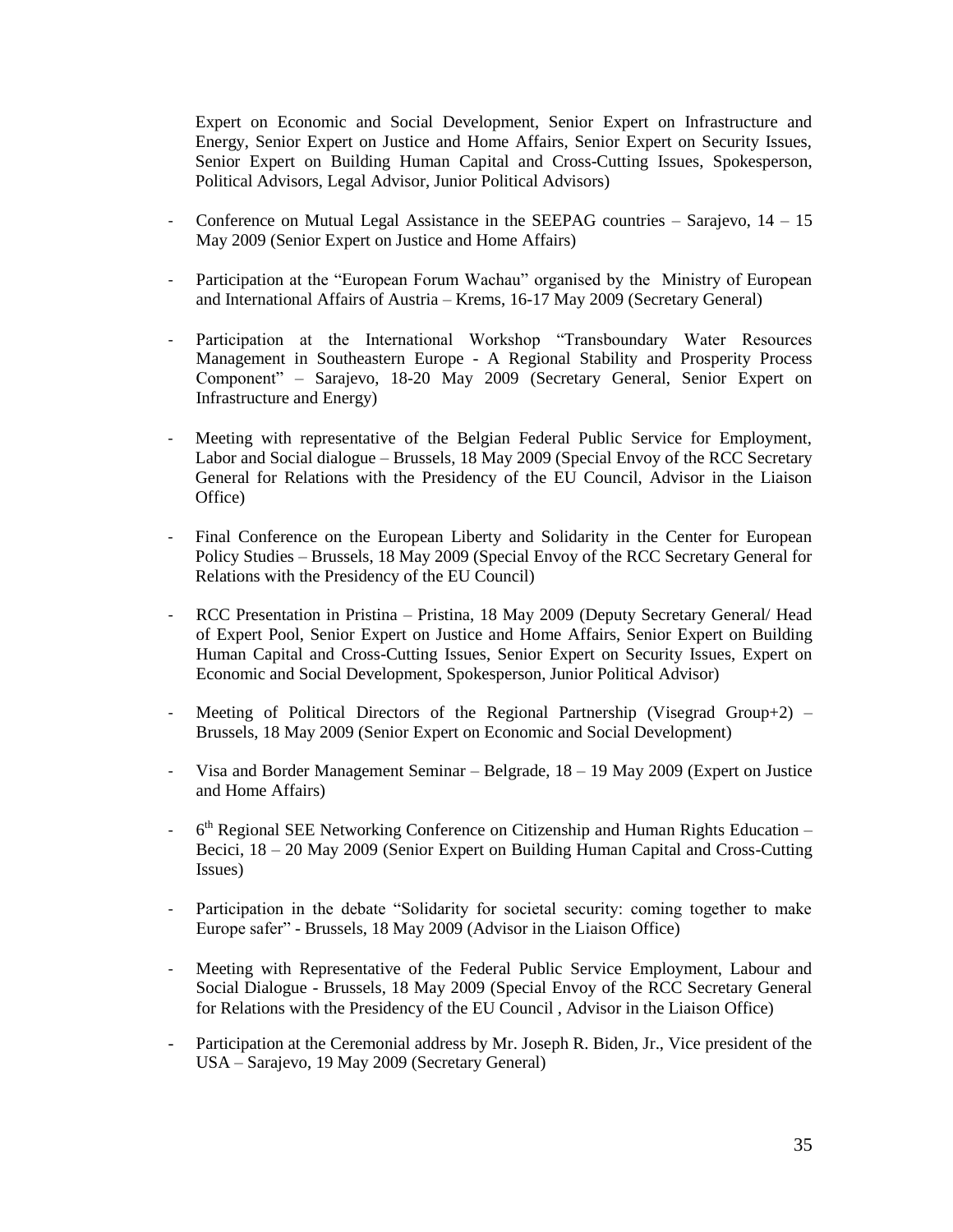- Meeting with Young civil servants from the Western Balkans Brussels, 19 May 2009 (Head of Liaison Office, Special Envoy of the RCC Secretary General for Relations with the Presidency of the EU Council, Deputy Head of Liaison Office, Advisors in the Liaison Office)
- Meeting with OECD Investment Compact Belgrade, 19 May 2009 (Deputy Secretary General/ Head of Expert Pool, Senior Expert on Economic and Social Development)
- Meeting Business Advisory Council (BAC) SEE Belgrade, 19 May 2009 (Deputy Secretary General/ Head of Expert Pool, Senior Expert on Economic and Social Development)
- Information Society and eDemocracy Conference Belgrade, 19 May 2009 (Deputy Secretary General/ Head of Expert Pool)
- Participation at the meeting of the Ministers of Foreign Affairs of the Regional Partnership and of Western Balkan Countries organised by the Slovenian chairmanship of the Regional Partnership – Brdo kod Kranja, 20 May 2009 (Secretary General)
- Participation in the first meeting of the South East European Defence Policy Directors (SEEDPD) - Sofia, 21-22 May 2009 (Deputy Secretary General, Head of Liaison Office, Senior Expert on Security Issues, Advisor in the Liaison Office)
- 2<sup>nd</sup> Meeting of the of the Competition Authorities of the SEECP– Chisinau, 21 May 2009 (Senior Expert on Economic and Social Development)
- Ceremony of signing of the MoU with UNODC– Vienna, 21 May 2009 (Secretary General, Senior Expert on Justice and Home Affairs, Legal Advisor)
- Meeting with Head of Information and Communication Unit in the European Commission and with the Ambassador in the Swedish Ministry of Foreign Affairs responsible for the organization of the December Conference– Brussels, 25 May 2009 (Secretary General, Head of Liaison Office, Special Envoy of the RCC Secretary General for Relations with the Presidency of the EU Council, Advisor in the Liaison Office)
- Meeting with Director in DG Enlargement of the European Commission Brussels, 25 May 2009 (Secretary General, Head of Liaison Office, Special Envoy of the RCC Secretary General for Relations with the Presidency of the EU Council, Advisor in the Liaison Office)
- Meeting with the President of the Chamber of Commerce Belgium-Luxembourg South-East Europe - Brussels, 25 May 2009 (Head of Liaison Office, Special Envoy of the RCC Secretary General for Relations with the Presidency of the EU Council, Advisor in the Liaison Office)
- Meeting with Senior Experts of the World Bank Brussels, 25 May 2009 (Secretary General, Head of Liaison Office, Advisor in the Liaison Office)
- Meeting with Representative of Enlargement Strategy Unit and COWEB Representative from Greece – Brussels, 26 May 2009 (Advisor in the Liaison Office)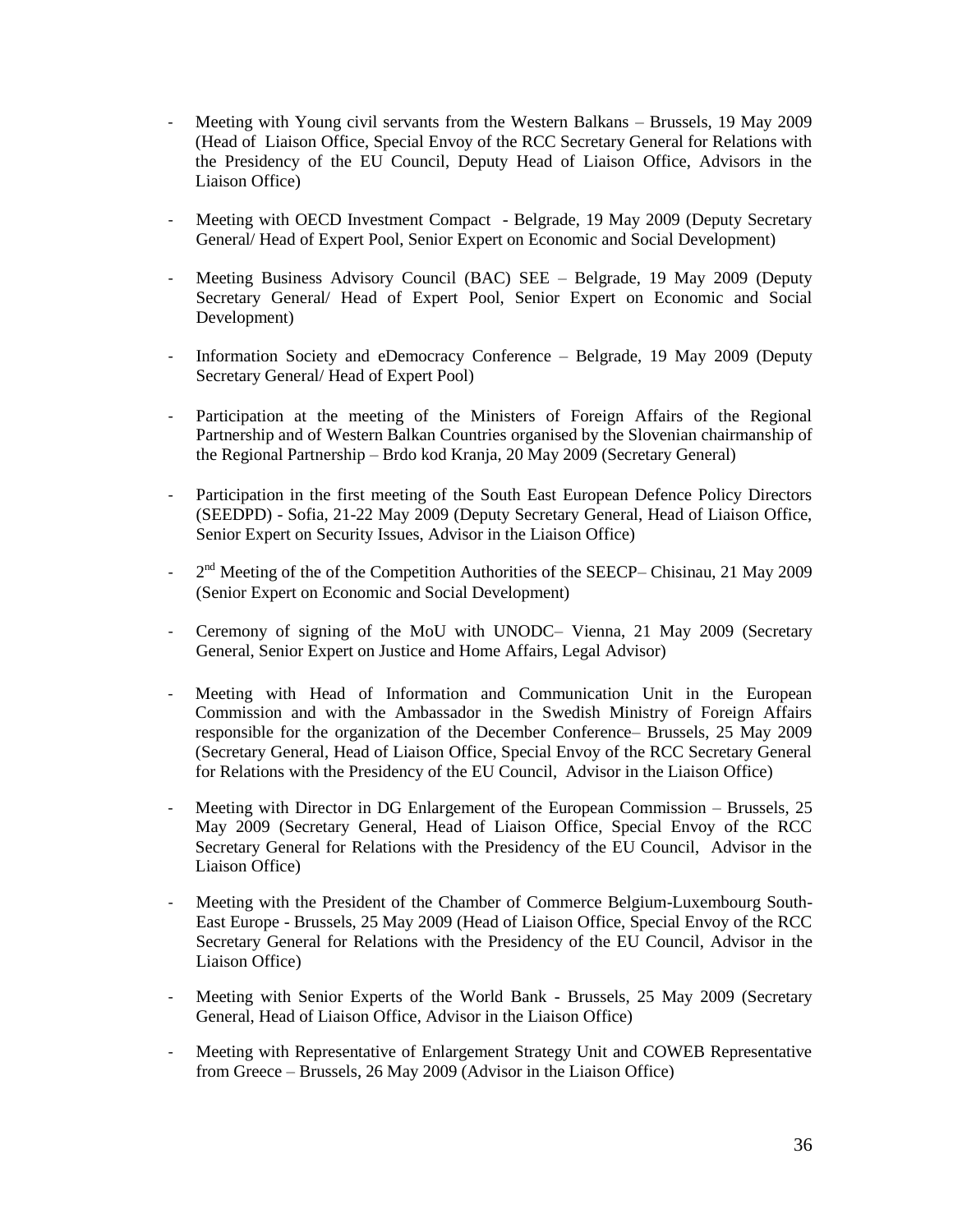- 3  $3<sup>rd</sup>$  Seminar of Armed Forces of Bosnia and Herzegovina Military Intelligence Branch "Asymmetric Threats in Balkans" – Sarajevo,  $26 - 28$  May 2009 (Senior Expert on Justice and Home Affairs, Senior Expert on Security Issues)
- Advanced Research Workshop International Centre for Democratic Transition (ICDT) – Skopje, 26- 28 May 2009 (Senior Expert on Security Issues)
- Meeting with Representatives on e-Justice from the Ministry of Justice in Bosnia and Herzegovina - Sarajevo, 27 May 2009 (Senior Expert on Justice and Home Affairs, Advisor in the Liaison Office)
- Briefing for the Council Working Group on Western Balkans (COWEB) Brussels, 28 May 2009 (Deputy Secretary General/ Head of Expert Pool, Head of the Liaison Office, Special Envoy of the RCC Secretary General for Relations with the Presidency of the EU Council, Advisor in the Liaison Office)
- Political Consultations with Minister of State of Germany and the German National Coordinator for RCC – Berlin, 28 May 2009 (Secretary General, Political Advisor)
- Steering Platform on Research for Western Balkan Countries Liblice/ Prague, 28 May 2009 (Expert on Parliamentary Cooperation and Cross-Cutting Issues)
- Meeting with Head of Regional Programmes Unit in the DG Enlargement of the European Commission – Brussels, 28 May 2009 (Deputy Secretary General/Head of Expert Pool, Head of Liaison Office, Special Envoy of the RCC Secretary General for Relations with the Presidency of the EU Council, Advisor in the Liaison Office)
- ReSPA Meeting and International Conference on Non-formal Education and Adult Learning – Podgorica and Sibenik/ Croatia - 28 – 31 May 2009 (Senior Expert on Building Human Capital and Cross-Cutting Issues)
- Meeting with the Sarajevo Canton Court Sarajevo, 29 May 2009 (Senior Expert on Justice and Home Affairs, Advisor in the Liaison Office)
- EPC Policy dialogue on 'The Future of the EU Enlargement' Brussels, 29 May 2009 (Special Envoy of the RCC Secretary General for Relations with the Presidency of the EU Council)
- Environmental Conference Natura 2009 Sarajevo, 29 May 2009 (Senior Expert on Energy and Infrastructure)
- Vision of the European Serbia Belgrade, 29 May 2009 (Deputy Secretary General/ Head of Expert Pool)
- MARRI Regional Forum Ohrid, 29 May 2009 (Expert on Justice and Home Affairs)
- 2  $2<sup>nd</sup>$  Meeting of the Parties to the Framework Agreement on the Sava River Basin – Belgrade, 1 June 2009 (Senior Expert on Infrastructure and Energy)
- Meeting with Deloitte Sarajevo, 1 June 2009 (Senior Expert on Economic and Social Development)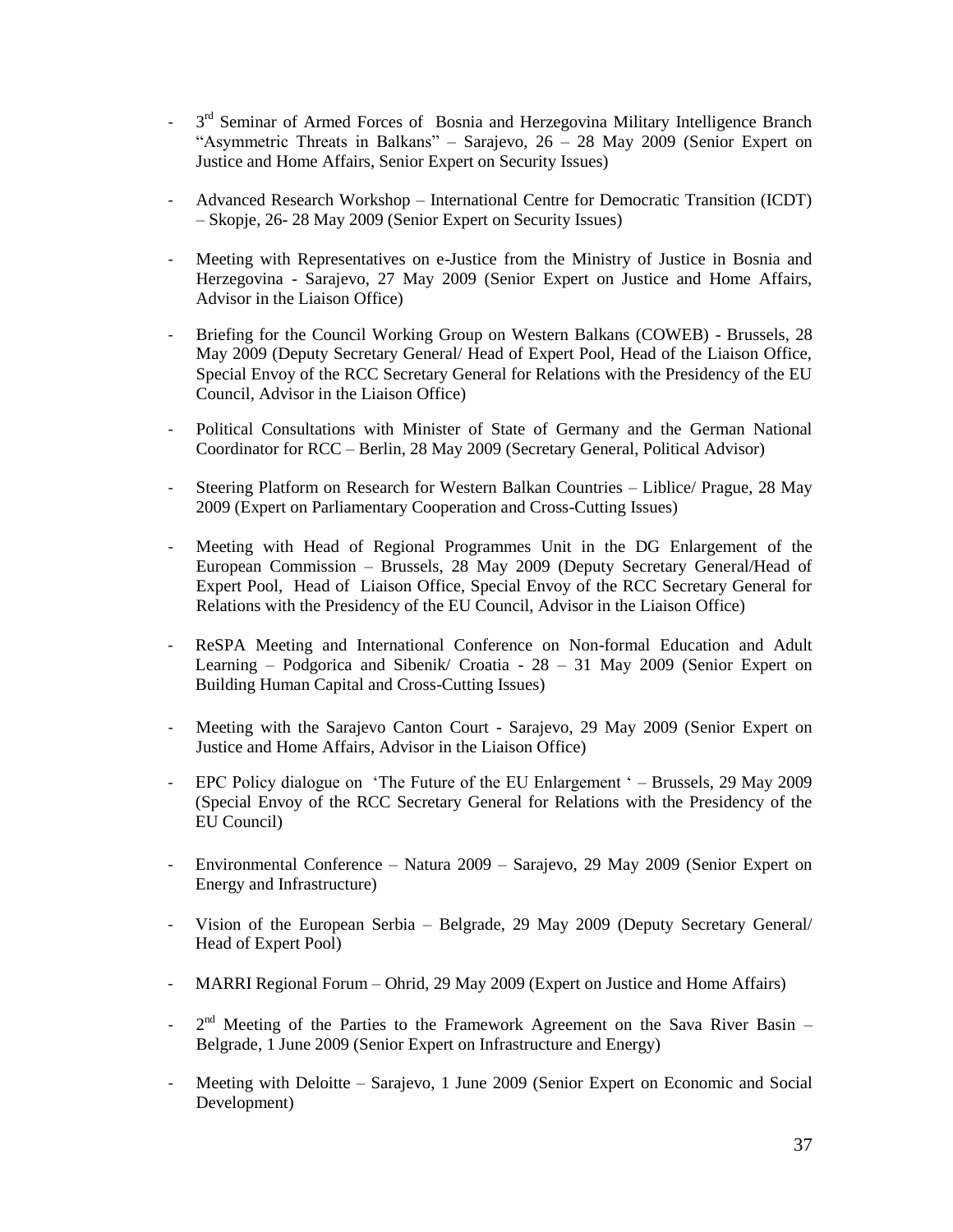- CeGD Supervisory Board Ljubljana, 1 June 2009 (Expert on Economic and Social Development)
- Meeting of the SEECP Political Directors Chisinau, 2-3 June 2009 (Secretary General, Chief of Staff, Political Advisor, Junior Political Advisor)
- Director of Bruegel (Brussels based think-tank) Brussels, 2 June 2009 (Special Envoy of the RCC Secretary General for Relations with the Presidency of the EU Council)
- $-30<sup>th</sup>$  Session of the Joint Cooperation Committee of the SECI Center Vlore, 2-3 June 2009 (Senior Expert on Justice and Home Affairs)
- Briefing for the Council Working Group on Western Balkans –Capitals Format(COWEB - Capitals) – Brussels, 3 June 2009 (Special Envoy of the RCC Secretary General for Relations with the Presidency of the EU Council)
- Increasing Energy Efficiency for Secure Energy Supplies Geneva, 3 June 2009 (Senior Expert on Infrastructure and Energy)
- RCC Annual Meeting Chisinau, 4 June 2009 (Secretary General, Deputy Secretary General/ Head of Expert Pool, Head of Liaison Office, Chief of Staff, Spokesperson, Political Advisors, Junior Political Advisor)
- Meeting of the SEECP Ministers of Foreign Affairs Chisinau, 4 June 2009 (Secretary General, Deputy Secretary General/ Head of Expert Pool, Head of Liaison Office, Chief of Staff, Spokesperson, Political Advisors, Junior Political Advisor )
- Meeting of the Heads of States and Government of the SEECP Participating States Chisinau, 5 June 2009 (Secretary General, Deputy Secretary General/ Head of Expert Pool, Head of Liaison Office, Chief of Staff, Spokesperson, Political Advisors, Junior Political Advisor)
- Meeting with Counselor in charge of the Western Balkans in the Cabinet of the High Representative for CFSP – Brussels, 5 June 2009 (Special Envoy of the RCC Secretary General for Relations with the Presidency of the EU Council)
- Participation at the meeting of the Ad Hoc Council/The European Government Business Relations Council – Zagreb, 8 June 2009 (Secretary General)
- Meeting with Counselor in the Permanent Representation of Sweden and COWEB chair during the Swedish EU Presidency – Brussels, 8 June 2009 (Special Envoy of the RCC Secretary General for Relations with the Presidency of the EU Council)
- The Energy Community and the Regional Security Belgrade, 8 June 2009 (Senior Expert on Energy and Infrastructure)
- EREF Developing Human Capital and Managing Migration for more Competitive European Regions – Nova Gorica/ Slovenia, 8 June 2009 (Senior Expert on Building Human Capital and Cross-cutting Issues)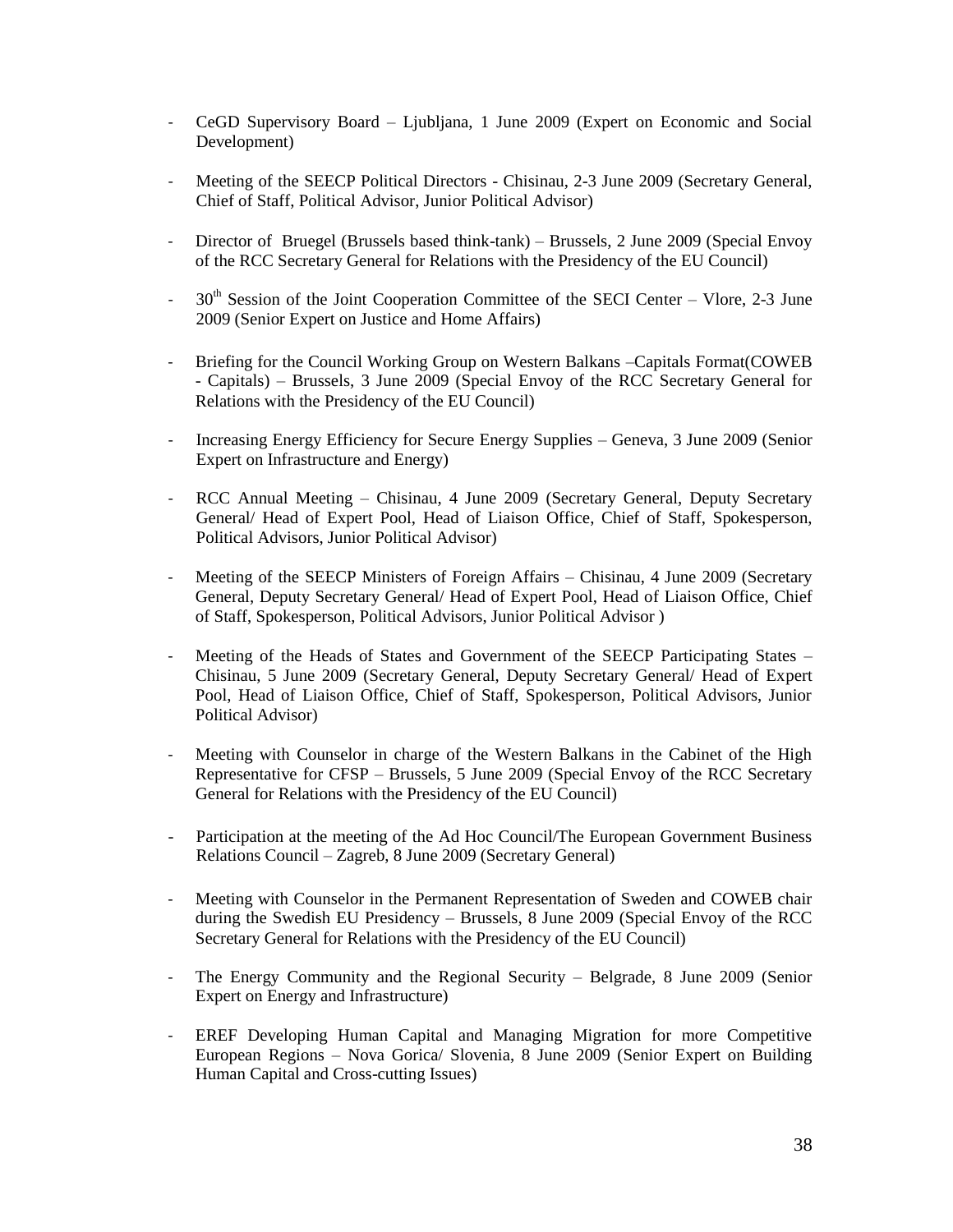- ILECUs Project Meeting Ljubljana, 8 10 June 2009 (Expert on Justice and Home Affairs)
- IPA Multi-Beneficiary meeting Zagreb, 9 10 June 2009 (Secretary General, Deputy Secretary General/ Head of Expert Pool, Senior Expert on Economic and Social Development, Senior Expert on Justice and Home Affairs, Senior Expert on Security Issues, Senior Expert on Building Human Capital and Cross-cutting Issues)
- ICT and Scientific Diaspora: Using Modern Information Communication Technologies to Harness Potential of the SEE Scientific Diaspora – Workshop – Sarajevo, 10 June 2009 (Senior Expert on Economic and Social Development)
- Meeting of the Selection Committee for the seat of SEEHN Copenhagen, 10-11 June 2009 (Legal Advisor)
- International Conference on Monitoring School Quality in Serbia 10 13 June 2009 (Senior Expert on Building Human Capital and Cross-Cutting Issues)
- Meeting with Economist, World Bank 11 June 2009 (Advisor in the Liaison Office)
- Conference on "Agriculture and Enlargement" Zagreb, 12 June 2009 (Secretary General, Expert on Economic and Social Development)
- Peer learning and networking visit of SEE experts to the Public Accreditation Agency for Higher Education of Albania – Tirana,  $12 - 13$  June 2009 (Expert on Parliamentary Cooperation and Cross-cutting Issues)
- Meeting with President of the Standing International Conference of Inspectorate Belgrade, 13 June 2009 (Senior Expert on Building Human Capital and Cross-cutting Issues)
- Serbia and Regional Integration Belgrade, 15 June 2009 (Deputy Secretary General/ Head of Expert Pool)
- Social impact of the economic crisis in the Western Balkans Zagreb, 15 June 2009 (Expert on Economic and Social Development)
- Meeting with Head of Section, Regional Programmes Unit, DG Enlargement, European Commission – Brussels, 15 June 2009 (Advisors in the Liaison Office)
- Meeting with Representative of Section for Regional Cooperation, Cultural Heritage, RCC, OHR, DG Enlargement, European Commission – Brussels, 15 June 2009 (Advisors in the Liaison Office)
- Meeting with OECD Consultant Brussels, 15 June 2009 (Advisor in the Liaison Office)
- Meeting with Albanian Delegation of young civil servants Brussels, 16 June 2009 (Head of Liaison Office, Deputy Head of Liaison Office, Advisors in the Liaison Office)
- The Global Platform on Disaster Risk Reduction Geneva, 16 19 June 2009 (Senior Expert on Security Issues)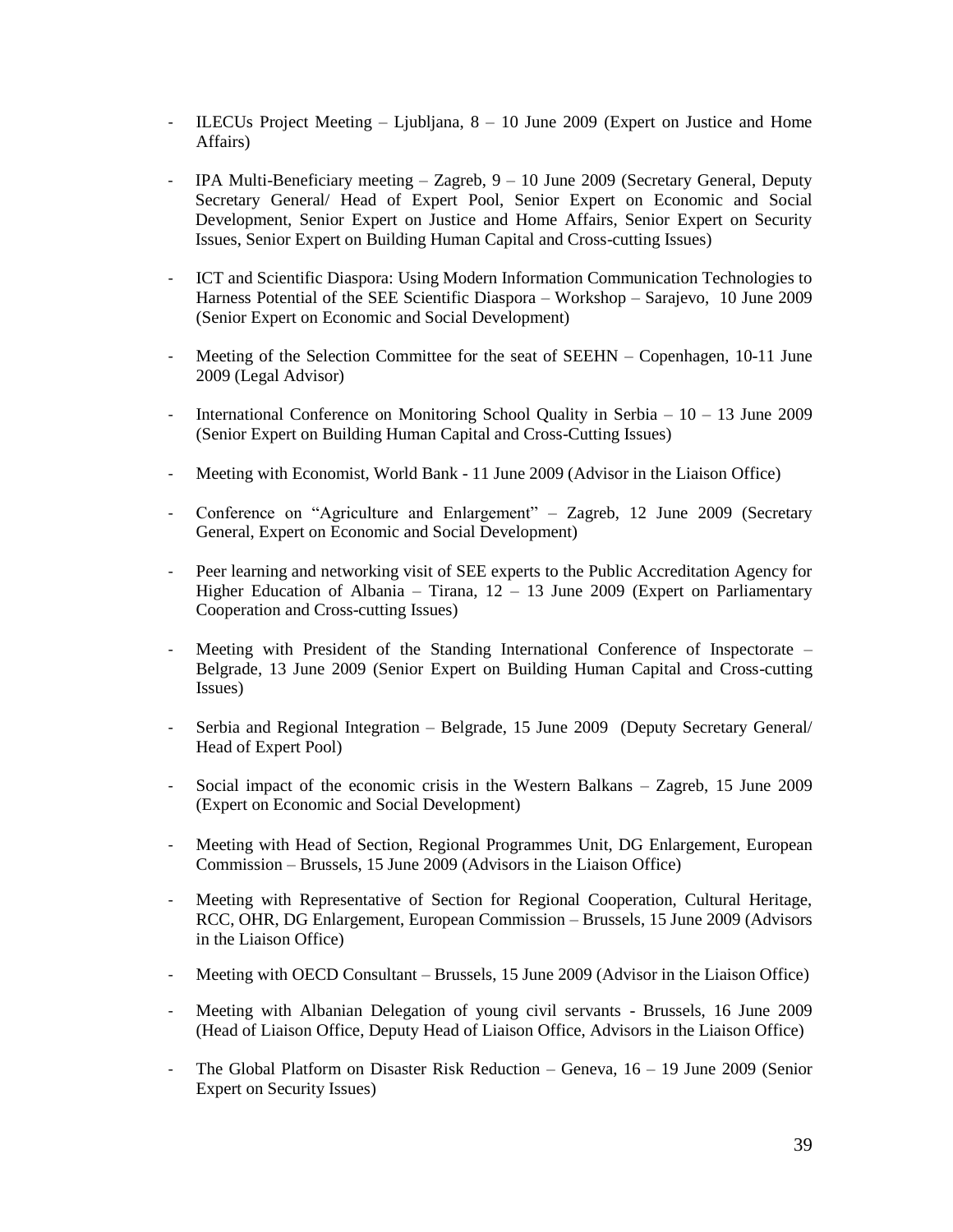- Consultation Meeting with the Nordic Investment Bank (NIB) regarding possible establishment of a Southeast Europe Investment Bank (SEEIB) – Helsinki, 17 June 2009 (Deputy Secretary General/ Head of Expert Pool, Senior Expert on Economic and Social Development)
- Participation in the High-Level Conference on the implementation of the European Charter for Small Enterprises in the Western Balkans, organized by the European Commission – Brussels, 17-18 June 2009 (Head of Liaison Office, Advisor in the Liaison Office)
- 3rd SEE Energy Dialogue, Threats and Opportunities in the Energy Markets in the Current Economic Crisis" – Thessaloniki,  $17 - 20$  June 2009 (Senior Expert on Energy and Infrastructure)
- Participation at the first South-East Europe Aviation Workshop organized by Croatia Airlines and the Association of European Airlines – Dubrovnik, 17-18 June 2009 (Secretary General)
- Meeting with Representatives of Regional Programmes and line DGs, ETF and OECD, European Commission - Brussels, 18 June 2009 (Advisor in the Liaison Office)
- Environmental conference PEIP Sarajevo, 18 19 June 2009 (Expert on Energy and Infrastructure)
- Meeting with the representative of the World Bank Sarajevo Office Sarajevo, 19 June 2009 (Deputy Secretary General/ Head of Expert Pool, Expert on Economic and Social Development)
- Visit to TEPAV including bilateral meetings with TEPAV representatives and participation at the conference on "Existing level of cooperation in SEE and RCC role" - Ankara, 22 June 2009 (Secretary General)
- Meeting with the OECD Investment Compact: Discussion of possible avenues for future cooperation between the RCC and OECD Investment Compact – Paris, 22 June 2009 (Deputy Secretary General/ Head of Expert Pool, Senior Expert on Economic and Social Development, Advisor in the Liaison office)
- Meeting with Principal Administrator in the Science and Technology Policy Division and Head of the Country Studies Unit, Directorate for Science, Technology and Industry – Brussels, 22 June 2009 (Deputy Secretary General/ Head of Expert Pool)
- Social Dialogue and Employment and Social Policy Network Meeting Sarajevo, 22 23 June 2009 (Expert on Economic and Social Development)
- RCC presentation in Brussels 23 June 2009 (Secretary General, Deputy Secretary General/ Head of Expert Pool, Head of Liaison Office, Chief of Staff, Senior Expert on Economic and Social Development, Senior Expert on Infrastructure and Energy, Senior Expert on Justice and Home Affairs, Spokesperson, Advisors in the Liaison Office, Junior Political Advisor)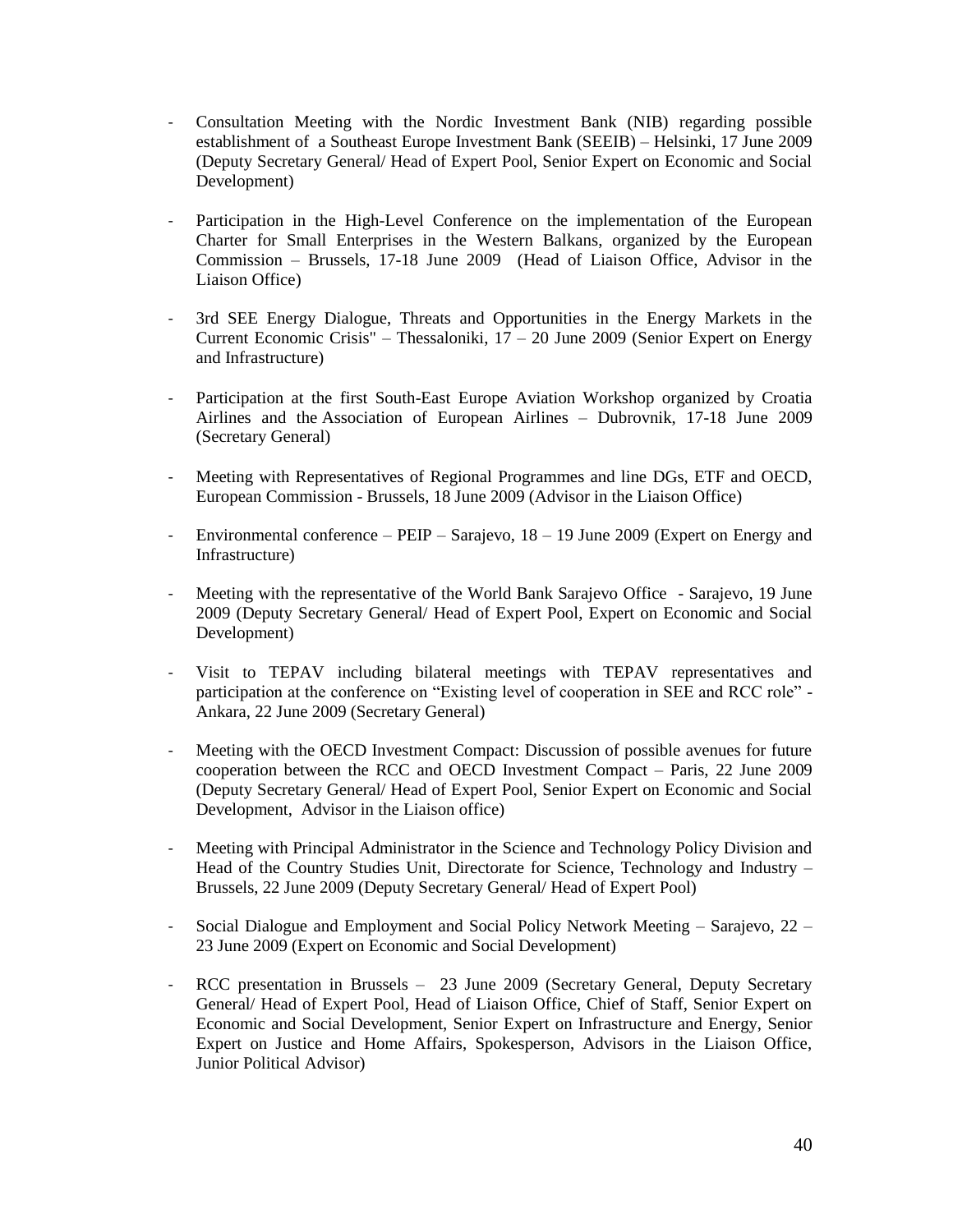- Meeting with Head of Regional Programmes Unit in the DG Enlargement of the European Commission - Brussels, 23 June 2009 (Deputy Secretary General/ Head of Expert Pool, Advisors in the Liaison Office)
- Meeting with the Director in the DG Enlargement of the European Commission-Brussels, 23 June 2009 (Secretary General, Head of Liaison Office, Chief of Staff, Advisor in the Liaison Office)
- 10th Workshop on Military Base Conversion Podgorica,  $23 26$  June 2009 (Senior Expert on Security Issues)
- Meeting of the Governing Board of ERI SEE Zagreb, 23 June 2009 (Senior Expert on Building Human Capital, Legal Advisor)
- Participation in the Crans-Montana Forum on issues related to enlargement, security, justice and home affairs policies - Brussels, 24-26 June 2009 (Secretary General, Senior Expert on Justice and Home Affairs, Advisor in the Liaison Office)
- Energy Community Permanent High Level Group meeting Sarajevo, 25 June 2009 (Senior Expert on Infrastructure and Energy)
- Meeting with the representative of the Economic Institute Zagreb regarding idea for the competitiveness boosting project "Fostering Innovation Capacity of Small and Medium Enterprises in Western Balkans" – Sarajevo, 25 June 2009 (Senior Expert on Economic and Social Development)
- Meeting with Ambassador of Bosnia and Herzegovina to the Kingdom of Belgium and NATO - Brussels, 26 June 2009 (Advisor in the Liaison Office)
- Presentation of the Swedish EU Presidency Priorities by the Swedish Permanent Representative to the EU at the Center for European Policy Studies - Brussels, 26 June 2009 (Special Envoy of the RCC Secretary General for Relations with the Presidency of the EU Council)
- 21st meeting of the SEE Health Network Bucharest, 25 27 June 2009 (Expert on Economic and Social Development)
- Energy Community Ministerial Council meeting Sarajevo, 26 June 2009 (Senior Expert on Infrastructure and Energy)
- Participation at the International Conference on "Are the EU and the Balkans drifting apart" organised by the Friedrich Ebert Foundation – Berlin, 29 June 2009 (Secretary General)
- Participation in the TAIEX Multi-country Seminar on Anticorruption Measures: regional clinic activities - Brussels, 29-30 June 2009 (Senior Expert on Justice and Home Affairs, Advisor in the Liaison Office)
- eSEE Working Group and bSEE Taskforce meeting Podgorica, 29 30 June 2009 (Expert on Economic and Social Development)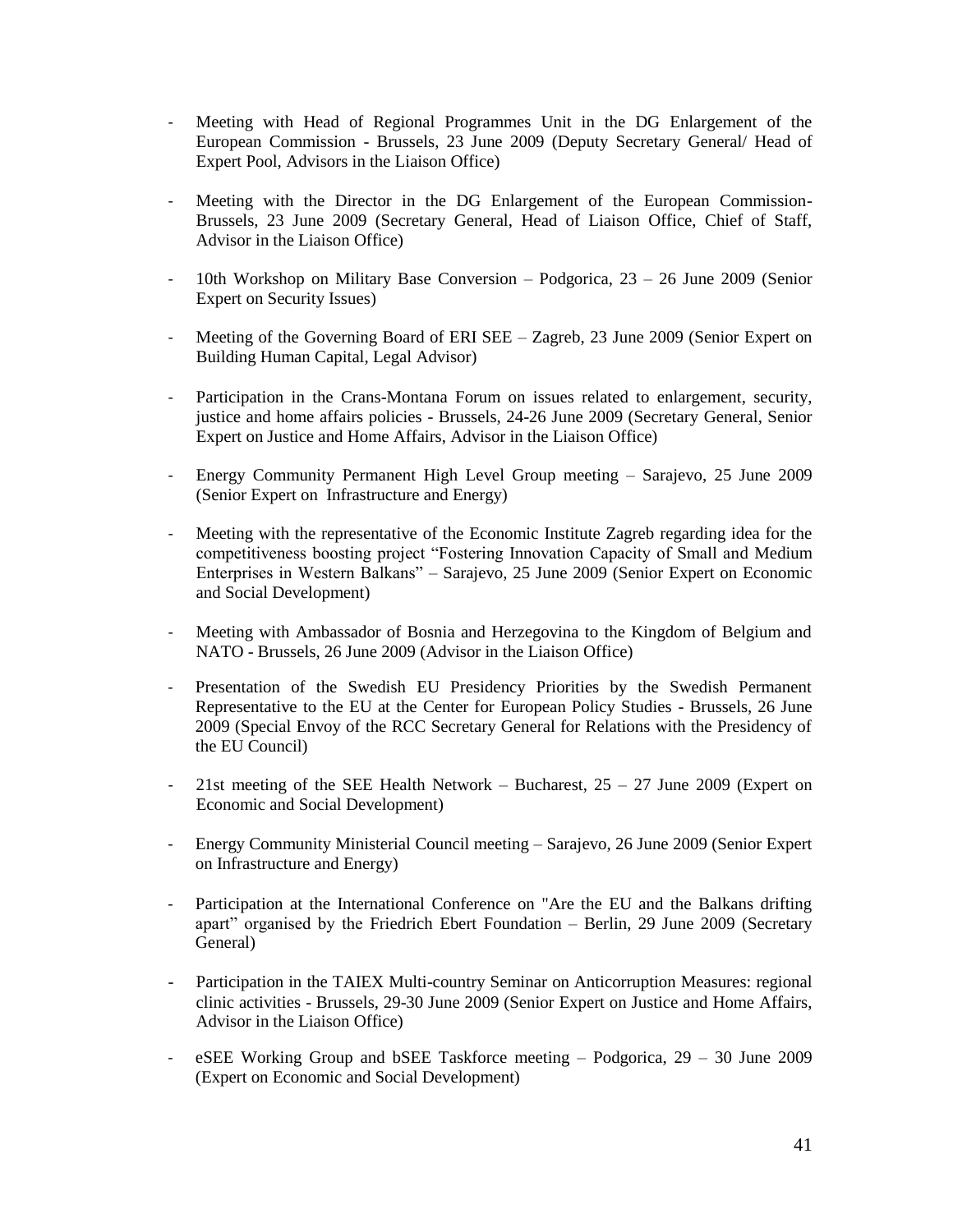- Meeting with Single Sky & Modernization of Air Traffic Control and International Issues Representatives, DG for Energy and Transport, European Commission - Brussels, 30 June 2009 (Advisor in the Liaison Office)
- Meeting with Director of the Croatian Agency for Public Private Partnership Sarajevo, 30 June 2009 (Deputy Secretary General/ Head of Expert Pool)
- Meeting with representatives of the South East Europe Regional Rural Development Standing Working Group – Sarajevo, 1 July 2009 (Deputy Secretary General/Head of Expert Pool)
- Meeting with the representative of the IDM Sarajevo, 1 July 2009 (Deputy Secretary General/Head of Expert Pool, Expert on Parliamentary Cooperation and Cross-Cutting Issues)
- Meeting with the NGO Center for Energy Efficiency in Bosnia and Herzegovina Sarajevo, 1 July 2009 (Senior Expert on Infrastructure and Energy)
- Participation in IPA MB Donor Coordination meeting Brussels, 2 July 2009 (Head of Liaison Office, Advisor in the Liaison Office)
- Meeting with representatives of the Council of Europe Brussels, 2 July 2009 (Senior Expert on Building Human Capital)
- Meeting with the spokesperson of the European Peoples Party (EPP) Brussels, 6 July 2009 (Deputy Head of Liaison Office)
- Meeting with the Advisor to the Prime Minister of Italy Brussels, 6 July 2009 (Deputy Head of Liaison Office)
- Participation in the evaluation committee of project proposals under MB IPA 2008 Programme related to civil society facility on fight against corruption, organized crime and trafficking – administrative checking - Brussels, 6 - 8 July 2009 (Advisor in the Liaison Office)
- Meeting with the Minister of Foreign Affairs of Bulgaria Brussels, 7 July 2009 (Deputy Head of Liaison Office)
- Participation at the Ministerial Meeting of the Initiative of Cross-Border Cooperation of towns and local authorities at Tri-junction of Bosnia and Herzegovina, Montenegro and Republic of Croatia with potential donors – Igalo, 8 July 2009 (Secretary General)
- International Conference: "Visa liberalisation in the Western Balkans Bratislava, 8 July 2009 (Expert on Justice and Home Affairs)
- Meeting with the Head of Mission of Albania to the EU Brussels, 9 July 2009 (Head of Liaison Office)
- Meeting with the Director of Hans-Seidel Foundation– Brussels, 9 July 2009 (Deputy Head of Liaison Office)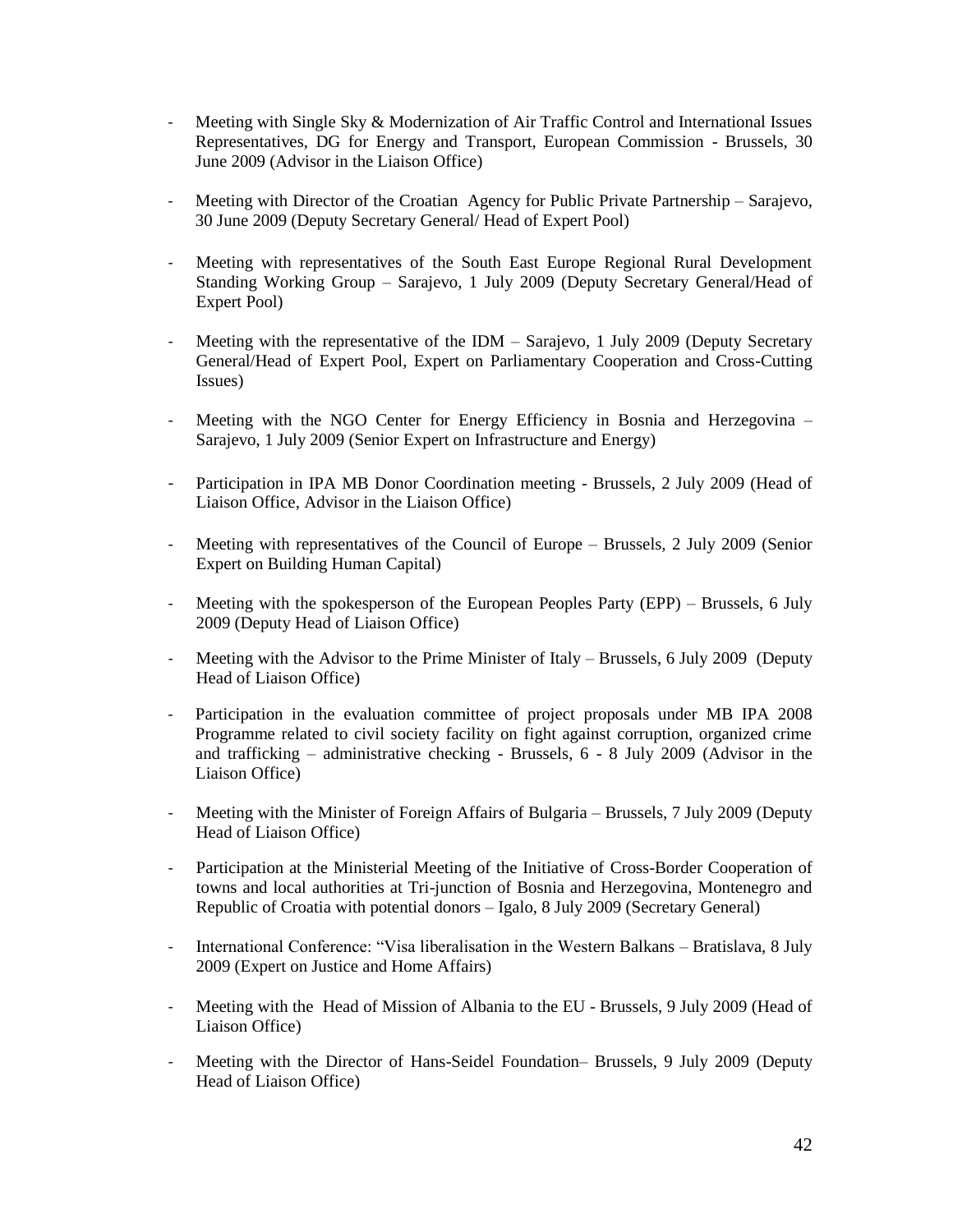- Participation at the Croatia Summit Dubrovnik, 9 10 July 2009 (Secretary General)
- Participation in the "Conference on Regional Arms exports report" organized by the SEE Clearinghouse on small arms and light weapons (SEESAC) - Becici, 9 - 10 July 2009 (Advisor in the Liaison Office)
- Participation at the  $3<sup>rd</sup>$  Railway Reform Workshop for Task: Access to Railway Network "Developing common procedures for harmonisation of network statements in SEETO" – Sarajevo, 9 – 10 July 2009 (Senior Expert on Infrastructure and Energy and Expert on Infrastructure)
- Meeting with the Permanent Representative of Bulgaria to the EU Brussels, 10 July 2009 (Head of Liaison Office)
- Meeting with the desk officer in DG TREN of the European Commission on Transport Community Treaty of the Western Balkan countries – Brussels, 13 July 2009 (Head of Liaison Office)
- Participation in the evaluation committee of project proposals under MB IPA 2008 Programme related to Civil Society Facility, support to Partnership Actions "Environment, Energy Efficiency, Health and Safety at Work - Brussels, 13 - 17 July 2009 (Advisor in the Liaison Office)
- Meeting with a Representative of the Chief Intelligence Policy Branch EUMS, General Secretariat of the Council of the EU - Brussels, 14 July 2009 (Advisor in the Liaison Office)
- Meeting with the Secretary General of the Association of European Wholesalers of Medicaments - Brussels, 14 July 2009 (Deputy Head of Liaison Office)
- Meeting with the desk officer for RCC in the Policy Unit of the General Secretariat of the Council - Brussels, 14 July 2009 (Advisor in the Liaison Office)
- Meeting with Team leader of Cross border Institution building Sarajevo, 14 July, 2009 (Deputy Secretary General/Head of Expert Pool)
- Meeting with Foreign Investment Promotion Agency in Bosnia and Herzegovina Sarajevo, 14 July, 2009 (Deputy Secretary General/Head of Expert Pool, Expert on Economic and Social Development)
- Preparatory meeting regarding the establishment of SEEFREC Sarajevo, 15-16 July 2009 (Secretary General, Senior Expert on Security Issues)
- Meeting with a representative of the University of Novi Sad Sarajevo, 15 July, 2009 (Deputy Secretary General/Head of Expert Pool)
- Meeting with a representative of the Legal Department of the European Parliament Brussels, 15 July 2009 (Head of Liaison Office)
- Meeting with the Commissioner responsible for Environment Brussels, 15 July 2009 (Deputy Head of Liaison Office)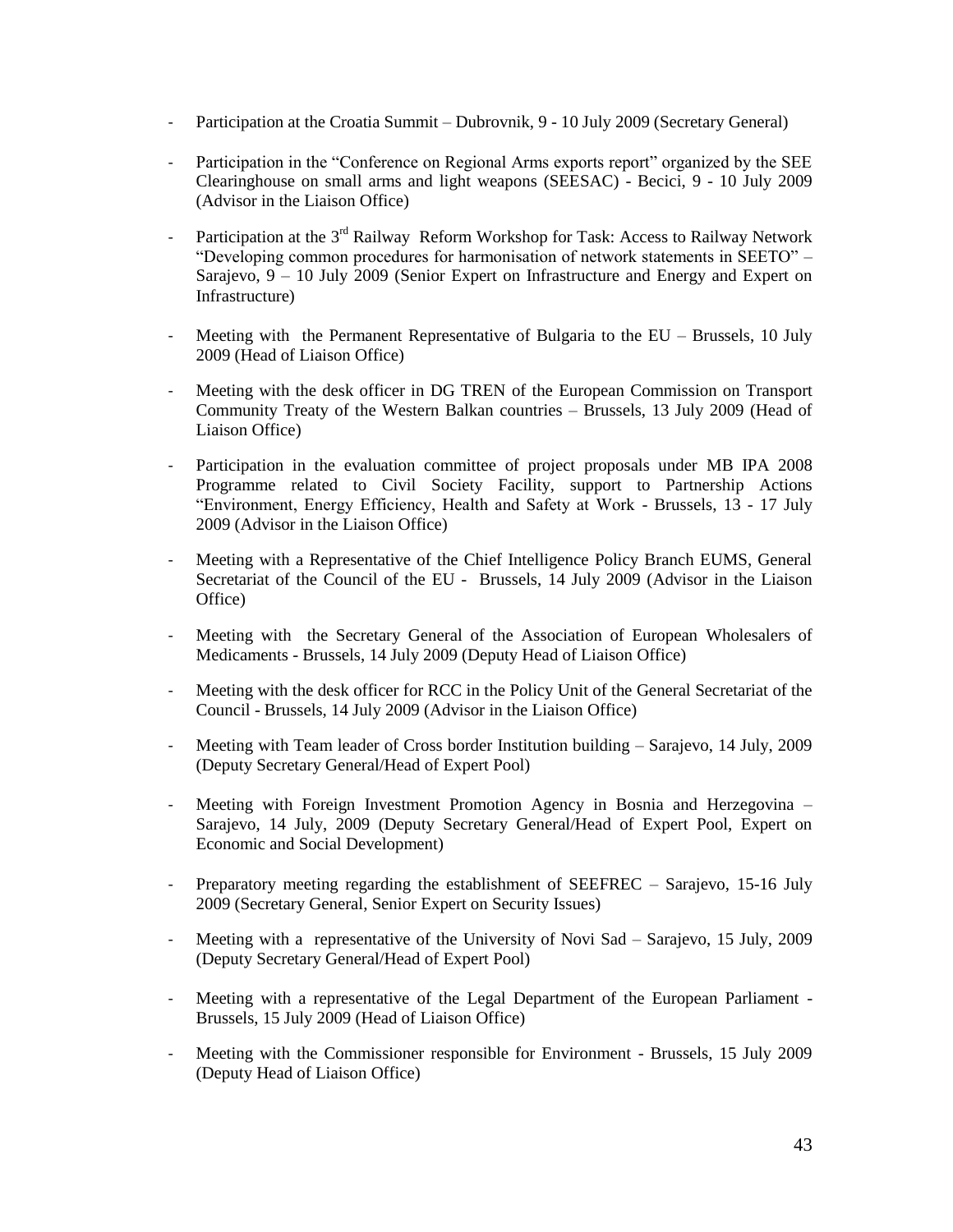- Meeting with the Head of Unit in DG Industry of the European Commission- Brussels, 16 July 2009 (Deputy Head of Liaison Office)
- Consultations with UN Assistant Secretary-General for Political Affairs New York, 20 July 2009 (Secretary General, Chief of Staff)
- Participation in the evaluation committee of project proposals under MB IPA 2008 Programme related to civil society facility on fight against corruption, organized crime and trafficking – evaluation of concept notes - Brussels, 20 - 24 July 2009 (Advisor in the Liaison Office)
- Consultations with representatives of United States State Department- Washington, 21 July 2009 (Secretary General, Chief of Staff)
- Consultations with the representatives of the World Bank–Washington, 21 July 2009 (Secretary General, Chief of Staff)
- Meeting with the desk officer for RCC in the Policy Unit of the General Secretariat of the Council - Brussels, 23 July 2009 (Head of Liaison Office)
- ISIS Europe (International Security Information System) Conference launching the Peace Report 2009 – Brussels, 23 July 2009 (Special Envoy of the RCC Secretary General for Relations with the Presidency of the EU Council)
- Meeting with the Advisor of the Prime Minister of Romania Brussels, 27 July 2009 (Deputy Head of Liaison Office)
- Meeting with Counselor in the Permanent Representation of Sweden and COWEB chair during the Swedish EU Presidency – Brussels, 28 July 2009 (Special Envoy of the RCC Secretary General for Relations with the Presidency of the EU Council)
- Meeting with the Deputy Head of Regional Programmes Unit in the DG Enlargement of the European Commission - Brussels, 29 July 2009 (Advisor in the Liaison Office)
- Meeting with the Director of Marketing and Consultant, Gallup Europe Brussels 30 July 2009 (Advisor in the RCC Liaison Office)
- Meeting with Policy Officer, International dimension of the Framework programme, S/T relations with enlargement and Gulf countries, DG Research of the European Commission - Brussels, 3 August 2009 (Advisor in the Liaison Office)
- Participation in the evaluation committee of project proposals under IPA 2008 MB Programme related to civil society facility on fight against corruption, organized crime and trafficking – Full evaluation and reports - Brussels, 3 - 14 August 2009 (Advisor in the Liaison Office)
- Meeting with the Minister of Health of Greece Athens, 4 August 2009 (Deputy Head of Liaison Office)
- Meeting with the Acting Head of service within TAIEX Unit, managing the program "People to people" - Brussels, 13 August 2009 (Advisor in the Liaison Office)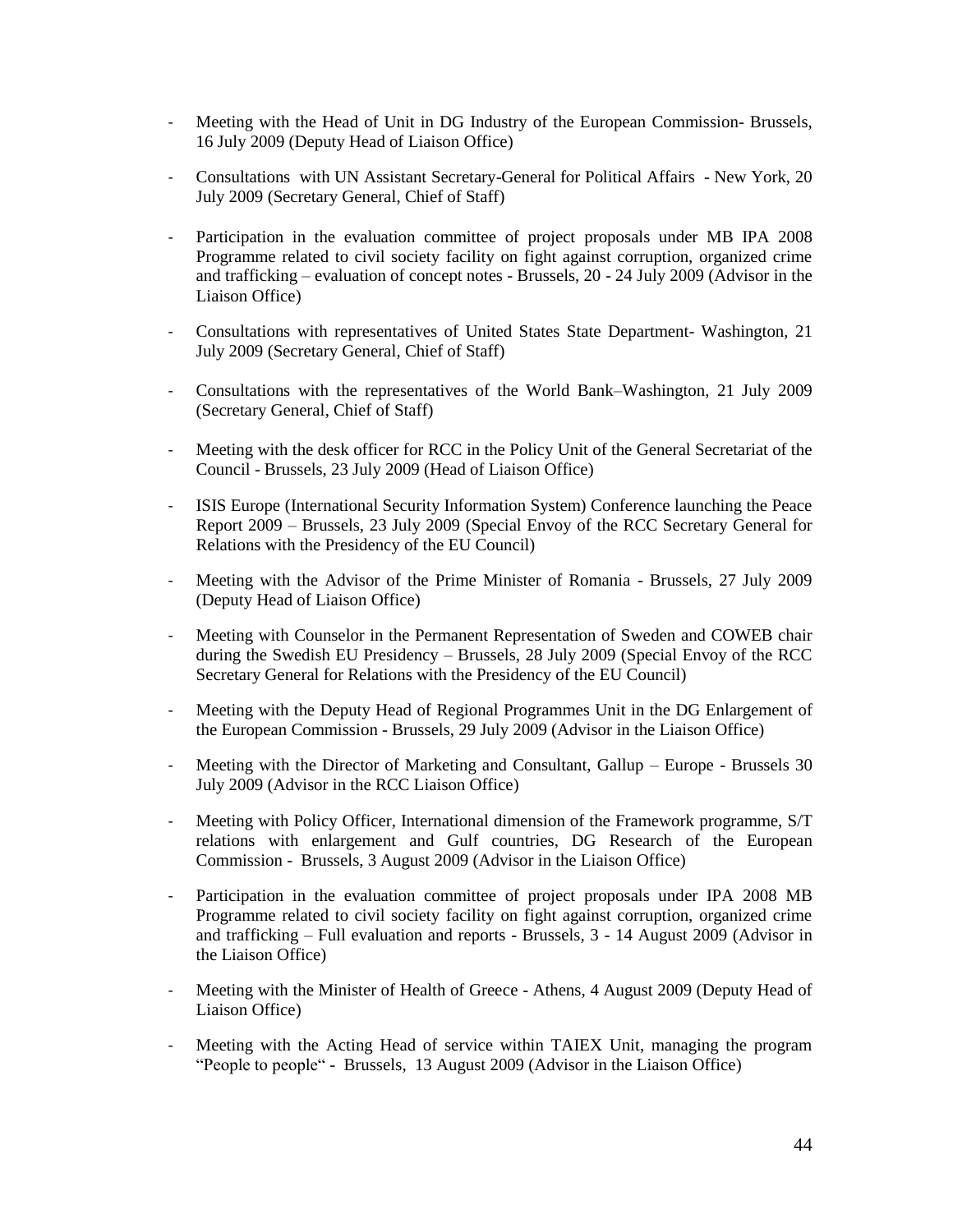- Meeting with a representative of TESLA private equity management Sarajevo, 13 August, 2009 (Deputy Secretary General/Head of Expert Pool, Expert on Economic and Social Development)
- Participation in the evaluation committee of project proposals under MB IPA 2008 Programme related to Civil Society Facility, support to Partnership Actions, "Environment, Energy Efficiency, Health and Safety at Work - Brussels, 17 - 21 August 2009 (Advisor in the Liaison Office)
- Meeting with the Minister of Foreign Affairs of Bulgaria Sofia, 18 August 2009 (Head of Liaison Office)
- Meeting with a member of the Foreign Policy and Defense Committee of the Bulgarian Parliament – Sofia, 18 August 2009 (Head of Liaision Office)
- Meeting with a representative of Deloitte (Croatia and Serbia) Sarajevo 19 August, 2009 (Deputy Secretary General/Head of Expert Pool, Expert on Economic and Social Development)
- Meeting with representative of Vienna Institute for International Economic Studies Sarajevo, 20 August, 2009 (Deputy Secretary General/Head of Expert Pool, Expert on Economic and Social Development)
- Meeting with the Secretary of State of the Ministry of Transport of Greece Athens, 24 August 2009 (Deputy Head of Liaison Office)
- Meeting with Swiss Cooperation Office in Bosnia and Herzegovina State Secretariat for Economic Affairs – Sarajevo, 25 August, 2009 (Deputy Secretary General/Head of Expert Pool, Expert on Economic and Social Development)
- Meeting with the Secretary of State of the Ministry of Foreign Affairs of Greece Athens, 26 August 2009 (Deputy Head of Liaison Office)
- Meeting with Foreign Investment Promotion Agency in Bosnia and Herzegovina Sarajevo, 26 August, 2009 (Deputy Secretary General/Head of Expert Pool, Expert on Economic and Social Development)
- Meeting with representatives of Foreign Policy Initiative Sarajevo, 27 August, 2009 (Deputy Secretary General/Head of Expert Pool)
- Participation in the third meeting of the Budapest Process Working Group on the South East European Region "Practical Implementation of Readmission Agreements in the South East European Region"- Zagreb, 27 - 28 August 2009 (Advisor in the Liaison Office)
- Participation in Bled Strategic Forum Bled, 30 31 August 2009 (Deputy Secretary General/Head of Expert Pool, Head of Liaison Office)
- XVI Scientific Meeting with International Participation "Technology, Culture and Development" – Palic/Serbia, 31 August – 3 September, 2009 (Senior Expert on Building Human Capital and Cross-cutting Issues)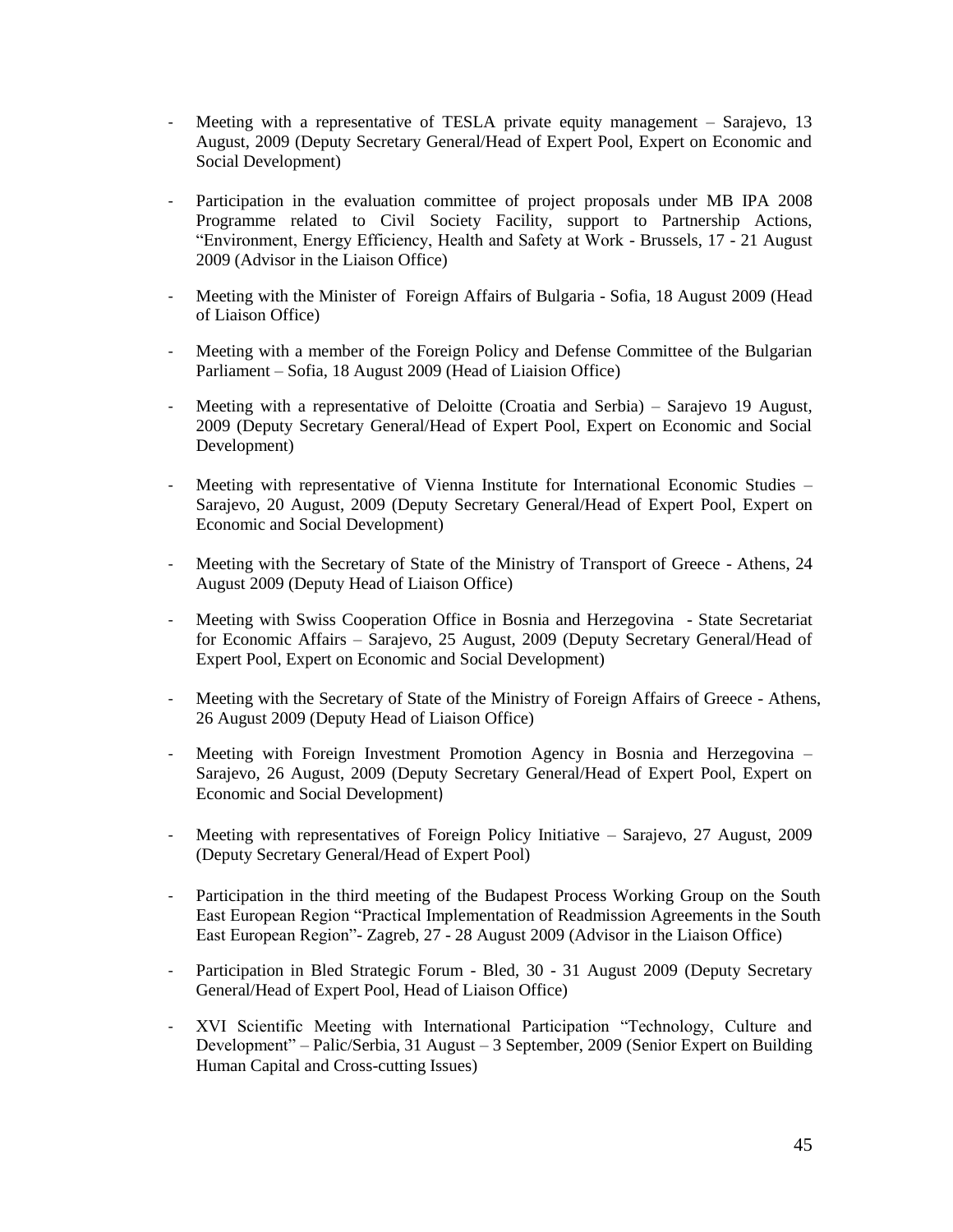- Consultations of the RCC Secretary General with the officials of the Ministry of Foreign Affairs of Greece – Athens, 3 September 2009 (Secretary General, Political Advisor)
- Follow-up Meeting to the Ministerial Conference "Developing Regional Strategy for Research and Development for the Western Balkans" – Sarajevo, 7 September 2009 (Deputy Secretary General/Head of Expert Pool, Senior Expert on Building Human Capital and Cross-Cutting Issues, Advisor in the Liaison Office)
- 9<sup>th</sup> Regional Ministerial Conference on Illegal Migration, Organised Crime, Corruption and Terrorism – Brdo pri Kranju/Slovenia, 8-9 September, 2009 (Senior Expert on Justice and Home Affairs)
- Meeting with the representatives of Directorate General for Enlargement of the European Commission – Brussels, 9 September, 2009 (Deputy Secretary General/Head of Expert Pool)
- Meeting with the Director of the CEFTA 2006 Secretariat Brussels, 9 September, 2009 (Deputy Secretary General/Head of Expert Pool)
- EU Enlargement Policy and Civil Society in the Western Balkans Brussels, 9-12 September, 2009 (Deputy Secretary General/Head of Expert Pool)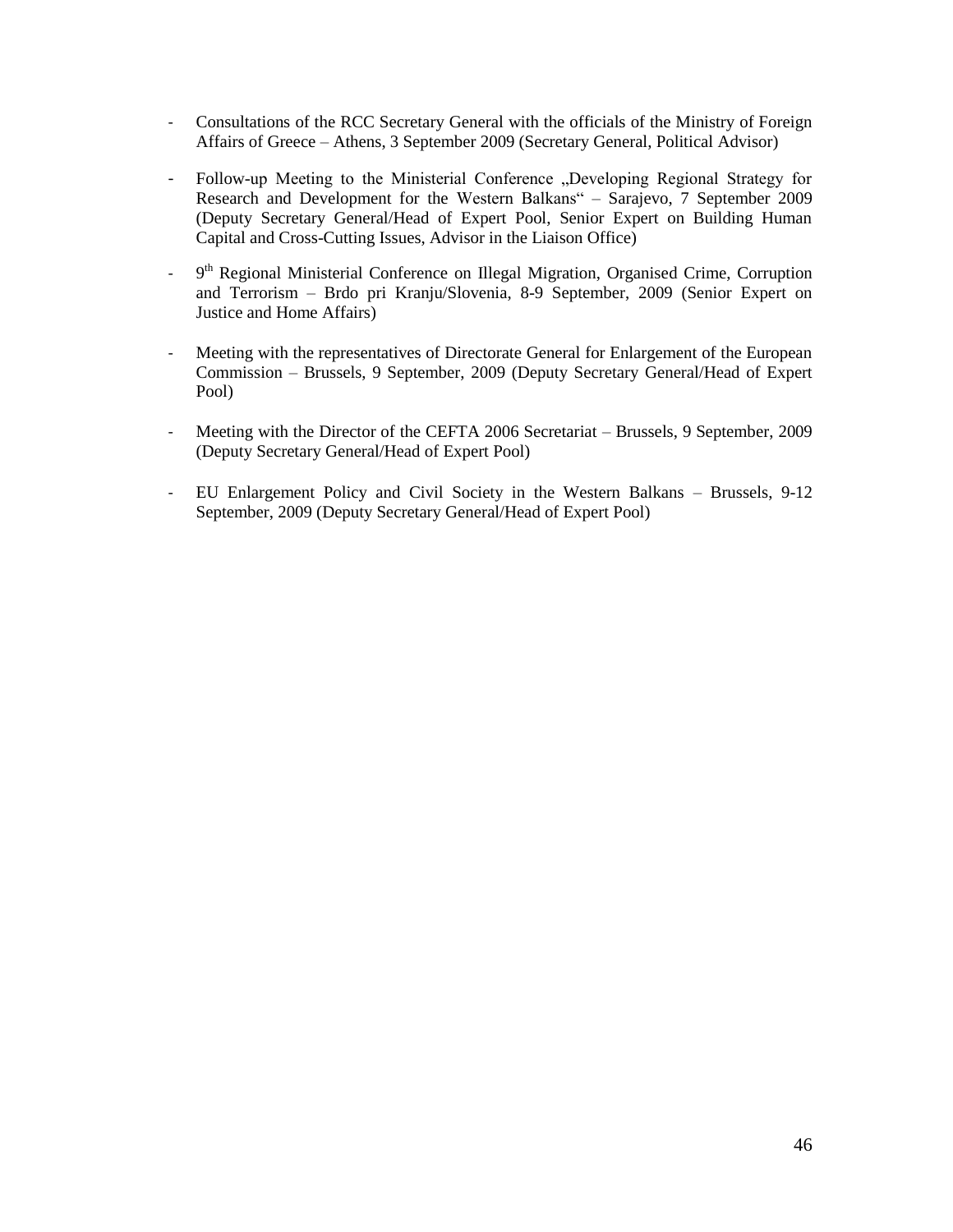#### **ANNEX II**

#### **LIST OF OFFICIALS OF THE REGIONAL COOPERATION COUNCIL (RCC) SECRETARIAT (as on 9 September 2009)**

#### **SECRETARY GENERAL**

1. Mr. Hido Biščević- Secretary General of the RCC

#### **EXPERT POOL**

- 1. Ms. Jelica Minić- Deputy Secretary General/ Head of Expert Pool
- 2. Mr. Miroslav Kukobat- Senior Expert on Infrastructure and Energy, Head of Infrastructure and Energy Unit
- 3. Mr. Virgil Constantin Ivan Cucu- Senior Expert on Justice and Home Affairs, Head of Justice and Home Affairs Unit
- 4. Mr. Efrem Radev- Senior Expert on Security Cooperation, Head of Security Cooperation **Unit**
- 5. Mr. Mladen Dragašević- Senior Expert on Building Human Capital, Head of Building Human Capital and Cross-Cutting Issues Unit
- 6. Mr. Nand Shani- Expert on Economic and Social Development
- 7. Ms. Amna Redžepagić Expert on Infrastructure
- 8. Mr. Predrag Vujičić- Expert on Justice and Home Affairs
- 9. Ms. Mimika Loshi- Expert on Parliamentary Cooperation and Cross-Cutting Issues
- 10.Ms. Maja Taylor- Assistant to the Head of Expert Pool
- 11.Ms. Elvira Ademović- Assistant to the Expert Pool

#### **FRONT OFFICE**

- 1. Mr. Miroslav Papa- Chief of Staff
- 2. Ms. Dinka Živalj- Head of Media Unit/ Spokesperson
- 3. Mr. Alphan Solen- Political Advisor
- 4. Ms. Alenka Hudek- Political Advisor
- 5. Ms. Jasna Arsić-Đapo, Legal Advisor
- 6. Mr. Ivan Bojanić- Junior Political Advisor
- 7. Ms. Jasna Sinančević- Personal Assistant to the Secretary General
- 8. Ms. Nataša Mitrović- Assistant to the Chief of Staff

#### **ADMINISTRATIVE UNIT**

- 1. Mr. Alexandru Murzac- Head of Administrative Unit
- 2. Mr. Sead Filipović- Finance Officer
- 3. Ms. Mirela Mahić- Administrative Officer